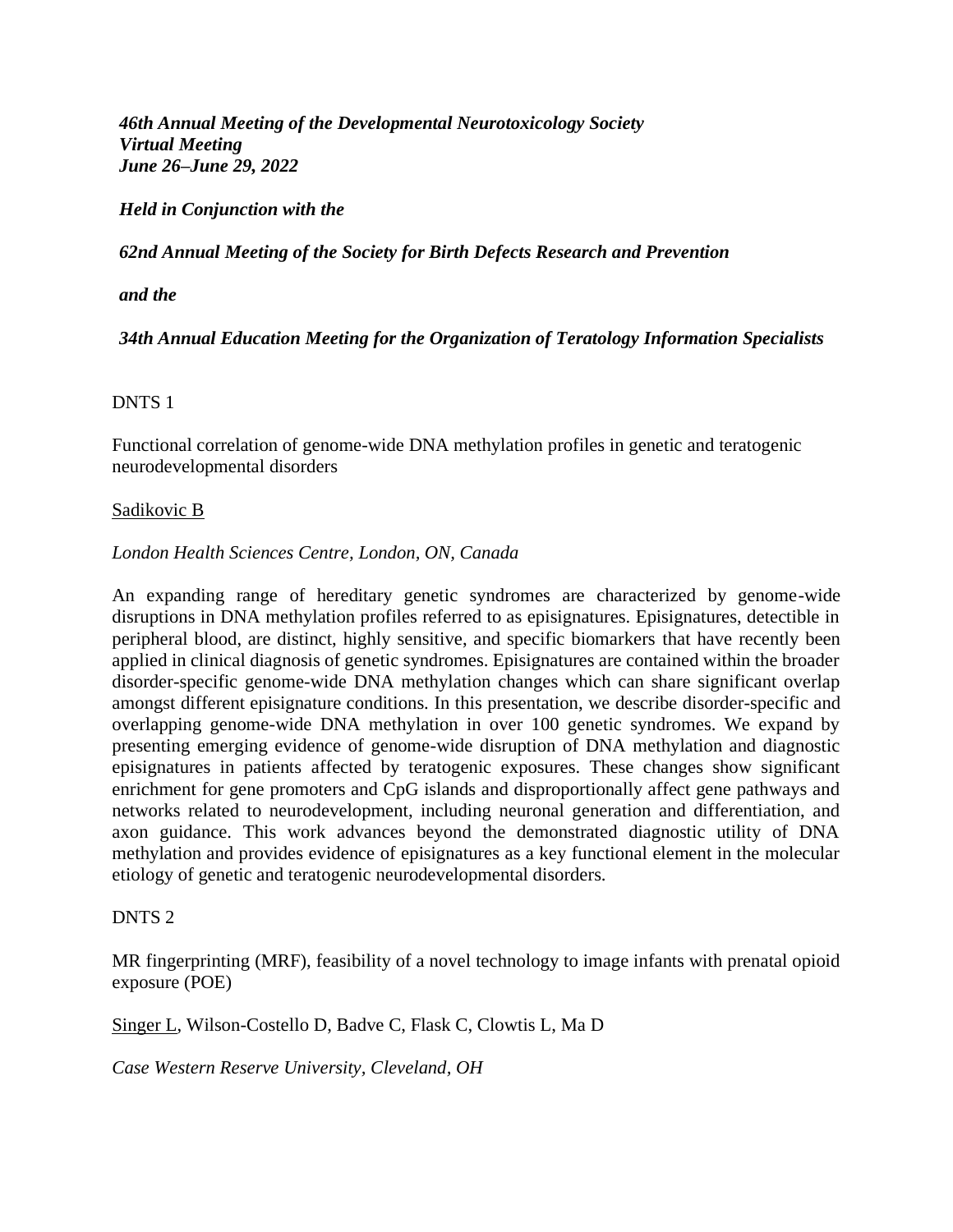Introduction: The use of magnetic resonance imaging (MRI) has increased rapidly as a means of assessing medical conditions that impact the developing brain, including prenatal opioid exposure (POE). Although powerful, MRI presents challenges to imaging infants for research due to long scan times and motion artifacts. Magnetic resonance fingerprinting (MRF) is a novel quantitative scanning method with advantages for infant studies. MRF is a single fast scan that simultaneously quantifies multiple critical MR contrasts, decreasing motion sensitivity and increasing objectivity and reproducibility. Objective: We conducted imaging on a small series of opioid exposed infants with NOWs scanned with both MRI and MRF to assess the feasibility of using MRF scan and comparability with MRI for infant developmental studies. Method: Eleven infants with POE, from 1 - 12 months in age were scanned covering the whole brain on a Siemens Vida 3.0T MRI scanner without sedation. Total sequence acquisition time was < 40 minutes for the standard protocol with an additional 5-10 minutes for MRF. Results: We present figures for three of the infants illustrating comparisons between MRI and MRF in motion artifact on the same infant, and two cases where MRI failed but acceptable images were obtained from MRF. Conclusions: MRF is an effective scan to image challenging infants when motion is problematic. Both 2D and 3D MRF scans are short and often effective in obtaining useful images when standard MRI fails. We plan to optimize the 3D MRF scans for improved motion tolerance and evaluate various quantitative values acquired from the MRF scans.

### DNTS 3

Polysubstance use in pregnant opioid using mothers at delivery and infant birth outcomes

Clowtis L, Zhang J, Tatsuoka C, Singer L

### *Case Western Reserve University, Cleveland, OH*

Background: Opioid use disorder (OUD) and polysubstance use during pregnancy have increased, raising concerns about infant developmental outcomes. Identifying the full range of substances used by pregnant women is important to understand effects of OUD/polysubstance exposure on infant outcomes.

Objective: Assess polysubstance use among pregnant women with OUD and compare infant birth outcomes between women with and without medication assisted therapy (MAT). Methods: Medical record data was extracted from two hospitals to identify pregnant women with OUD. Urine/meconium screen results, maternal psychiatric and health comorbidities, infant hospital stay (LOS), birth outcomes and medical problems were compared using t-tests. Results: Of 146 women (93% white, age 20-42 years), 81 (55%) were in MAT. Women also used tobacco (61%), antidepressants (10%), marijuana (20%), benzodiazepines (7%), heroin/fentanyl (33%). Co-diagnoses included depression (28%), hepatitis C (26%), anxiety (23%), pain (18%), bipolar disorder (13%), and ADD (9%). More women in MAT had hepatitis C (21% vs. 5%,  $p < .005$ ), greater use of legal amphetamines (16% vs. 6%), delivered fewer preterm infants (4% vs. 9%, p $<001$ ); infants had more feeding problems (38% vs. 18%, p $<01$ ) longer LOS (23.5 vs. 12 days, p<.001). Respiratory problems (14%) were common. Conclusions: Polysubstance use, including illegal substances, was common in pregnant women with OUD, independent of MAT. Depression appears to be undertreated and may contribute to poorer developmental outcomes of infants with prenatal opioid exposure. More research,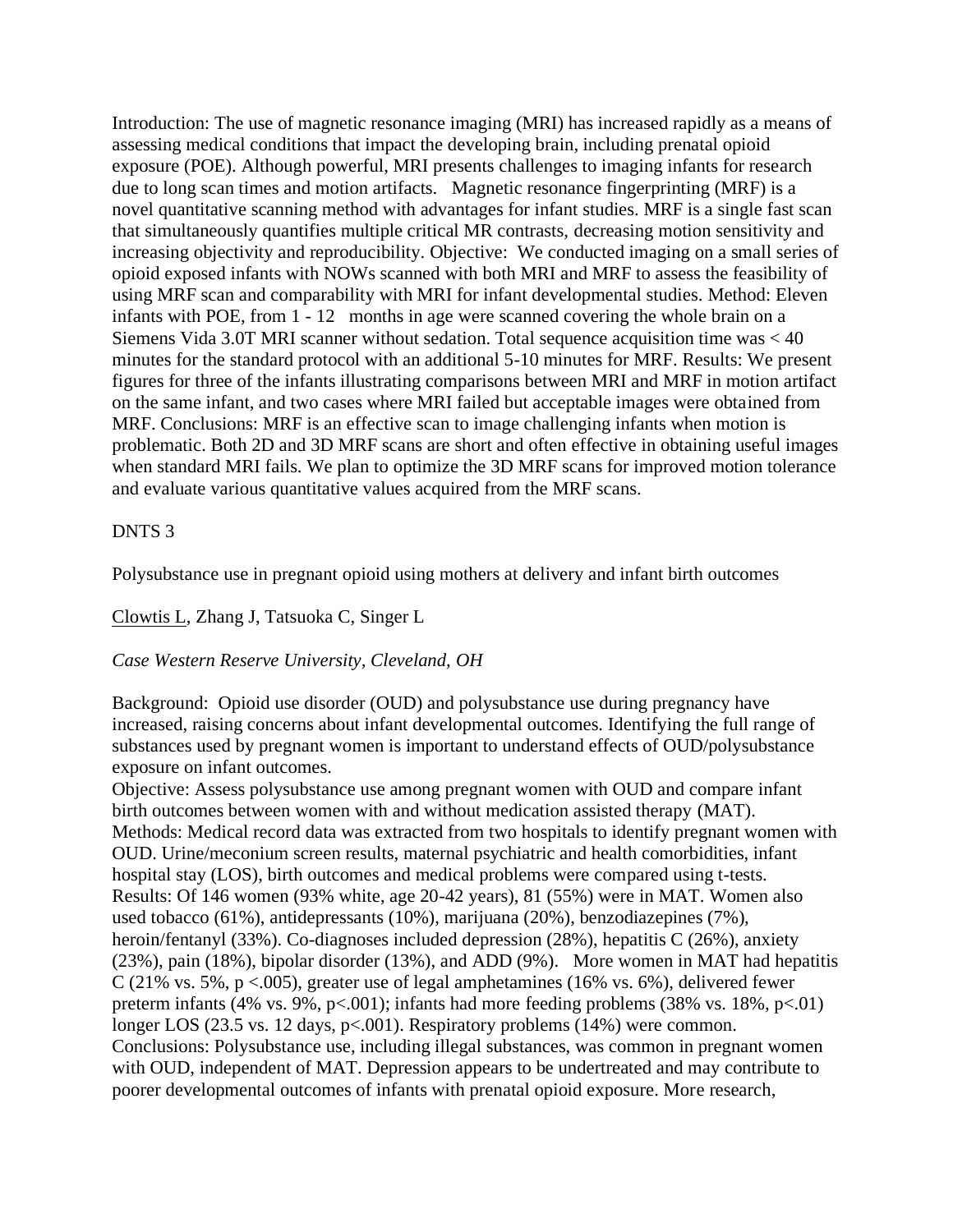including assessment of alcohol exposure not evident in urine screens, is needed to understand developmental sequelae of prenatal opioid exposure.

### DNTS 4

Persisting neurobehavioral consequences of developmental benzo[a]pyrene and cadmium exposure in zebrafish and rats

Hawkey A, Natarajan S, Gondal A, Mead M, Levin E

### *Duke University, Durham, NC*

Neurotoxic exposures are often modelled using individual compounds, yet co-exposures are quite common. Several mixtures of concern contain both polycyclic aromatic hydrocarbons and heavy metals, although their potential interactions remain largely unknown. In parallel studies, zebrafish and rats were developmentally exposed to the PAH BaP and/or the heavy metal Cd. Zebrafish were exposed to BaP  $(0-3 \mu M)$ , Cd  $(0-0.3 \mu M)$  or both from 5-120hpf. Singleexposures to BaP caused impaired dark-induced motility at 6dpf and hyperactivity in adolescence. Co-exposure with Cd blocked both of these BaP effects. However, Cd also led to a mixture-specific BaP-effect, inhibiting motility in the light at 6dpf. For comparison, we exposed female Sprague-Dawley rats to BaP (0.03 mg/kg/day), Cd (0.3 mg/kg/day) or both via osmotic minipumps (sc) from pre-mating to the neonatal period. Offspring were assessed for bodily and reflex development, as well as locomotor, emotional and cognitive function. Preliminary results show that these doses are subthreshold for impairing fertility or offspring weight gain. However, anogenital distance was decreased in males with BaP exposure. CD-exposed rats showed faster negative geotaxis than controls on the initial day of testing (PND7), but co-exposure with BAP reversed this effect. BAP-treated offspring also showed greater novelty-induced suppression of eating compared to controls. These studies show that persisting neurobehavioral effects are seen in both zebrafish and rats after chronic developmental exposure to BaP and Cd. However, these effects can differ between single-exposures and mixtures, indicating a need for greater clarity on interactions within mixtures.

## DNTS 5

Reproductive and developmental outcomes following deployment to the Gulf War

Friedman A<sup>1</sup>, Janulewicz Lloyd P<sup>1</sup>, Carlson J<sup>1</sup>, Quinn E<sup>1</sup>, Coughlin SS<sup>2,3</sup>, Heboyan V<sup>2</sup>, Markenson  $G^4$ , Mendez  $L^4$ , Steele  $L^5$ , Toomey R<sup>6</sup>, Heeren T<sup>1</sup>, Krengel M<sup>4</sup>, Sullivan K<sup>1</sup>

*<sup>1</sup>Boston University School of Public Health, Boston, MA, <sup>2</sup>Medical College of Georgia, Augusta, GA, <sup>3</sup>Charlie Norwood VA Medical Center, Augusta, GA, <sup>4</sup>Boston University School of Medicine, Boston, MA, <sup>5</sup>Baylor College of Medicine, Houston, TX, <sup>6</sup>Boston University, Boston, MA*

Reproductive outcomes, such as preterm birth, miscarriage/stillbirth, and pre-eclampsia, are understudied in veterans, particularly in veterans who served in the 1990-1991 Gulf War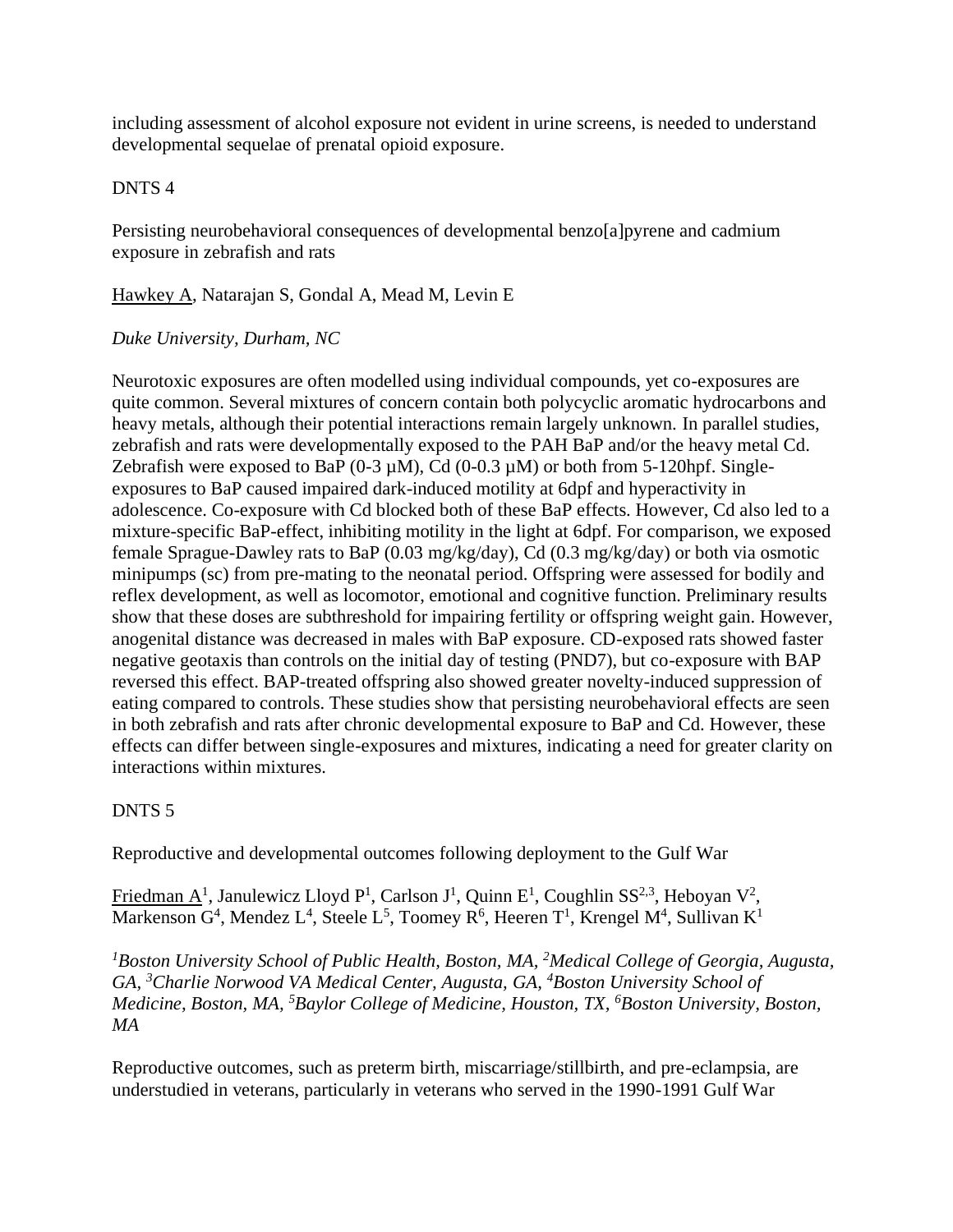(GWVs). During deployment, women GWVs were exposed to a broad spectrum of toxicants, including ones associated with adverse reproductive and developmental outcomes.

The study population consisted of 239 veterans from the Gulf War Women's Health Cohort. Questionnaires asked about service history, current and past general health, reproductive and family health, demographics, and exposures during deployment. We computed odds ratios with 95% confidence intervals, between exposures in theatre and health outcomes.

GWVs had high rates of adverse reproductive outcomes following GW deployment: 25% had difficulty conceiving and 25% had a pregnancy that ended in a miscarriage or stillbirth. This is almost double the rate in the general population of the US, where the rates are 12% and 16%, respectively. The rate of GWVs with pregnancy complications was three times as high as the general population: 28% were told they were a high-risk pregnancy and 15% were diagnosed with pre-eclampsia. Almost half of the children (42%) born to GWVs had a disability, ADHD, or frequent behavioral problems. Use of pesticide cream during deployment was associated with higher odds of all outcomes.

GWVs have higher rates of adverse reproductive and developmental outcomes among their children compared to the US population. Exploratory analyses suggest exposures during deployment are associated with higher odds of adverse outcomes. Future studies, especially longitudinal studies, should prioritize examining pregnancy and children's health outcomes.

### DNTS 6

YoungMoms: A prospective mixed methods cohort study of prenatal cannabis and tobacco use

# De Genna N<sup>1</sup>, Richardson G<sup>1</sup>, Goldschmidt L<sup>2</sup>, Chang J<sup>1</sup>

# *<sup>1</sup>University of Pittsburgh, Pittsburgh, PA, <sup>2</sup>University of Pittsburgh Medical Center, Pittsburgh, PA*

Prenatal cannabis use (PCU) has increased in recent decades and is more prevalent among younger people. We present baseline data from the YoungMoms study (R01DA04640), an ongoing mixed-methods study of pregnant people < 22 years old. Participants were recruited before or during OB visits ( $n = 236$ ; mean age = 19.7 years, range = 14-21; 78% Black or Biracial) and asked to complete an online survey and provide access to their clinical urine sample, medical records, and Department of Human Services records. Participants who complete the baseline survey < 14 weeks gestation are recruited for the longitudinal study for assessment during the second and third trimesters and at 6-18 months postpartum. Twenty-nine percent of the sample reported PCU and 48% had a positive urine screen for THC ( $r = 0.45$ ). Blunts were the predominant mode of administration (24%), followed by joints (7%), bowls (5%), edibles (4%), bongs (3%), and vapes (3%). Two percent reported medical marijuana use. Prenatal cannabis use was not related to race or severity of morning sickness. Depressive symptoms ( $M =$ 18.8 PCU vs M =15.2 no PCU), prenatal tobacco use (70% PCU vs 16% no PCU), and household cannabis use (45% PCU vs 20% no PCU) were significantly associated with PCU (self-report or positive screen) in a logistic regression. Results highlight the prevalence of PCU and co-use with tobacco in younger populations. Depressive symptoms may represent a modifiable factor related to prenatal tobacco and cannabis use that can be addressed to promote perinatal smoking cessation.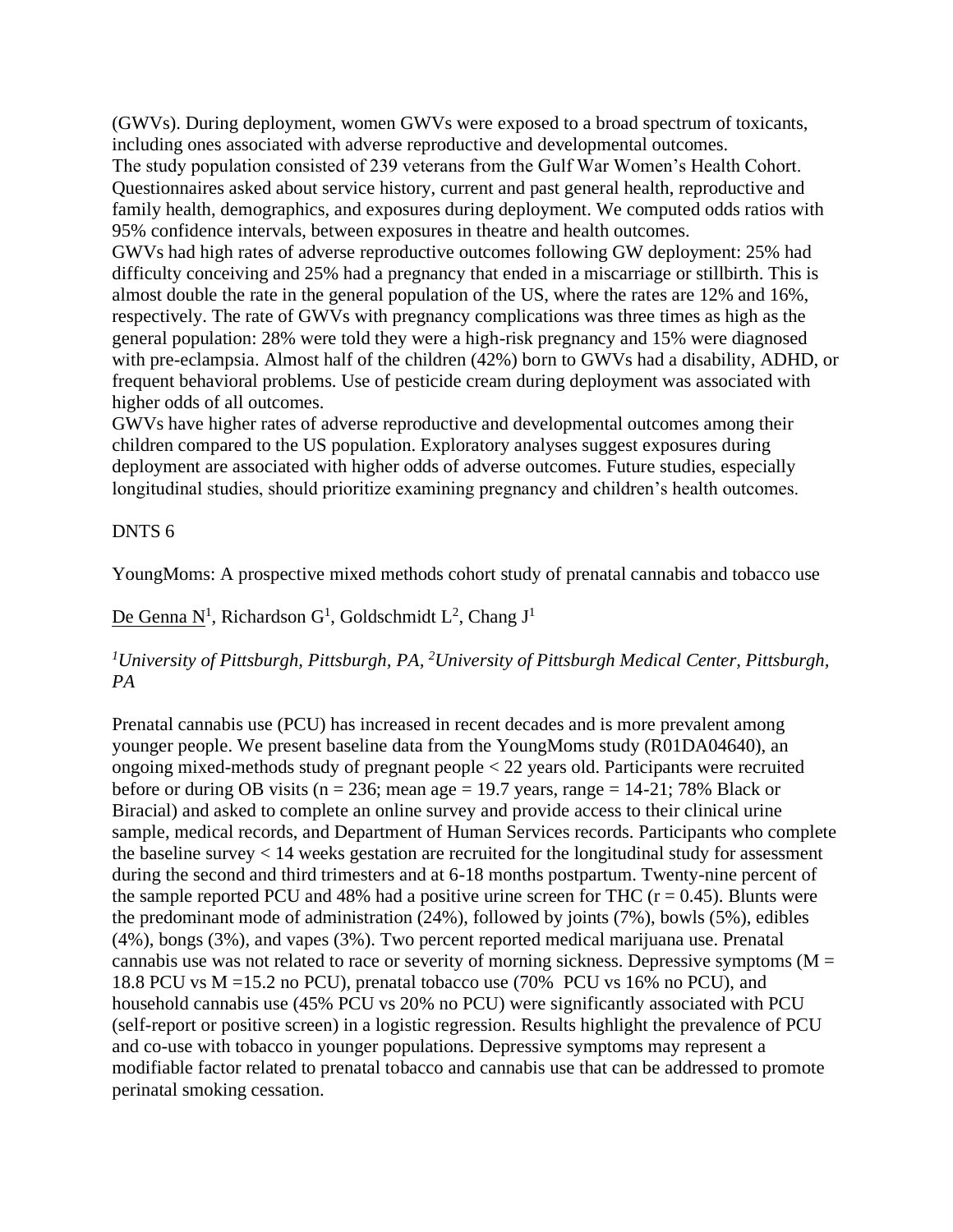## DNTS 7

Scoping review on environmental enrichment: Are critical periods and sex differences adequately studied?

 $\overline{\text{Down-Edwards D}}^1$ , Torres-Reveron  $A^{2,3}$ 

## *<sup>1</sup>SUNY-Downstate, Brooklyn, NY, <sup>2</sup>Sur180 Therapeutics, LLC, McAllen, TX, <sup>3</sup>Ponce Research Institute, Ponce, PR*

Decades of research have shown the robust behavioral, structural and molecular effects of environmental enrichment (EE) for a host of neuropathological conditions with most conditions improving following EE. However, the roles of stage of life and sex differences in response to EE have been understudied. We conducted a scoping-style of review to evaluate where sex differences (or similarities) are described and whether critical developmental periods are addressed in reviews of EE effects. Critical developmental periods included prenatal, neonatal, post-weaning, adolescent, adult or ageing. Review articles published during the period of 2011 to 2021 focusing on animal studies and indexed in Pubmed and Psychinfo were used. Results show that most studies examined EE during adulthood such as following an injury or following addictive drug exposure. However, overall, little attention is paid to effects of EE at various stages of the lifespan. Also, few reviews acknowledge sex differences. Confounding issues include: lack of systematic reporting; status of the "control group"; the use and reporting of proper statistical analyses such that no more than a single subject from a litter contributed to a group. In conclusion, review articles reflect a lack of integration of information on age and sex differences in response to EE. We call for future studies of EE to examine both sexes equally and consider critical periods of the lifespan when applying EE in experimental models. This will facilitate the translation of the potentially powerful effects of environmental enrichment, a nonpharmaceutical intervention, on human health and well being.

### DNTS 8

Mapping neurotoxicological endpoints in a systematic review of lead exposure in animal models

Anderson T, Hester K, Lehmann D, Carlson L

### *US EPA, Durham, NC*

Lead (Pb) is a toxic metal historically used in a variety of industrial applications and currently results in human exposures from environmental levels. There is concern for public health implications of Pb exposures, and many human and animal studies have assessed the potential for Pb exposures to result in adverse health effects. This scoping review identifies mammalian studies that examined neurological outcomes to recognize areas of robust research, uncertainties, data gaps, and research needs. Studies evaluating Pb toxicity were identified through a literature search. A Population, Exposures, Comparators, Outcomes, and Study Design (PECOS) statement was developed to inform screening and tagging to organize literature into a systematic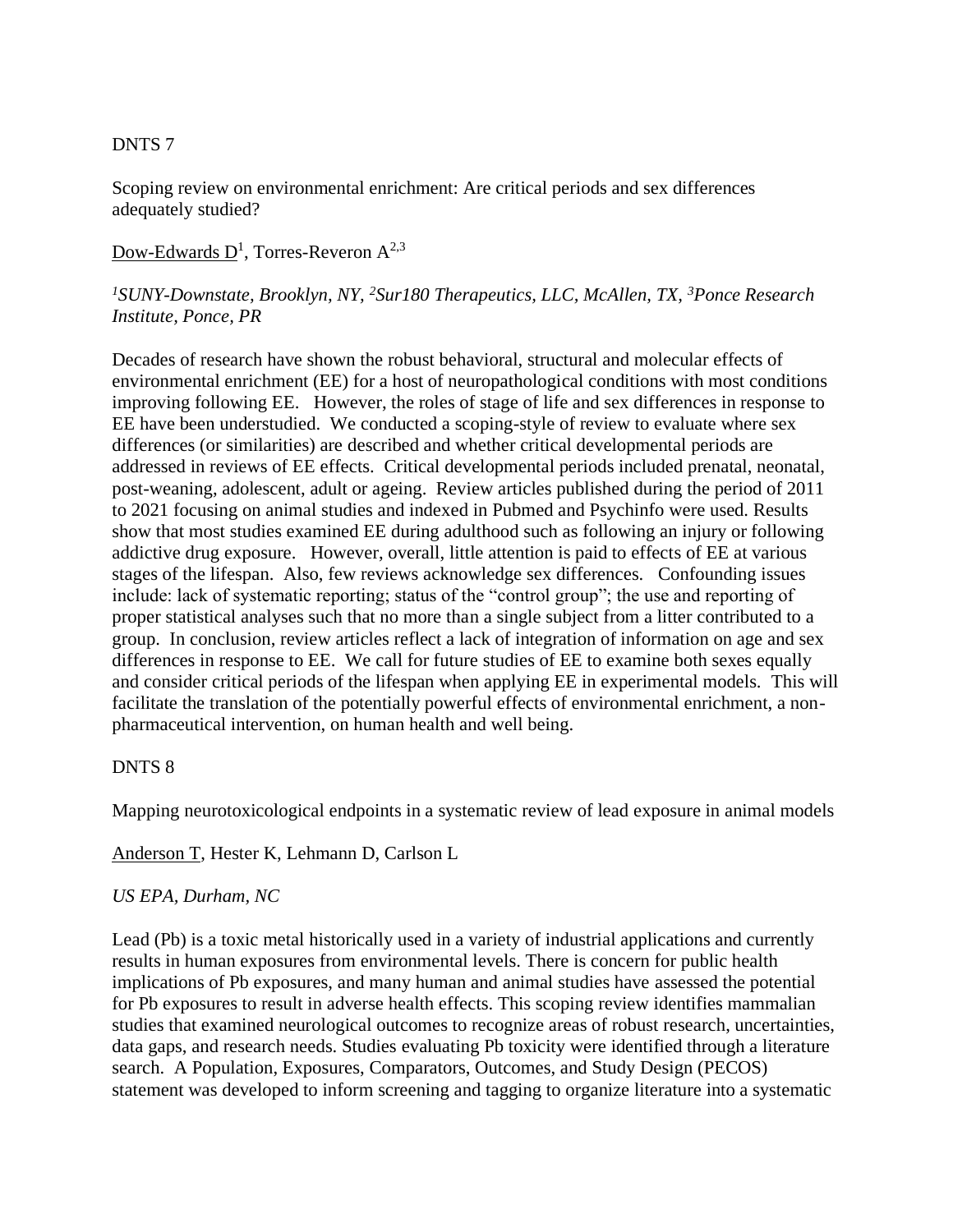evidence map of Pb effects on health, focusing on neurological effects. A comprehensive literature search of multiple databases yielded 131,793 unique records published between 2011 and 2021. We used natural language processing and machine learning methods to prioritize 14,587 studies for title and abstract screening; 841 studies were identified as meeting the PECOS criteria. Refined PECOS criteria were applied to further scope the review, resulting in 150 animal toxicology studies inventoried at full text review. Studies were organized by health effect domain, exposure condition, and species. Relevant study details were extracted into literature inventories to assess database characteristics, potential trends, and issues that would benefit from further study. Evidence mapping illustrated significant diversity in exposure contexts and endpoints for neurotoxicological outcomes examined across the database. Future work will focus on the extraction of data for use in synthesis and integration with epidemiologic evidence.

#### DNTS 9

Early life adversity: Effects on the caecal microbiome and long-term memory, and effects of intervention with short-chain fatty acid supplementation in rats

Driscoll LL, O'Leary E, Vierling T, Grant E, Sui T

### *Colorado College, Colorado Springs, CO*

Maternal separation, a rodent model of early life adversity, produces lasting detrimental effects on health and neurobehavioral function. Some of these effects may be due to stress-induced changes in the gut microbiome. In this study, Long-Evans rats separated from their dams for three hours per day from postnatal days (PNDs) 1 through 15 demonstrated transient changes in caecal microbiome beta diversity, including a dramatic decrease in short-chain fatty acid (SCFA)-producing probiotic bacteria of the family *Lachnospiracae.* These changes were no longer evident by PND 28. As young adults, separated rats demonstrated intact short-term memory but impaired long-term memory in an object recognition task and the Morris water maze. Oral supplementation of short-chain fatty acids butyrate, propionate, and acetate in the drinking water from PND21 through behavioral testing partially ameliorated these long-term memory deficits. These results point toward a potential role of gut *Lachnospiracae* and their SCFA metabolites in early postnatal development, stress, and subsequent memory function.

### DNTS 10

Neurobehavioral health of children living near coal ash storage sites

Winn  $J^1$ , Sears L<sup>1</sup>, Myers  $J^2$ , Zierold  $K^3$ 

# *<sup>1</sup>University of Louisville, Louisville, KY, <sup>2</sup>Ohio State University, Columbus, OH, <sup>3</sup>University of Alabama - Birmingham, Birmingham, AL*

Coal fly ash, a byproduct of coal combustion, contains neurotoxins with the potential to adversely impact child behavioral health. Children may be at particular risk due to the developing brain and behaviors that increase opportunity for exposures inside the home. Based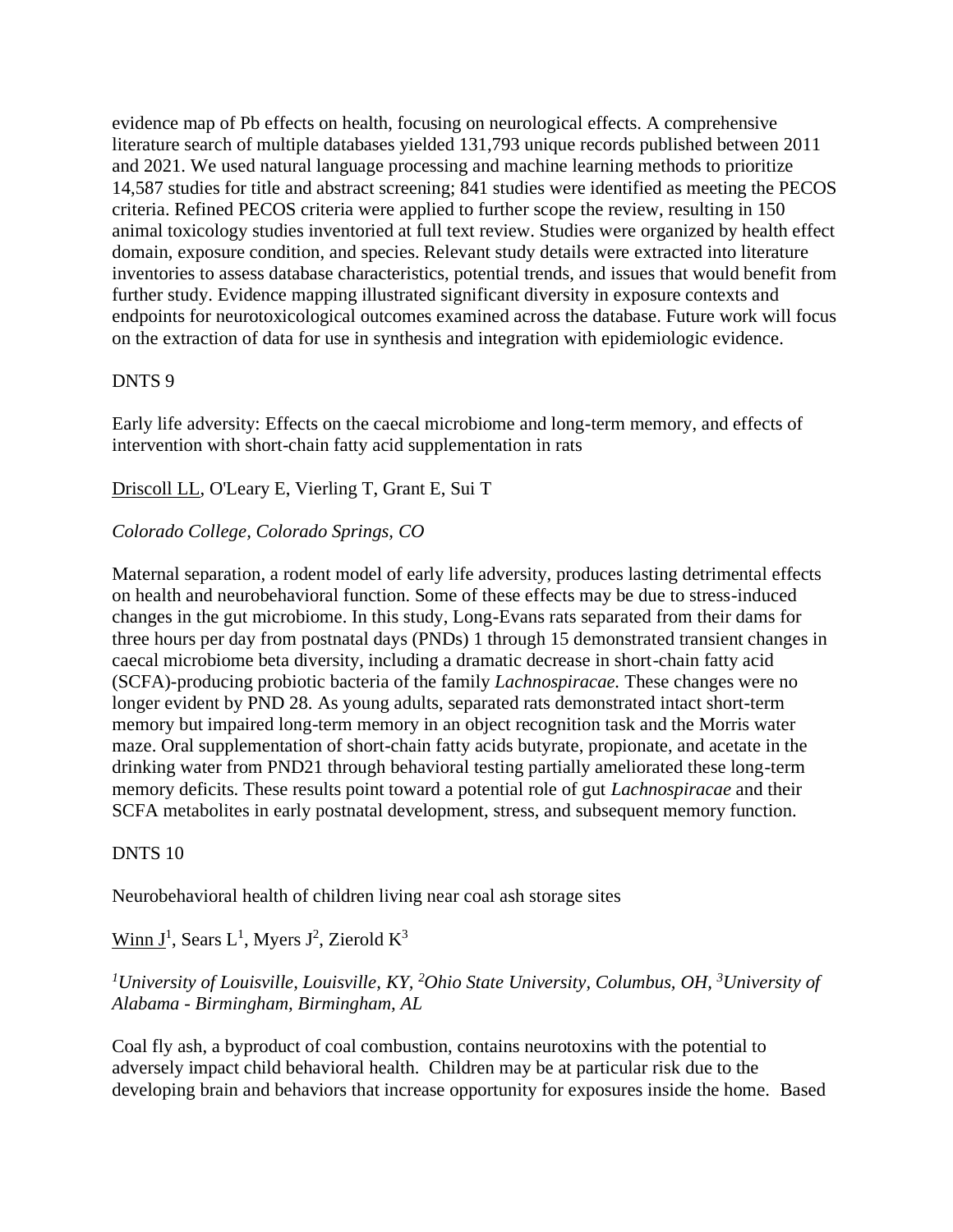on previous research on neurobehavioral effects of components of coal fly ash we hypothesized that indoor exposure to fly ash would be associated with increased child behavior problems in children aged 6 to 14 years living near coal ash storage sites. One week of air sampling in the homes of 288 children was used to identify the presence of fly ash in the child's home. Behavior problems were assessed with the Child Behavior Checklist (CBCL). Multivariable Poisson regression models were used to estimate the association of indoor fly ash with conduct disturbance. Approximately 43% of children had fly ash in the home. Indoor fly ash was associated with a higher prevalence of CBCL Rule-Breaking problems (risk ratio  $= 1.90$ , CI $=$ 1.06, 3.43, p=0.04) after adjusting for covariates. Increased risk of fly ash exposure was also suggested by increased but non-significant risk ratios for the CBCL Conduct Disorder scale  $(RR=1.59, p=.08)$ , CBCL Oppositional Defiant scale  $(RR=1.43, p=.13)$  and CBCL Aggressive Behavior scale (RR=1.36, p=.25). There was no effect of sex based on the fly ash x sex interaction (p=0.55). Results indicated that fly ash exposure increased risk for conduct disturbance in children and suggest potential neurotoxic effects of by-products of coal burning power plants on the developing brain.

### DNTS 11

Impulsive choice in two different rat models of Attention-Deficit/Hyperactivity Disorder: Spontaneously Hypertensive versus *Lphn3* knockout rats

Carbajal M<sup>1</sup>, Bounmy A<sup>1</sup>, Nolen H<sup>1</sup>, Potter J<sup>1</sup>, Regan S<sup>2</sup>, Williams M<sup>2</sup>, Vorhees C<sup>2</sup>, Sable H<sup>1</sup>

*<sup>1</sup>University of Memphis, Memphis, TN, <sup>2</sup>University of Cincinnati College of Medicine, Cincinnati, OH*

Impulsivity is a symptom of Attention-Deficit/Hyperactivity Disorder (ADHD). Data from a genome-wide, multigenerational sample linked variants in the *Lphn3* gene to ADHD. While previous research has demonstrated *Lphn*3<sup>-/-</sup> (i.e., knockout, KO) rats are hyperactive and exhibit deficits in impulsive action compared with *Lphn3*+/+ (i.e., wildtype, WT) rats, this project examined the impact of Lphn3 deletion in rats on impulsive choice using a delaydiscounting task. "Positive control" measures were also collected in Spontaneously Hypertensive Rats (SHRs), which are an accepted animal model of ADHD that also demonstrate hyperactivity and impulsive action deficits. Rats were placed in an operant chamber and given the option to press one of two levers for either a delayed reward of 3 food pellets or an immediate reward of 1 pellet. Impulsive choice was measured as the tendency to discount the larger, delayed reward for the smaller, immediate reward. We hypothesized the SHR and KO rats would demonstrate more impulsive choice by choosing the small, immediate reward more often and at shorter delays than their control strains, the WT and Wistar-Kyoto (WKY) rats, respectively. While there was not a difference between the KO and WT rats, the SHRs discounted the larger reward significantly more often than the WKY at all delays. When combined with previous results, these results suggest differences among the models. The *Lphn3* KO rat is hyperactive and exhibits deficits on tasks of impulsive action only. The SHRs are also hyperactive, but exhibit deficits on tasks of impulsive action *and* impulsive choice.

DNTS 12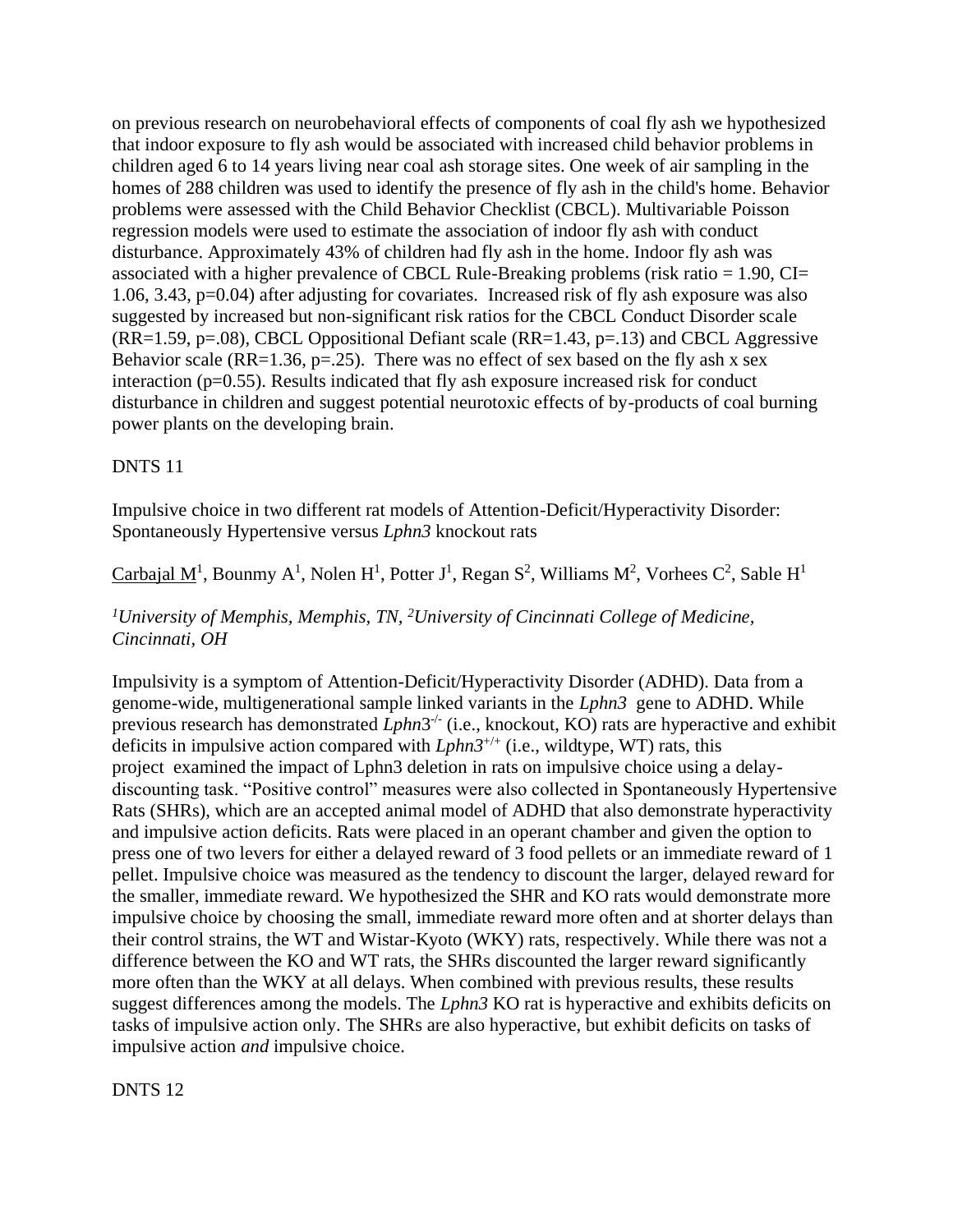### Regulation of mood by interneuron dopamine D1 receptors

## Delva N, Graham D, Stanwood G, Noble B

### *Florida State University, Tallahassee, FL*

Major depressive disorder is a common mental health disorder estimated to affect more than 264 million people worldwide, at least one-third of whom do not respond effectively to current treatments. Dysregulation of the development of a subset of cerebral cortical inhibitory neurons has been proposed as a crucial substrate for mood regulation and stress-induced neural responses. Importantly, the developmental lineage of this interneuron subpopulation has been described. Using the Cre-loxP system in laboratory mice, we therefore deleted the D1 dopamine receptor (Drd1) from Nkx2.1-expressing interneurons. Conditional knockout (Nkx2.1-D1-cKO) mice exhibited significant anti-depressant-like effects using the forced swim test and novelty-induced hypophagia. Plasma corticosterone levels were also reduced in the mutant mice. Other behavioral characteristics of the animals were largely unaltered, demonstrating a potentially selective effect on mood regulation. Immunoblotting revealed a reduction in the neurotrophin receptor TrkB in the mPFC of Nkx2.1-D1-cKO mice in the absence of changes in the ligand BDNF, and in situ hybridization revealed a downregulation of the neurexin gene contactin-associated protein like 4 (Cntnap4) in the mPFC in Nkx2.1-D1-cKO mice. Ongoing studies are exploring stress-induced behavioral, neuroendocrine and neurobiological substrates in Nkx2.1-D1-cKO mice. Pursuing a deep physiological and neural understanding of the neuroadaptations that accompany Drd1 loss from these GABAergic interneurons will allow us to develop potentially innovative strategies to use in the development of novel therapeutics for the treatment of mood disorders.

### DNTS 13

Thyroid hormone action controls cell signaling in the developing ventricular epithelium: Implications for a mechanistic adverse outcome pathway

O'Shaughnessy K<sup>1</sup>, Bell K<sup>1,2</sup>, McMichael B<sup>1,2</sup>, Riutta C<sup>1,2</sup>, Sasser A<sup>1,2</sup>, Ford J<sup>1</sup>, Stoker T<sup>1</sup>, Pandiri  $A^3$ , Gilbert  $M^1$ 

*<sup>1</sup>United States Environmental Protection Agency, Center for Public Health and Environmental Assessment, Public Health and Integrated Toxicology Division, Research Triangle Park, NC, <sup>2</sup>Oak Ridge Institute for Science Education, Oak Ridge, TN, <sup>3</sup>National Institute of Environmental Health Sciences, Cellular and Molecular Pathology Branch, Research Triangle Park, NC*

Developmental thyroid hormone (TH) insufficiency is associated with some neurodevelopmental disorders in children. Previously, we demonstrated that TH insufficiency alters cell adhesion and migration in the neonatal rat brain. These abnormalities were localized to the ventricular epithelium, a progenitor cell niche, and later resulted in a periventricular heterotopia. The heterotopia now serves as an anchor in a putative adverse outcome pathway (AOP). To further elucidate key events in this AOP, we employed laser capture microdissection and RNA-Sequencing (RNA-Seq) of the ventricular epithelium to evaluate how reduced thyroid action may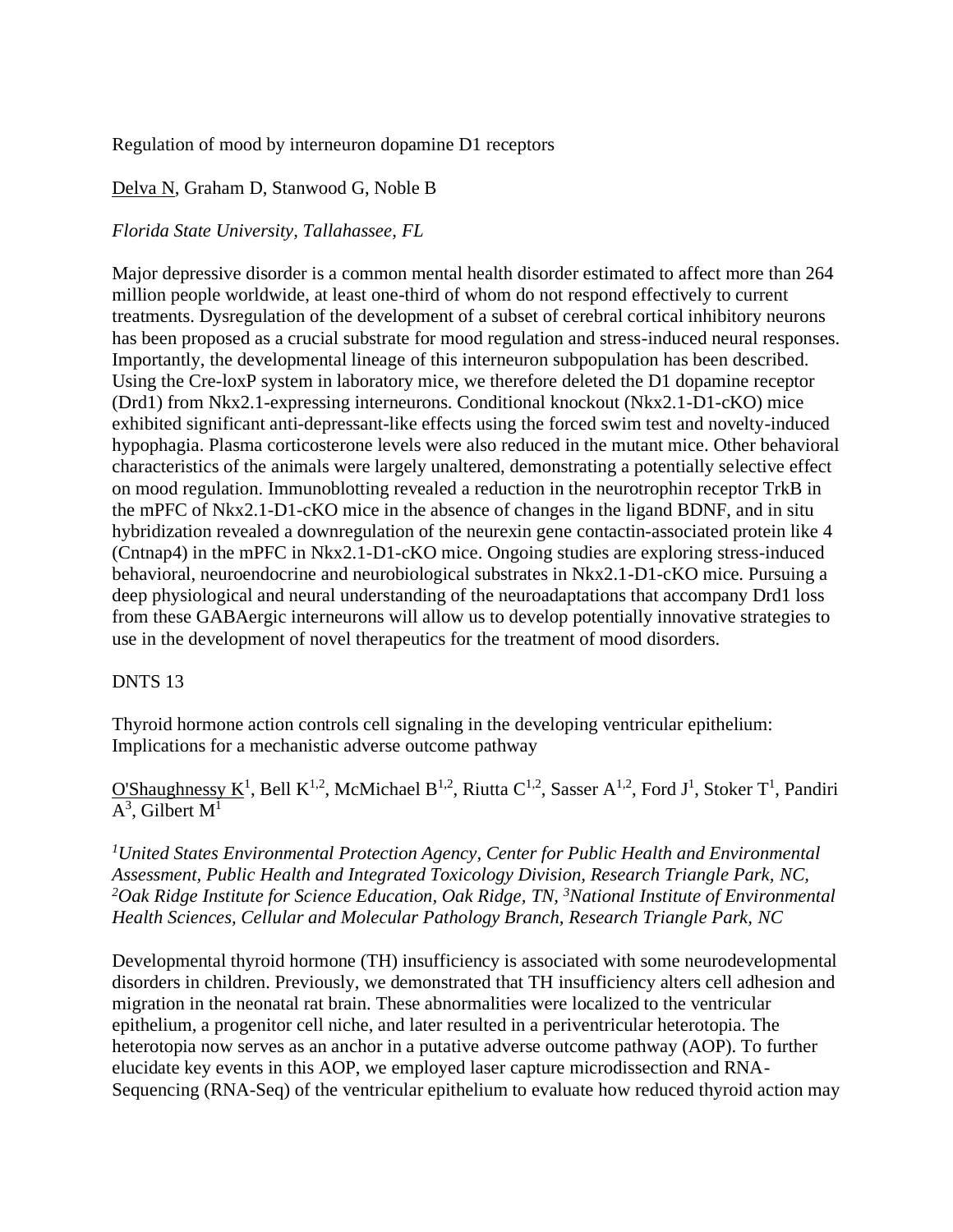affect this cell population. Pregnant rats were treated with propylthiouracil (PTU, 0.0003%) through the drinking water to induce maternal TH insufficiency from gestational day 6 until postnatal day 14 (PN14). This exposure significantly reduced total thyroxine (T4) but not triiodothyronine (T3) in the sera of dams, and both T4/T3 were significantly reduced in the pups. T4/T3 were also significantly reduced in the telencephalon of exposed neonates relative to controls. Next, frozen sections were collected from pup brains, the posterior ventricular epithelium microdissected, and RNA sequenced using Illumina HiSeq. We identified 268 genes that were differentially expressed in the PTU-exposed animals compared to controls (adj. *p*values < 0.05). Using Ingenuity Pathway Analysis, we show a significant molecular signature related to cell junction maintenance, congruent with our previous studies. These results support the hypothesis that differential expression of genes involved in cell junction structure and function may serve as crucial key event(s) of heterotopia formation. This work does not reflect US EPA policy.

### DNTS 14

Proteomic analysis of brain regions of adult Long-Evans rats exposed to kainic acid

Pitzer E<sup>1</sup>, Jung G<sup>1</sup>, Padgett W<sup>1</sup>, Winnik W<sup>1</sup>, Ganta C<sup>2,3</sup>, Jensen H<sup>2</sup>, Herbert R<sup>2</sup>, Herr D<sup>1</sup>

#### *<sup>1</sup>US EPA, Durham, NC, <sup>2</sup>NIEHS, Durham, NC, <sup>3</sup> Integrated Laboratory Systems, Durham, NC*

We are using protein signatures produced by prototypical neurotoxicants to better understand of the molecular events produced by these compounds. Adult male Long Evans rats were treated with the excitotoxin kainic acid (KA; 6 mg/mL, s.c.), vehicle (VC; buffered saline, 0 mg/mL), or were non-injected (cage controls, CC). At 3 or 24h post-exposure, rats were perfused, brain regions were collected, and stored at -80°C. Hippocampal samples were assessed for proteomic content using Orbitrap LC-MS, and proteins were identified and processed using Proteome Discover 2.4. Pathway analysis was performed using Ingenuity Pathway Analysis (IPA) software (significant protein cutoffs:  $\leq$  log2(0.8),  $\geq$  log2(1.2), FDR p-value  $\leq$  0.05). A total of 1894 and 1770 proteins were identified for mapping with IPA, at 3 and 24 h respectively. Of those proteins, 199 and 103 were altered by KA treatment at 3 and 24h, respectively. At 24h, top proteomic inhibited pathways included synaptogenesis signaling pathway, G Beta Gamma signaling, and Ephrin receptor signaling. Activated pathways at 24h included PTEN signaling, semaphoring neuronal repulsive signaling pathway, and autophagy. Histological changes in the hippocampus were examined (H&E stain) in additional rats, treated and sacrificed at 3, 24, or 48h following KA exposure (0 or 6 mg/mL). No hippocampal microscopic lesions were observed. Proteomic signatures revealed several pathways, including neuronal signaling and cell death, to be impacted in the absence of overt histological changes. Additional brain regions are being examined. *Abstract of proposed presentation above does not necessarily reflect US EPA policy.*

### DNTS 15.

Cognitive effects of perinatal exposure to manganese in drinking water, variable stress, and their combination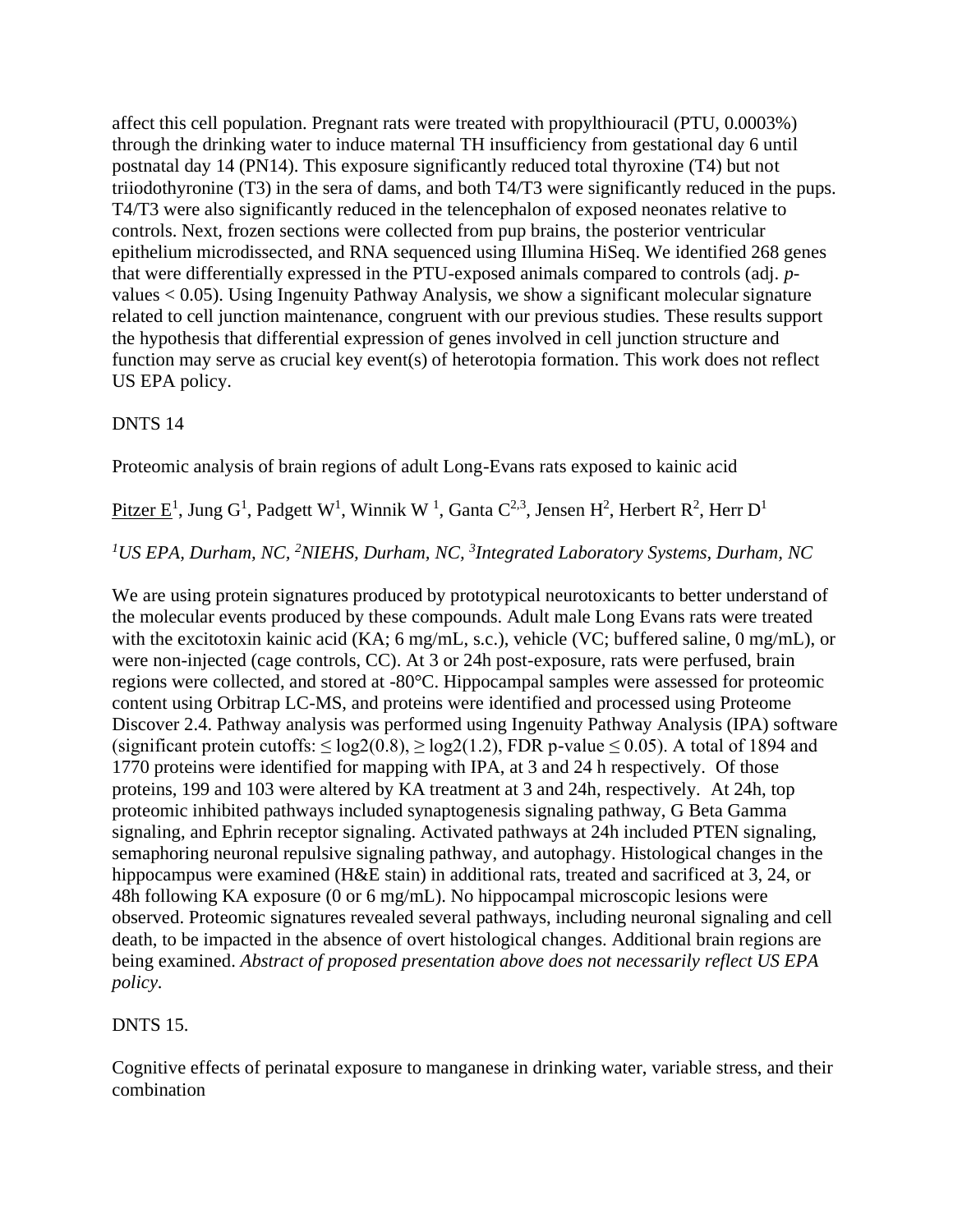# Oshiro W<sup>1</sup>, Beasley T<sup>1</sup>, McDaniel K<sup>1</sup>, Moser G<sup>2</sup>, Herr D<sup>1</sup>

#### *<sup>1</sup>US EPA, Research Triangle Park, NC, <sup>2</sup>Retired EPA, Research Triangle Park, NC*

Research indicates that the effects of chemicals may be exacerbated by non-chemical factors such as psychosocial and physical stress. These stressors, along with many chemicals, are disproportionately found in lower socioeconomic communities and their prevalence has been negatively associated with neurodevelopmental outcomes in children. To understand the cognitive impact of non-chemical stress in combination with exposure to a known neurodevelopmental toxicant, we developed a rodent model of co-occurring perinatal manipulations and conducted a series of assessments in offspring. Manganese (Mn) was delivered in drinking water (0, 2, or 4 mg/mL Mn) of pregnant rats from gestational day (GD) 7 to postnatal day (PND) 22. A stress paradigm was applied to half of the animals from GD13 to PND9. Short term object memory was assessed in adolescent rats using a novel object recognition task. In adults, spatial memory was assessed using the Morris water maze; associative learning and inhibitory control were assessed using autoshaping and differential reinforcement of low-rates procedures; and attention, inhibitory control, and reaction time were assessed using a cued and uncued choice reaction time task. Individually, Mn and stress both affected object memory, associative learning, and all choice reaction time measures. These effects were often sex-dependent and task-specific. Given in combination, the changes observed with Mn and stress alone were often attenuated and did not lead to greater effects of Mn. The results suggest that non-chemical factors produce lasting changes in brain function and may play a role in differential susceptibility to chemicals in various populations. This is an abstract of a proposed presentation and does not necessarily reflect US EPA policy.

#### DNTS 16

Attention and memory in behavioral toxicology with adolescent methylmercury exposure

#### Kendricks DR, Newland MC

#### *Auburn University, Auburn, AL*

Early-life toxicity of methylmercury (MeHg) produces permanent changes in behavior in humans and in animal models. While the prenatal period has repeatedly, and robustly, been shown to be sensitive to MeHAg toxicity, other early developmental stages, such as adolescence, are only recently being examined. MeHg interacts with behavior following adolescent exposure in both rats and mice. These disruptions are associated, in part, with altered dopamine neurotransmission and with executive functions. We review work conduced in our lab designed to examine neurobehavioral effects of adolescent MeHg exposure and compare it with those reported following prenatal exposure. The adolescent period is sensitive to methylmercury toxicity with this sensitivity related to altered dopamine neurotransmission. For example, alone, adolescent MeHg does not interact with sustained attention and short-term recall in rodents, as assessed in a modified two-choice visual signal detection task, but acute administration of the dopamine agonist *d*-amphetamine impairs performance in MeHg-exposed animals, producing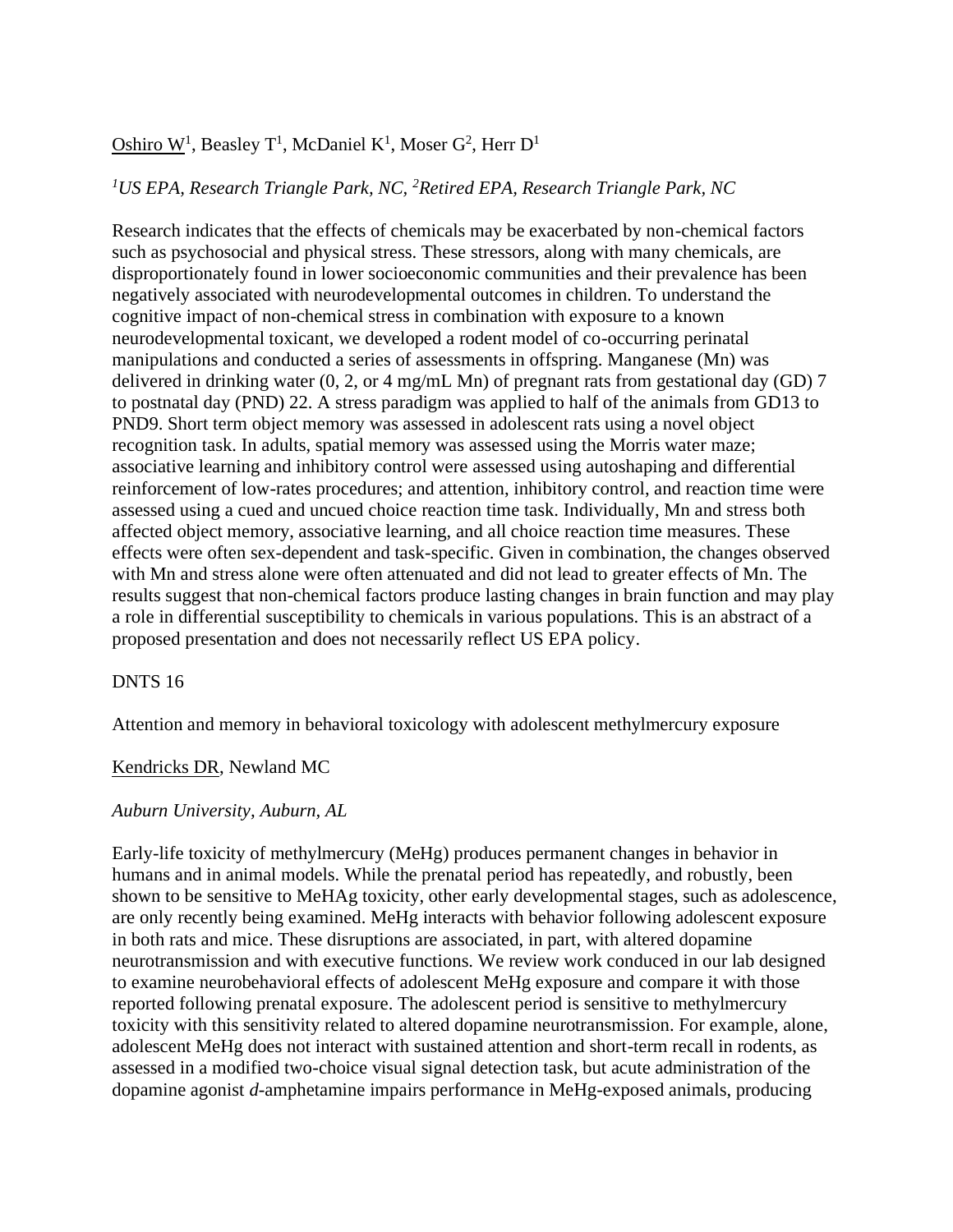baseline-dependent effects in rats and impaired recall, but not attention, in mice. These effects were dopamine-dependent, as administration of the norepinephrine agonist, desipramine, produced no such disruptions in mice. Overall, the effects mostly resemble what has been seen with early developmental exposure but are generally more subtle.

## DNTS 17

The last two decades on preclinical and clinical research on inhalant effects

## Cruz  $S^1$ , <u>Bowen  $S^2$ </u>

*<sup>1</sup>Center of Research and Advanced Studies, Mexico City, Mexico, <sup>2</sup>Wayne State University, Detroit, MI*

Inhalants are volatile substances at room temperatures that are intentionally inhaled for recreational purposes. They comprise organic solvents, aerosols, gases, anesthetics, and alkyl nitrites. Inhalant misuse constitutes a significant health problem worldwide. Except for nitrites, inhalants can be found in many household products and produce CNS depressant effects. Most inhalants are positive GABAA receptor modulators and NMDA receptor antagonists. In addition, the anesthetic gas nitrous oxide (aka laughing gas) has some opioid agonist actions. Nitrites lack psychoactive effects; instead, they are volatile vasodilators used to enhance sexual performance. Toluene is the best-studied inhalant and the reference drug among solvents. Its acute effects include irritation of respiratory airways, euphoria, excitation, dizziness, and ataxia, among others. Very high concentrations produce profound CNS depression, and sudden sniffing death can occur. Inhalation of compressed gases can produce frostbite. Chronic inhalant use is associated with liver and kidney toxicity and cognitive deficits, including memory impairment. Neural damage and leukoencephalopathy have also been reported among chronic users. Benzene is also a carcinogenic solvent. Nitrous oxide use can present numbness in hands and feet due to B12 vitamin deficiency, and nitrite chronic use can produce maculopathy and methemoglobinemia. Finally, research agendas must continue studying solvents and their combinations, along with other drugs of abuse, while investigating both age and sex differences of inhalant effects. Abstinence signs and neurochemical changes after inhalant exposure must be researched to help develop strategies to promote recovery for inhalant users.

## DNTS 18

Associations of concurrent PCB and PBDE serum concentrations with executive functioning in adolescents

Sprowles  $J^1$ , Monaikul S<sup>2</sup>, Aguiar A<sup>1</sup>, Gardiner J<sup>3</sup>, Monaikul N<sup>4</sup>, Kostyniak P<sup>5</sup>, Schantz S<sup>1</sup>

*1Beckman Institute for Advanced Science and Technology, University of Illinois Urbana-Champaign, Urbana, IL, <sup>2</sup>Experimur, Chicago, IL, <sup>3</sup>Department of Epidemiology and Biostatistics, Michigan State University, East Lansing, MI, <sup>4</sup>Department of Computer Science, University of Illinois at Chicago, Chicago, IL, <sup>5</sup>Department of Pharmacology and Toxicology, Jacobs School of Medicine and Biomedical Sciences, University at Buffalo, Buffalo, NY*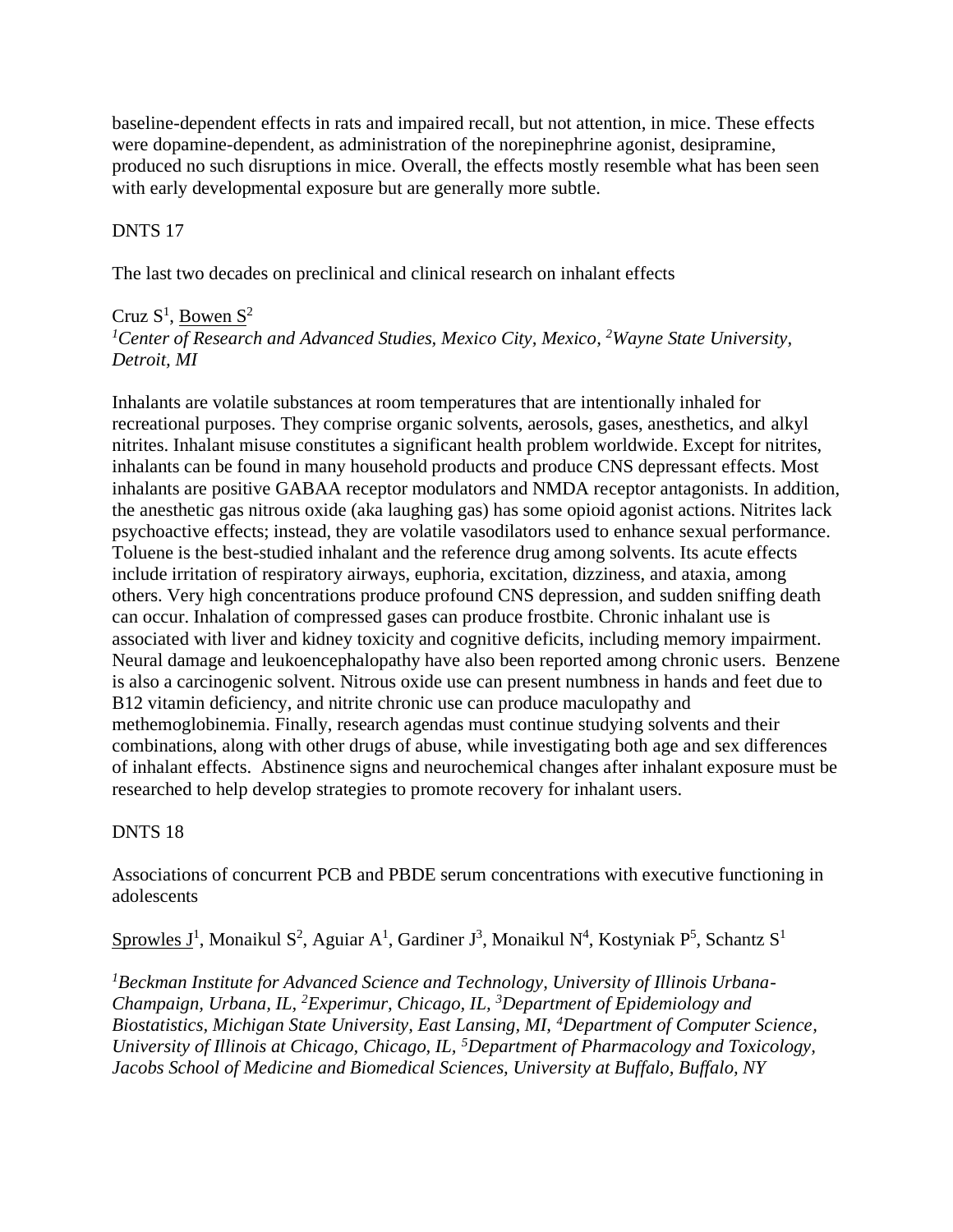### DNTS 19

Putting the long in longitudinal: Research and mentoring in neurotoxicology

### Willford, J

*Slippery Rock University, Slippery Rock, PA*

### DNTS 20

Finding a common ground: Translation of the principles of teratology in today's regulatory climate

### Hoberman, AM

### *Charles River Laboratories, Horsham, PA*

Sixty years ago, the Pharmaceutical Manufacturing Association (PMA) set up a series of committees to "seek new knowledge of the predictability of action of drugs in man". One of these committees focused on teratology and was chaired by Dr. Josef Warkany. This committee held two workshops in 1964 and 1965, both chaired by Dr. James Wilson leading to the publication of Dr. Wilson's classic book "Teratology – Principles and Techniques". This work by Dr. Wilson formed the foundation for the regulatory reproductive and developmental toxicity assessments that have been conducted since 1966 to use animal models to predict the hazard of any substance in humans. For more than 5 decades, our testing paradigms have prevented another thalidomide tragedy and helped to better predict which pharmaceuticals and chemicals may be hazardous to human health. Combining this pivotal information with exposure data allows pharmaceuticals to be used at efficacious doses with known side effects and help to set exposure limits for chemicals. Animal testing, based on Wilson's foundational principles, has limits when it comes to translating outcomes for the patient population. Recognizing the limitations of animal testing combined with countless chemicals and environmental contaminants that we are exposed to daily, the desire to reduce the use of animals in research, and the development of pharmaceuticals that may only be active in humans drives us to rethink and reimagine our testing paradigms to meet the needs of the patient population. The future of hazard assessment in nonclinical settings and the translation to clinical outcomes is dependent on a collective understanding of developmental biology, the molecular basis for the action of pharmaceuticals and chemicals, and exposure data. New techniques and advances in biomedical research are paramount as we build on the foundational principles of teratology, better translate non-clinical to clinical outcomes, and continue to navigate 21st century regulatory reproductive and developmental hazard assessments.

### DNTS 21

Exploration of disinfection byproduct mixture methods in an epidemiological study of birth defects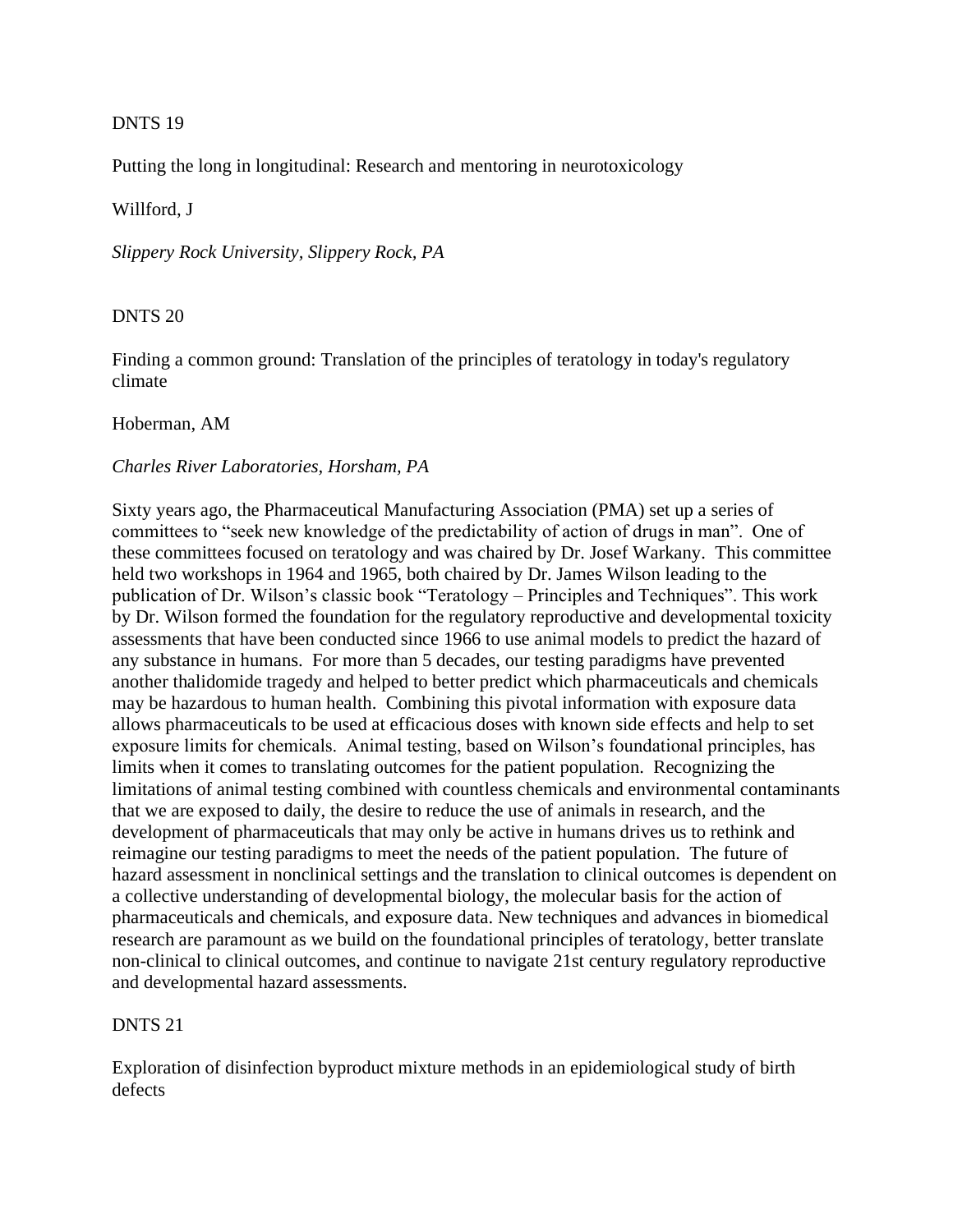## Wright JM<sup>1</sup>, Kaufman J<sup>2</sup>, Narotsky M<sup>3</sup>

## *<sup>1</sup>US EPA, Cincinnati, OH, <sup>2</sup>Emory University, Atlanta, GA, <sup>3</sup>US EPA, Research Triangle Park, NC*

Epidemiological and toxicological studies show associations between disinfection byproducts (DBPs) and birth defects including obstructive genitourinary defects (OGDs) and certain cardiac defects. Quantifying birth defect risks is complicated by the limited number of measured exposure surrogates relative to the number of DBPs (n>600) humans are exposed to. We analyzed 1999– 2004 data from a case-control study of birth defects in Massachusetts to examine whether water concentration-based risks for OGDs can be differentiated for DBP mixtures. Joint toxicity combinations were examined for the individual components of four regulated trihalomethanes (THM4) and five haloacetic acids (HAA5). Additional summary measures (HAA9; DBP13) were evaluated based on a kinetic prediction model that predicted the water concentration of more toxic brominated haloacetic acids (HAABr). To compare with unweighted measures, we calculated relative potency factor (RPF) weights for the THM/HAA components using full-litter resorption and/or eye-malformation data from gavage administration in F344 and Long-Evans rats. The highest unweighted DBP exposure categories were associated with elevated adjusted odds ratios (aORs) for OGD (range: 1.31-1.99) including chloroform, bromodichloromethane (BDCM), dibromochloromethane, tribromoacetic acid, chlorodibromoacetic acid, bromodichloroacetic acid, bromochloroacetic acid, a trichloroacetic acid/dichloroacetic acid (TCAA/DCAA) joint exposure, and HAABr, DBPBr, and DBP9 mixture measures. We detected monotonic exposure-response relationships for BDCM and THMBr. The aORs for THM4 and the THM4/TCAA using RPFbased metrics were slightly larger compared to unweighted results. In contrast, RPF-based results were null for the highest TCAA/DCAA quartile. aORs for RPF-based THMBr measure were slightly lower compared with unweighted results, but the monotonic exposure-response relationship remained (quartile 4 aOR=1.68; 95%CI: 1.08,2.61). The unweighted TCAA/DCAA/dibromoacetic acid measure [approximating HAA5 as teratogenicity was not observed for monobromoacetic acid and monochloroacetic acid] showed a slightly increased risk across all exposure quartiles (quartile 4 aOR=1.27) compared to RPF-weighted results (quartile 4 aOR=1.11). The approaches examined here allow for more specificity of potential risks due to better targeting of toxicologically relevant exposure mixture metrics as well as examination of some component DBPs with limited exposure contrasts. *The views expressed in this abstract are those of the authors and do not necessarily reflect the views or policies of the US Environmental Protection Agency.*

#### DNTS 22

Application of sufficient similarity analyses for complex polychlorinated biphenyl mixtures

Chiang  $C^1$ , Carlson L<sup>1</sup>, Gift J<sup>1</sup>, Christensen K<sup>1</sup>, Trgovcich J<sup>2</sup>, Glen G<sup>2</sup>, Lehmann G<sup>1</sup>

<sup>1</sup>US Environmental Protection Agency, Research Triangle Park, NC, <sup>2</sup>ICF International, Durham, NC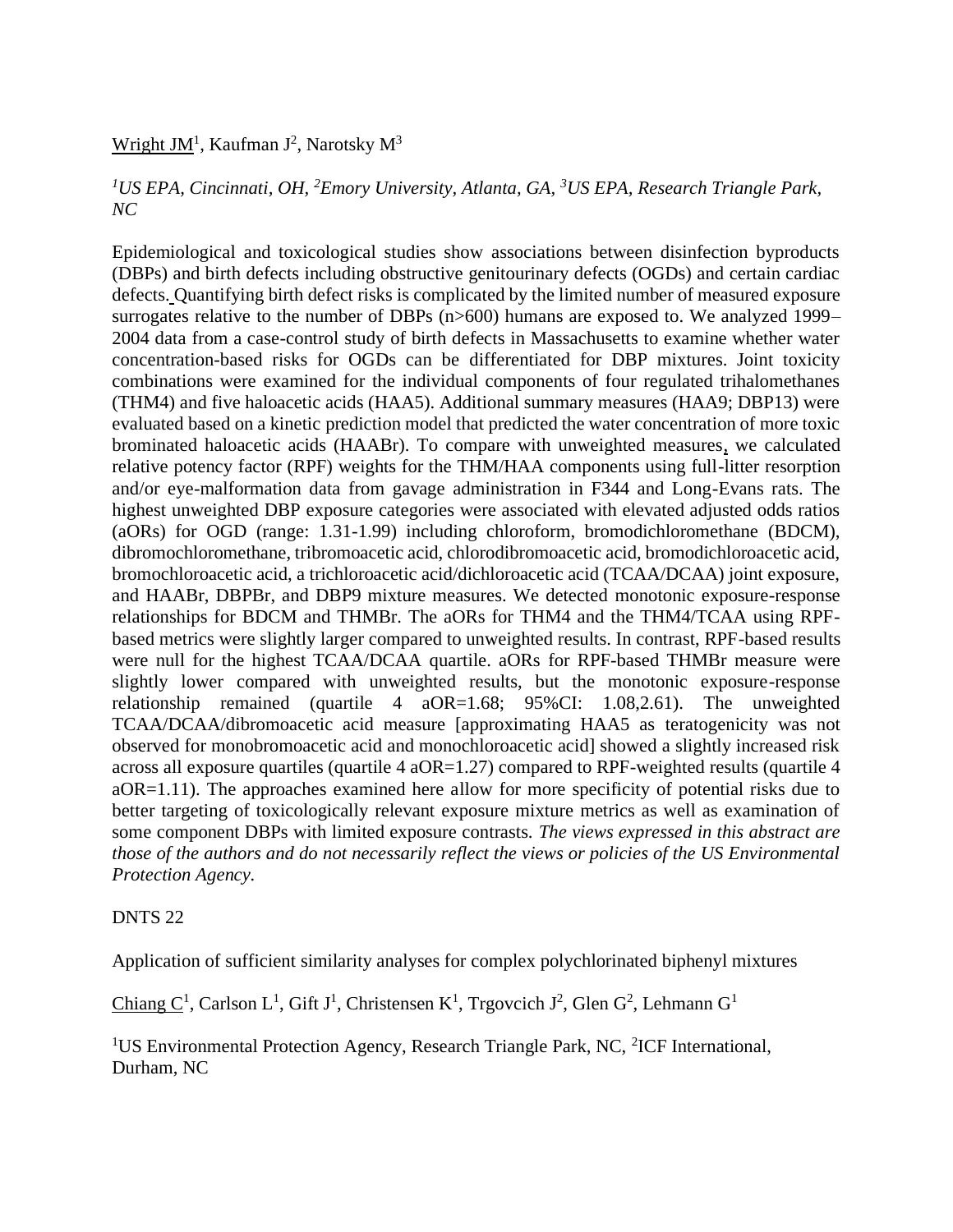Approaches that consider the potential toxicity of the combined components of a mixture (i.e., whole mixture approaches) are preferred over individual component approaches for risk assessment of chemical mixtures. When toxicological data for a specific mixture are not available, US Environmental Protection Agency (EPA) guidance recommends the use of data from a "sufficiently similar" mixture as an alternative. One method of assessing sufficient similarity uses equivalence testing methodologies that compare the distance between benchmark dose estimates for different mixtures. Polychlorinated biphenyls (PCBs) exist as 209 unique congeners exhibiting diverse biological activity and chemical properties depending on their degree and pattern of chlorination. Humans are exposed to mixtures of PCB congeners by multiple routes, including dietary and inhalation sources. Nursing infants are particularly vulnerable because they can receive large doses of PCBs through human milk. Mixtures present in sources such as breast milk have generally not been evaluated in toxicological studies, whereas toxicological data for commercial PCB mixtures, including Aroclors, are much more abundant. Thus, approaches such as mixtures equivalency testing could be useful to determine if Aroclor mixtures are sufficiently similar to PCB mixtures humans are exposed to in the environment. In this talk, we will use case examples to explore the potential utility of equivalence testing methodologies for predicting the toxicological similarity of environmental and commercial PCB mixtures. *The views expressed in this abstract are those of the author(s) and do not necessarily represent the views or the policies of the US Environmental Protection Agency.*

### DNTS 23

Impact of prenatal exposure to phthalate mixture on uterine function in female offspring

### Bagchi I

### *University of Illinois at Urbana-Champaign, Urbana, IL*

Phthalates are synthetic endocrine-disrupting chemicals that are found in numerous consumer products. People are ubiquitously exposed to phthalates on a daily basis, and gender-specific differences exist in phthalate exposures and toxicity. Specifically, phthalate exposures are reported to be higher in women than in men, likely because of higher personal care product use in women than men. Pregnant women are exposed to phthalates throughout their pregnancy and chemical exposures during pregnancy can have long-lasting health impacts on the offspring. However, few studies have examined the effects of prenatal exposure to phthalate mixture on the reproductive health of the offspring. Thus, our preliminary studies examined the impacts of prenatal exposure to an environmentally relevant phthalate mixture on reproductive parameters in female offspring. We exposed pregnant dams with vehicle control or different doses of phthalate mixture (Mix) and collected uterine tissues from the offspring for analysis. Specifically, female mice were bred and divided into one of four treatment groups: tocopherol-stripped corn oil as vehicle control, 20 µg/kg/day, 200 µg/kg/day, and 200 mg/kg body weight/day. Dams were treated daily with vehicle control or Mix beginning on day 10.5 until birth. Uterine samples from the F1 generation offspring were collected at postnatal day (PND) 8, PND 21, and PND 90 and subjected to morphological assessments. Our studies revealed that morphology of F1 uteri that were prenatally exposed to Mix at 20 µg/kg/day, 200 µg/kg/day, and 200 mg/kg/day was comparable to that of controls at PND 8 or PND 21. However, F1 cycling females at 3 months that were prenatally exposed to 200 µg or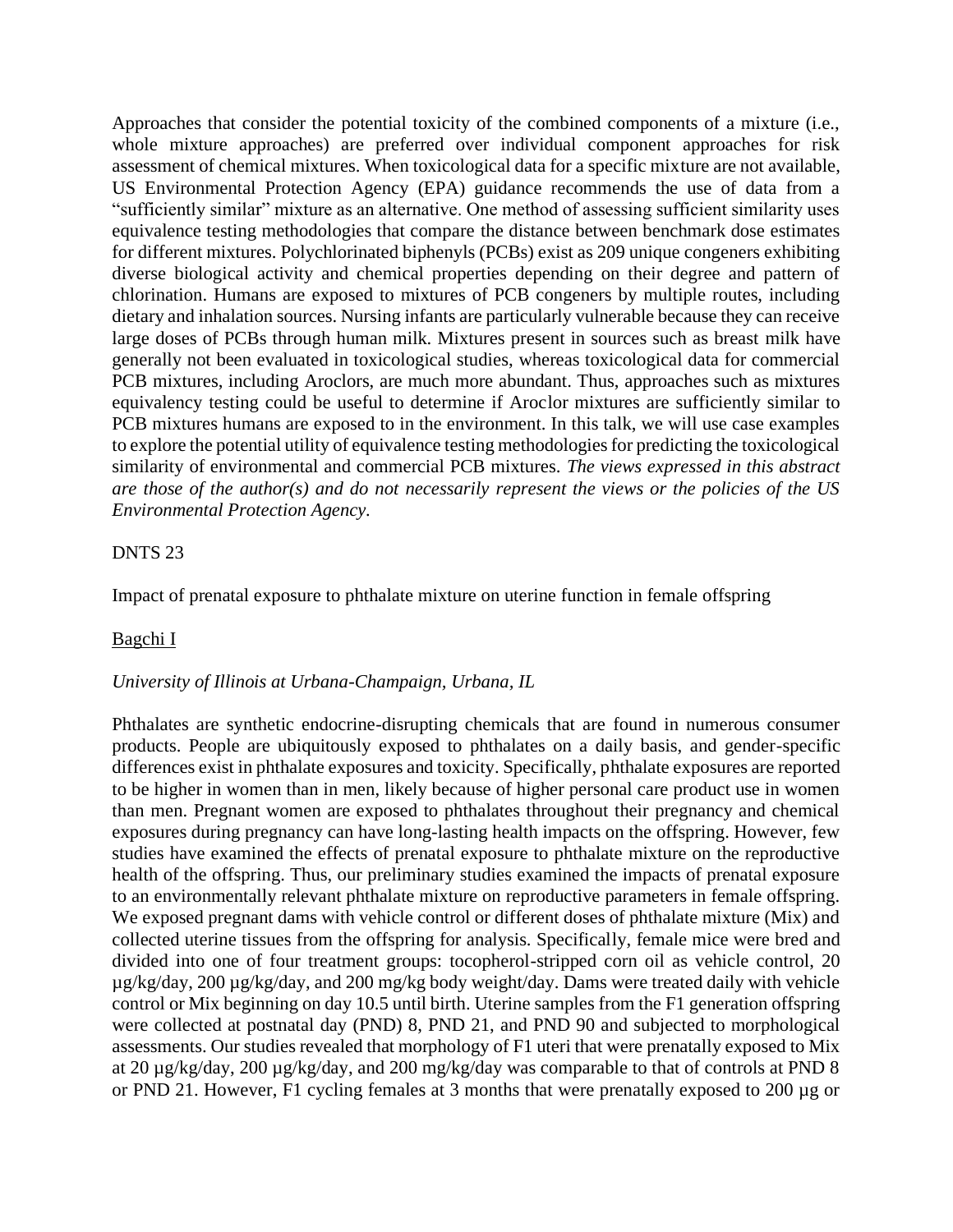200 mg of Mix exhibited dilated endometrial glands compared to controls. We also determined the pregnancy and offspring outcomes in a small group of Mix-exposed F1 females at 3 months. Our studies revealed no significant alteration in pregnancy and offspring outcome in F1 females upon exposure to phthalate mixture. Interestingly, F1 cycling females at 6 months and 13 months that were prenatally exposed to the Mix, exhibited enhanced uterine fibrosis compared to controls. Future studies will address the impact of Mix on pregnancy and offspring outcomes as F1 females age.

## DNTS 24

Prenatal consumer product chemical mixtures and size-for-gestational age at birth

# Bommarito  $P^1$ , Welch B<sup>1</sup>, Keil A<sup>1,2</sup>, Cantonwine D<sup>3</sup>, McElrath T<sup>3</sup>, Ferguson K<sup>1</sup>

<sup>1</sup>*National Institute of Environmental Health Sciences, Durham, NC, <sup>2</sup><i>University of North Carolina at Chapel Hill, Chapel Hill, NC, <sup>3</sup> Brigham and Women's Hospital, Harvard Medical School, Boston, MA*

Deviations in normal fetal growth trajectories may predispose infants to adverse outcomes during childhood and in later life. While fetal growth is a tightly regulated process, it is sensitive to environmental exposures during pregnancy. Many commonly used consumer products contain chemicals that can disturb processes underlying fetal growth. However, associations between mixtures of these compounds and fetal growth have been minimally examined. To address this gap, we investigated associations between prenatal exposure to 33 consumer product chemicals (9 organophosphate ester flame retardant [OPE] metabolites, 12 phthalate metabolites, and 12 phenols) and the odds of a small- or large-for-gestational-age (SGA and LGA) birth using both single- and multi-pollutant approaches. This pilot case-control study comprised SGA ( $N = 31$ ), LGA ( $N = 28$ ), and control ( $N = 31$ ) births selected from the LIFECODES birth cohort. Biomarkers of exposure to consumer product chemicals were quantified in maternal urine collected at three study visits during pregnancy. Quantile g-computation was used to jointly estimate the odds ratios (OR) and 95% confidence interval (CI) of SGA and LGA births per simultaneous one quartilechange increase in all biomarkers within each chemical class. We estimated lower odds of an LGA birth for higher concentrations of OPE (OR: 0.49, 95% CI: 0.27, 0.89) and phthalate (OR: 0.23, 95% CI: 0.07, 0.73) metabolites. Associations with SGA births were largely null. Our findings that OPE and phthalates were jointly associated with LGA births could indicate a specific impact of these exposures on the high end of the birthweight spectrum. Future work to understand this nuance in the associations between consumer product chemicals and fetal growth is warranted. In addition to these pilot study results, findings from the next phase of this study will be presented.

## DNTS 25

Association between exposure to a metal mixture and neurobehavior at six to seven years of age

Merced-Nieves  $F^1$ , Chelonis J<sup>2</sup>, Pantic I<sup>3</sup>, Schnaas L<sup>3</sup>, Téllez-Rojo M<sup>4</sup>, Braun J<sup>5</sup>, Paule M<sup>2</sup>, Wright R<sup>1,6</sup>, Wright R<sup>1,6</sup>, Curtin P<sup>1</sup>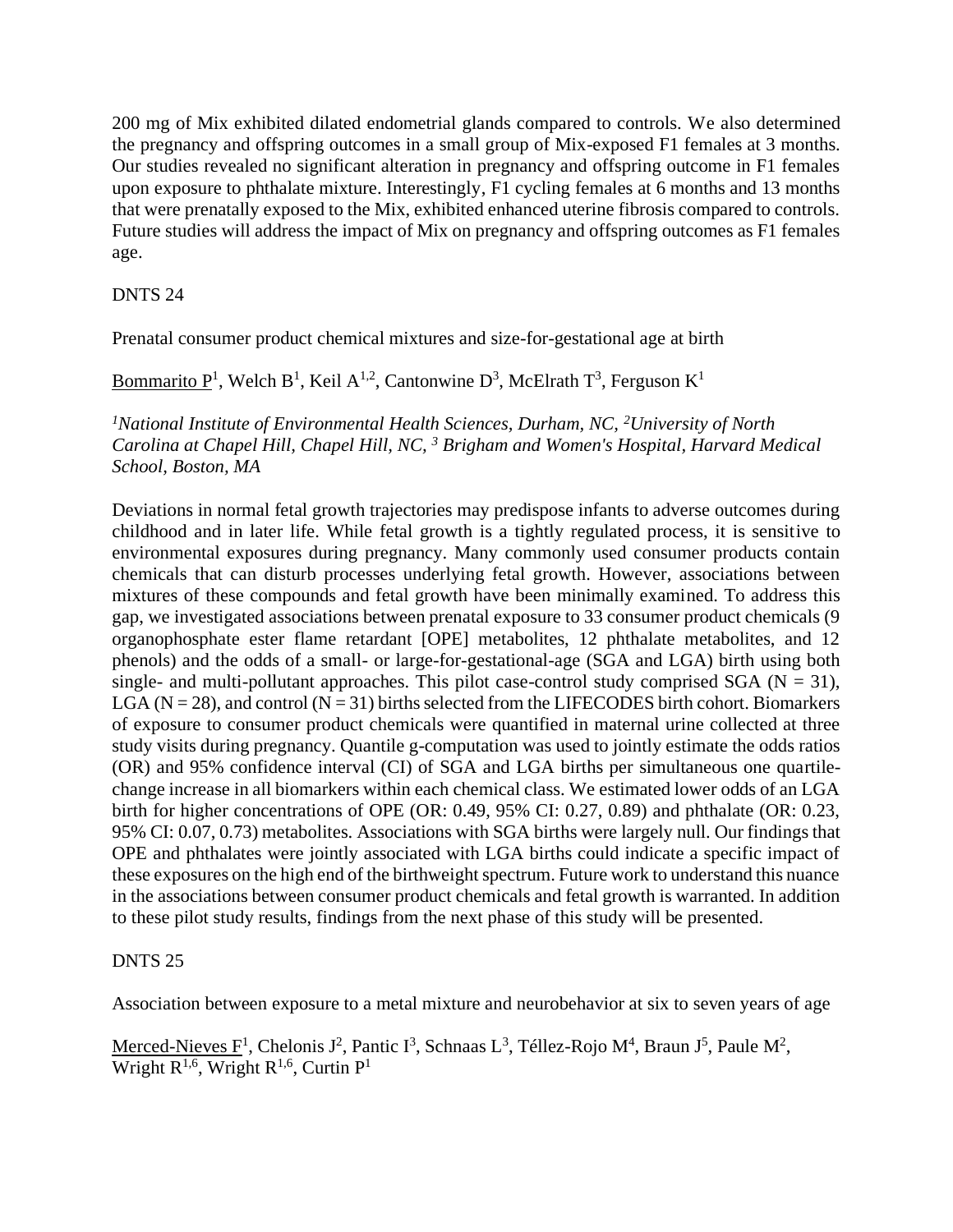<sup>1</sup>Department of Environmental Medicine and Public Health, Icahn School of Medicine, New York, NY, <sup>2</sup>Division of Neurotoxicology, National Center for Toxicological Research, FDA, Jefferson, AR, <sup>3</sup>Division of Community Interventions Research, National Institute of Perinatology, Mexico City, Mexico, <sup>4</sup>Center for Nutrition and Health Research, National Institute of Public Health, Cuernavaca, Mexico, <sup>5</sup>Department of Epidemiology, Brown University, Providence, RI, <sup>6</sup>Institute for Exposomic Research, Icahn School of Medicine at Mount Sinai, New York, NY

Background: Children are exposed to an array of essential and nonessential metals throughout their development. Although there is an increase in studies accounting for more than a single metal at a time when assessing their effects on neurodevelopment, there are many unknowns in this field of study. Aim: This study sought to identify trace element mixture-associated deficits in learning behavior using operant testing in a prospective cohort in Mexico City. Methods: The study included 322 participants aged six-to-seven years with complete data on prenatal trace elements measurements (third-trimester blood lead and manganese levels, and urine cadmium and arsenic levels), demographic covariates, and the Incremental Repeated Acquisition (IRA) task, an associative learning task. In the IRA task, the child was required to learn to press the levers in a specific sequence dictated by the illumination of the serial position indicator lights and the measures analyzed for this task included: percent task completed, accuracy of chains completed, accuracy of their search, memory accuracy, effective response rate, and ineffective response rate. Weighted quantile sum (WQS) regression models were used to estimate the joint association of the mixture of all four trace elements and each IRA task measure. Results: Results showed that prenatal exposure to a mixture of four elements was associated with poorer performance on an IRA task. The mixture of Pb, Cd, As, and Mn was associated with a significant decrease in four task performance measures—percent of task completed ( $\beta$  = -1.0; 95% CI = -1.15, -0.85), memory accuracy (β = -1.17; 95% CI = -1.37, -0.97), effective response rate (β = -0.02; 95% CI = -0.023, -0.017), and ineffective response rate (β = -0.01; 95% CI = -0.014, -0.005). Pb, Cd, and As contributed the greatest weights to the mixture effect. Conclusion: The impact of trace element exposures on discrete aspects of task performance allows us to attribute these effects to the dysregulation of memory, motivational, and motoric processes. These findings add to a growing literature that suggests that studies should evaluate co-exposures to multiple neurotoxic elements.

### DNTS 26

Children's exposures to chemical and non-chemical stressors: What have we learned about health and well-being?

#### Tulve N

United States Environmental Protection Agency, Research Triangle Park, NC

Children, pregnant women, and men are exposed to diverse chemical and non-chemical stressors found in their everyday environment. These stressors, individually and in combination, are thought to contribute to health and well-being during each developmental stage throughout their lifecourse. To understand chemical exposures, we collect and analyze multimedia samples for chemicals of interest including, but not limited to, pesticides, PBDEs, BPA, nanosilver, and other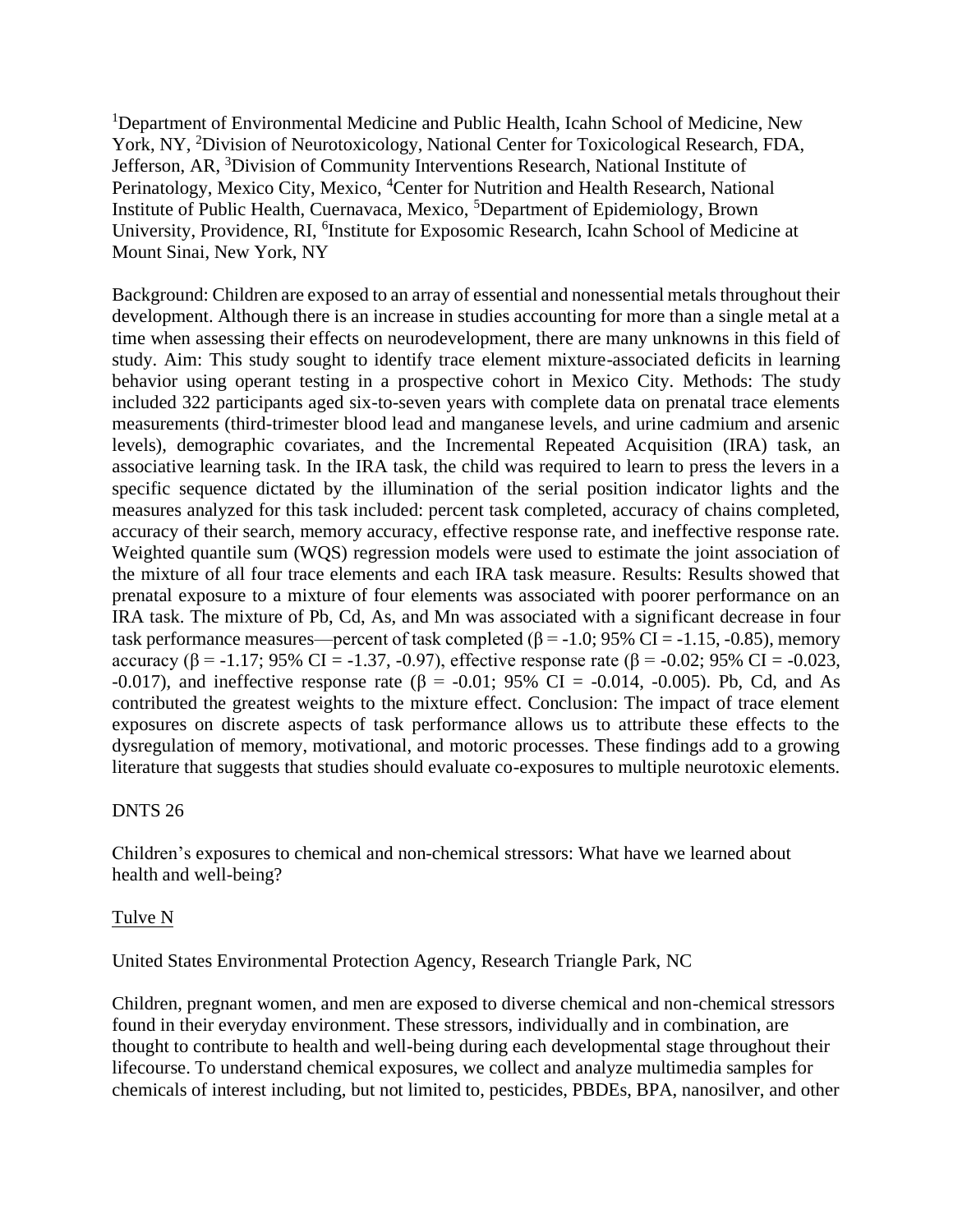consumer product ingredients. We also collect supporting information (time activity data and household inventories). Over time, our research has evolved to consider a holistic approach to children's environmental health. Using a systems approach, we collect and analyze data and information on exposures to both chemical and non-chemical stressors, recognizing that these interrelationships may impact the biological response to a chemical agent. Examples of nonchemical stressors include access to recreational amenities, family dynamics, and/or neighborhood characteristics. Our conceptual framework was designed to show how children's health and well-being should consider exposures to chemical and non-chemical stressors from the built, natural, and social environments, activities and behaviors, and inherent characteristics. Our research approach includes distinct research activities with emphasis on an exposure analysis approach that considers how non-chemical stressor information may be used in combination with chemical exposure data. Our research has shown that both childhood obesity and general cognitive ability are influenced by a myriad of chemical and non-chemical stressors. This presentation will explore our research strategy, show how data and information can be considered within the conceptual framework, and highlight public health examples.

#### DNTS 27

In memory of Dr. Robert L Brent: Tribute to his heritage: Let the yolk sac speak—A small drop in the deep water of Bob's legacy in science

#### Ornoy A

## *Hebrew University Hadassah Medical School (emeritus) and Adelson School of Medicine Ariel University, Jerusalem and Ariel, Israel.*

Dr. Bob Brent passed away on February 24, 2021. I knew him for many years as one of the founders of the Teratology Society (Birth Defects Research Society) and as a brilliant, innovative, and pioneering scientist. However, I would like to focus on one of his many contributions to the study of birth defects: his work on the development, function, and role of the yolk sac placenta in the etiology of birth defects in rodents. I have special feelings towards these contributions since the time I had spent in his laboratory in Philadelphia and the time he had spent in my laboratory in Jerusalem was mainly devoted to matters related to studies on this unique organ. The visceral yolk sac (VYS), as characterized by Bob and his group, is "the primary source of exchange between the embryo and mother and is involved with nutritional, endocrine, metabolic, immunologic, secretory, excretory and hematopoietic function". He presumed that damage to the yolk sac by anti-VYS antibodies damages the developing embryo, resulting in various congenital malformations and even embryonic death. He indeed proved this concept and published several classic papers 40–50 years ago. In 1967 he published the first paper "Production of congenital malformations using tissue antisera - 3. Placental antiserum". Since then, he explored the role of the yolk sac in embryonic nutrition, oxygen and antibody transfer, and the mechanisms of the teratogenic action of the yolk sac antibodies. I was personally involved in the biochemical and morphological studies of the *in vivo* and *in vitro* yolk sac recovery phases following the exposure of rat embryos to teratogenic anti-VYS antibodies. We found that 24 and 48 hours after exposure there were substantial morphological changes in the VYS epithelium evidenced by Transmission and Scanning Electron microscopy and a significant reduction in the yolk sac endocytosis. Within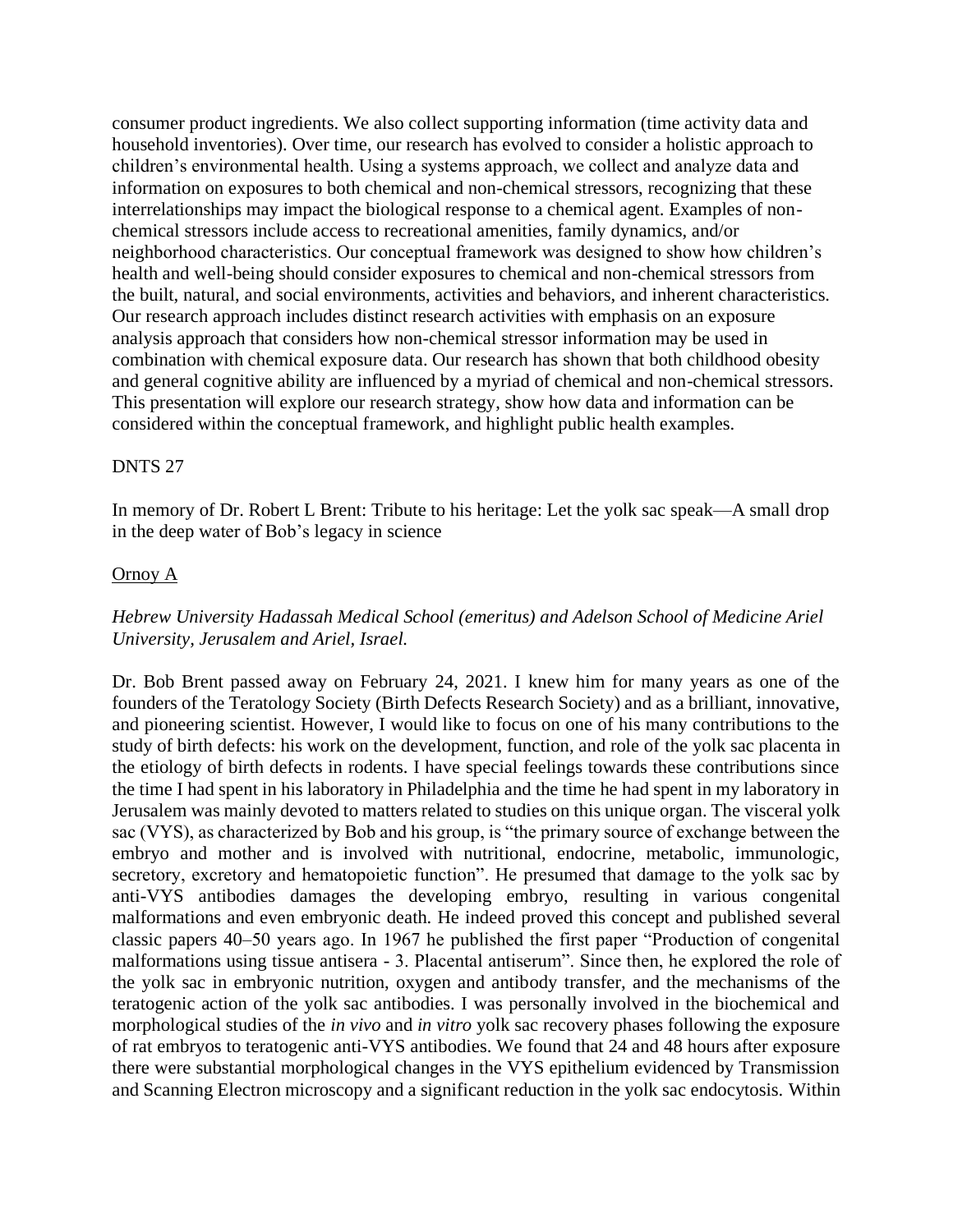96–192 hours after exposure, we observed a gradual recovery with normalization of the ultrastructure and the endocytic index. However, embryonic damage was already produced in spite of the VYS recovery. These and other findings from many of Bob's studies in this area will be presented.

### DNTS 28

Radiation risks and information needs of pregnant and lactating women

### Mettler F

### *University of New Mexico, School of Medicine, Albuquerque, NM*

The purpose is to review historical and current information regarding risks and effects of ionizing radiation in the context of human pregnancy and in particular the information needed for pregnant women to understand the type and magnitude of risks as well as being able to place them in a realistic context. Much of our understanding comes from early animal studies but has been supported by studies of human exposure to medical radiation, radiation accidents, and nuclear weapons. The work of Robert L. Brent will be emphasized particularly with regard to decisions on whether radiation exposure is appropriate, what types of exposure are important, and whether termination of pregnancy may be warranted under certain very limited circumstances. Exposure of infants from maternal radionuclides will also be covered. Finally, relevant data after *in utero* exposure at Chernobyl and Fukushima accidents will be presented.

### DNTS 29

Professionally responsible counseling of pregnant women about COVID-19 vaccination

## Chervenak F, McCullough L, Grünebaum A

## *Zucker School of Medicine at Hofstra, Northwell, Department of Obstetrics and Gynecology, Lenox Hill Hospital, New York, NY*

Physician hesitancy occurs when physicians do not recommend COVID-19 vaccination and is a contributing factor of the low vaccine rate of pregnant women for COVID-19. Physician hesitancy has become a major, unaddressed problem for the quality and safety of obstetric care. We identify three root causes of physician hesitancy and describe how professional ethics in obstetrics should guide reversing these root causes. They are clinical misapplications of key components of professionally responsible obstetric practice: therapeutic nihilism; shared decision making; and respect for patient autonomy. Therapeutic nihilism directs the obstetrician to avoid any clinical interventions during pregnancy, to prevent teratogenic effects that might be unknown. Therapeutic nihilism is misapplied when there is documented net clinical benefit with no evidence of clinical harm. Shared decision directs the obstetrician only offer but not recommend clinical management. Shared decision making plays a major role when there is uncertainty in clinical judgment but is misapplied when it becomes a universal model. Shared decision making does not apply when there is net clinical benefit. When there is net clinical benefit, clinical management should be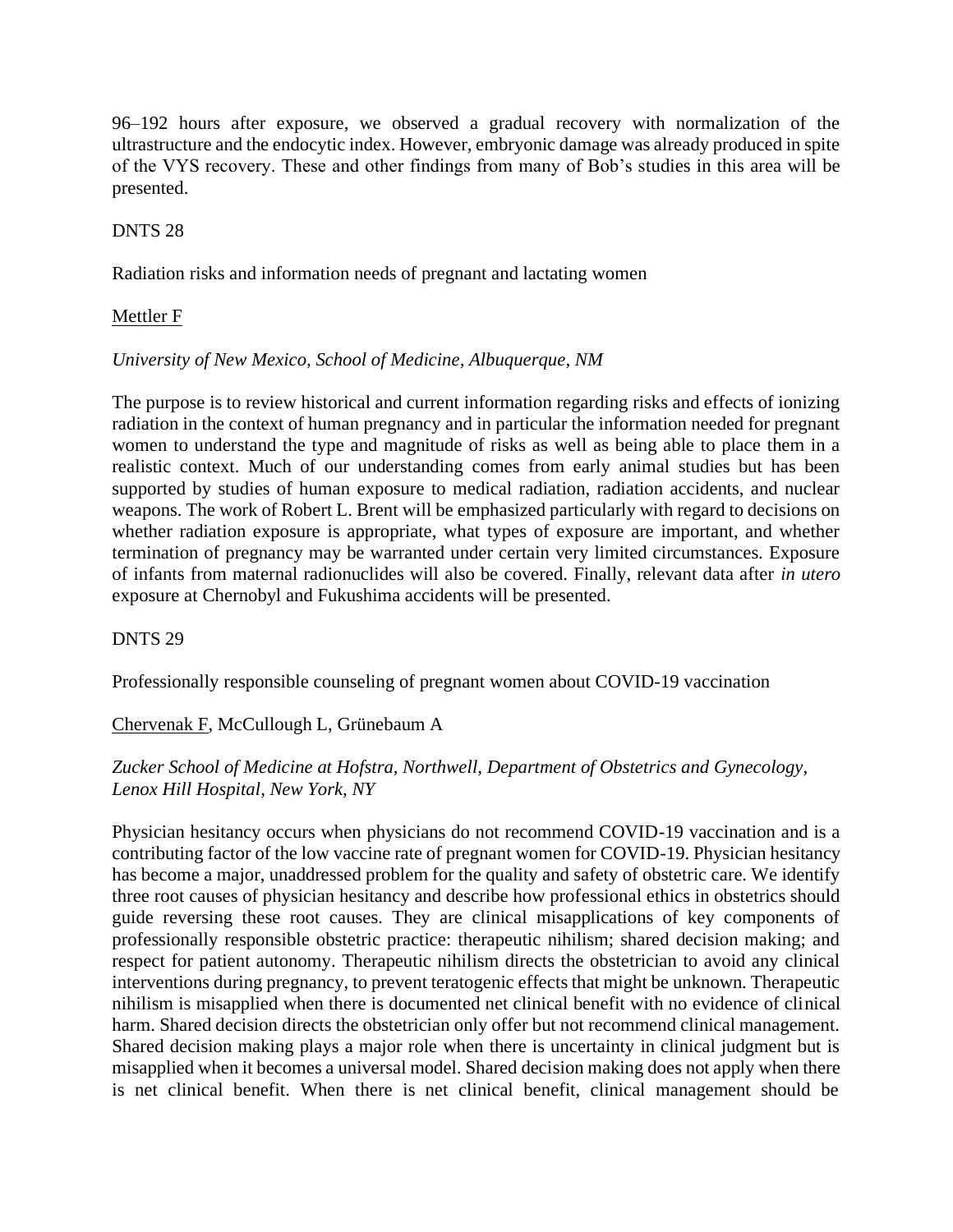recommended, not simply offered. The ethical principle of respect for patient autonomy plays an indispensable role in decision making with patients. It is misapplied when it is assumed that respect for autonomy requires physicians not to make recommendations and to defer to and implement patients' decisions without exception. There is evidence that the obstetrician's recommendations about the management of pregnancy are the most important factor in a pregnant women's decision making. Simply deferring to patient's decisions makes misapplied respect for patient autonomy. Obstetricians must end physician hesitancy about COVID-19 vaccination of pregnant women by reversing these three root causes of physician hesitancy. Reversing root causes of physician hesitancy is an urgent matter of patient safety. The longer physician hesitancy continues and the longer the low vaccine acceptance rate of pregnant women lasts, preventable serious diseases, deaths of pregnant women, ICU admissions, stillbirths, and other maternal and fetal complications of unvaccinated women will continue to occur. Physician hesitancy should not be permitted to influence the response to future pandemics.

### DNTS 30

Using supervised learning methods to create prediction models based on narrative descriptions of fetal risk

#### Ailes E

### *National Center on Birth Defects and Developmental Disabilities, CDC, Atlanta, GA*

Women and healthcare providers lack adequate information on medication safety during pregnancy. Our objective was to develop a list of medications of greatest concern during pregnancy to help healthcare providers counsel reproductive-aged and pregnant women about medication use. Prescription drug labels submitted to the US Food and Drug Administration with information in the Teratogen Information System (TERIS) database and/or the 10th edition of *Drugs in Pregnancy and Lactation* by Briggs and Freeman were included (N=1,186). Each data source (drug labels, TERIS, or Briggs and Freeman) provided its own categorization and narrative summary of fetal risk. We applied two types of supervised learning models, support vector machine and sentiment analysis, to the narrative summaries in each data source. These methods create prediction models from the text to classify medications as "high" or "not high" fetal risk. Our final list of medications of greatest concern during pregnancy included those medications categorized as "high" risk in at least three of four prediction models (if two data sources were used) or at least four of six prediction models (if all three data sources were used). We identified  $\sim 80$  (7%) prescription medications that warrant careful consideration before use in pregnant women and women of reproductive age due to their associations with birth defects, pregnancy loss, or other adverse fetal effects. Most medications were antineoplastic agents, angiotensin-converting enzyme inhibitors, angiotensin II receptor antagonist, and anticonvulsants. This evidence-based list could be a useful tool for healthcare providers in counselling reproductive-aged and pregnant women about prescription medication use. However, providers and patients should weigh the specific risks and benefits of any pharmacologic treatment to manage medical conditions before and during pregnancy.

DNTS 31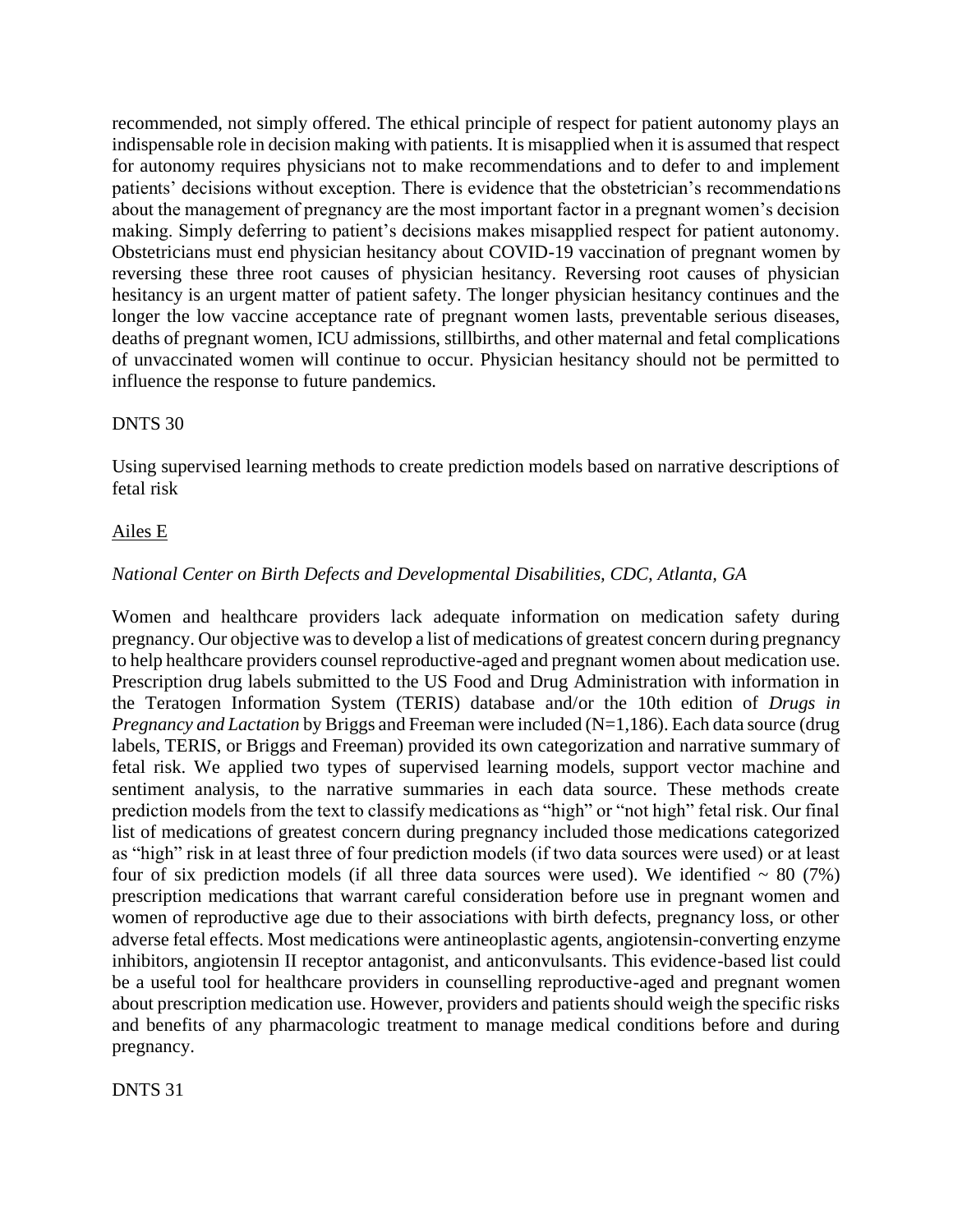Bob Brent: Medical expert, expert medical witness, and expert on medical expert witnessing

### Friedman JM

*University of British Columbia, Vancouver, BC, Canada.* 

Bob Brent was consulted as an expert witness on the causation of birth defects in hundreds of legal cases over the course of his career. He approached this service as he did everything else—as a scholarly endeavour—and provided his reflections about it in several papers on the legal, ethical, scientific, and academic responsibilities of acting as an expert witness. Among the principles he espoused were: (1) An expert witness should consult or testify *only* in specific areas in which he or she is knowledgeable, experienced, and recognized as an expert. (2) An expert witness should bring objective scholarship to the courtroom and *not* function as a partisan for either side. (3) An expert witness should bring facts and an objective analysis of the allegation and should *not* base his or her opinion on speculation or hypothesis. His involvement in the 1993 Daubert v. Merrell-Dow Pharmaceuticals case, which the US Supreme Court used to establish a standard for admitting expert testimony in federal trials, was both highly influential and controversial.

### DNTS 32

Disparities in maternal health and neurodevelopmental outcomes

De Genna N, Richardson G

### *University of Pittsburgh, Pittsburgh, PA*

In the City of Pittsburgh, twice as many pregnancies to Black women result in fetal death compared to pregnancies to white women. Black women in the US experience pregnancy morbidity attributed to systemic structural, interpersonal, and individual experiences of racism. Structural racism and discrimination (SRD) has also been linked to cannabis use in nonpregnant minoritized adolescents. SRD may increase perinatal stress, depression, and substance use, contributing to inflammation, poor cardiovascular health, and adverse pregnancy outcomes. Prenatal exposure to cannabis is also associated with adverse birth outcomes and neurodevelopmental outcomes. Prior work on the long-term outcomes of prenatal cannabis exposure will be reviewed, with a focus on racial disparities. Current research examining perinatal cannabis use, pregnancy morbidity, and SRD will also be discussed.

### DNTS 33

The influence of social disparities on congenital anomalies in the North

Arbour L<sup>1</sup>, Collins S<sup>1</sup>, Morello M<sup>2</sup>, Healey Akearok G<sup>3</sup>, Khatun S<sup>4</sup>, Edmunds S<sup>5</sup>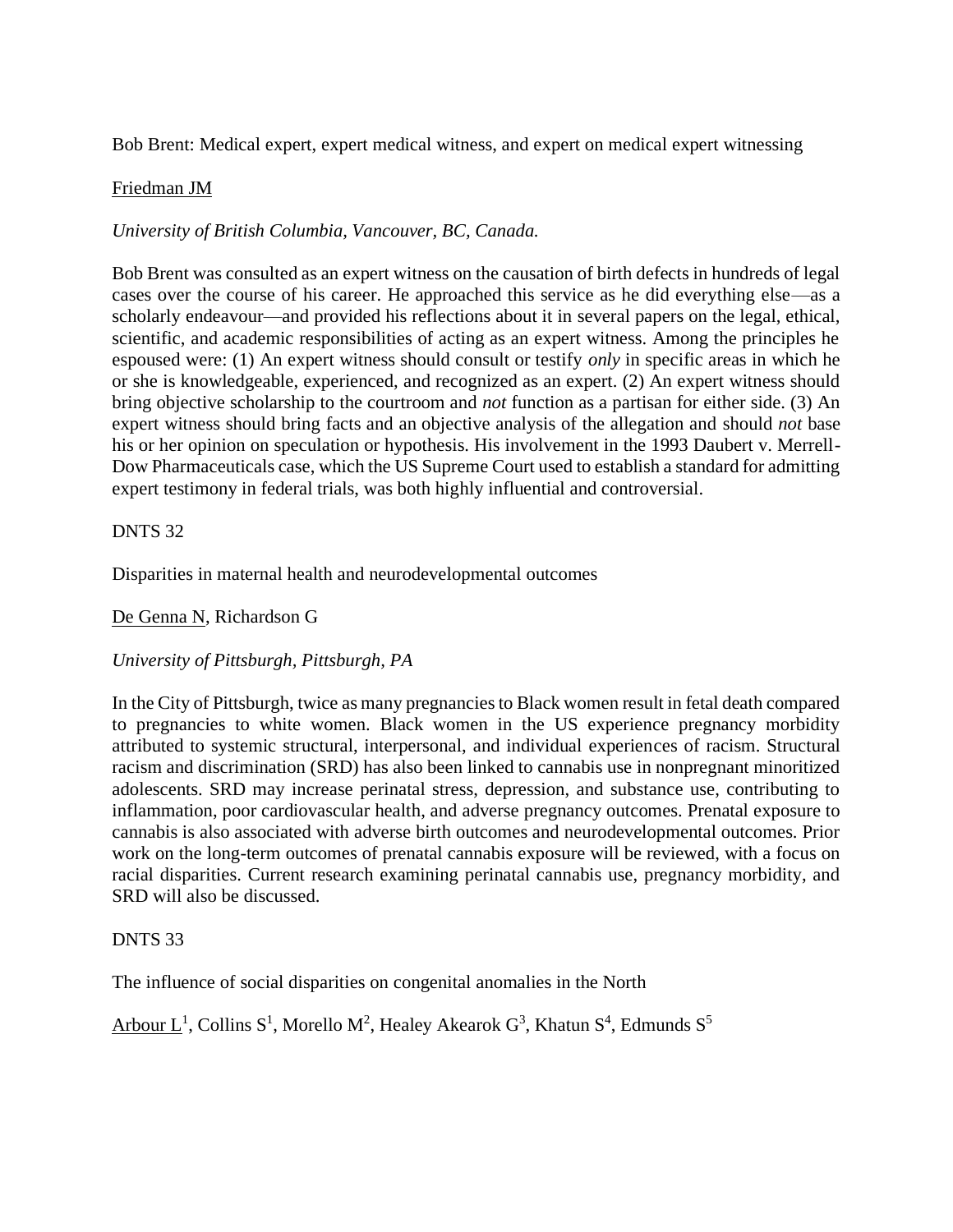*<sup>1</sup>University of British Columbia, Victoria, BC, Canada, <sup>2</sup>The University of Victoria, Victoria, BC, Canada, <sup>3</sup>Qaujigiartiit Health Research Centre, Iqaluit, NU, Canada, <sup>4</sup>Department of Health Nunavut, Iqaluit, NU, Canada, <sup>5</sup>Nunavut Tunngavik Inc, Iqaluit, NU, Canada* 

A high rate of congenital anomalies in the Canadian Arctic territory of Nunavut has been well documented for nearly three decades. For example, congenital heart defects in infants born to Inuit (Northern Indigenous) mothers have been reported to have a birth prevalence three times higher than other Canadian populations. Whether this high rate of congenital anomalies is a result of genetic factors, or rather a product of social determinants of health remains to be established. Food insecurity (~42%), low levels of folate intake/red blood cell folate, low rates of vitamin use in women of childbearing years, and persistently high rates of maternal smoking (>80%) are possible contributors. A review of what is known about congenital anomalies in Nunavut, previous studies on genetic factors, and the relevance of social determinants of health will be discussed within a global context of health disparity and congenital anomalies.

### DNTS 34

Structural and interpersonal racism and adverse birth outcomes: From associations to advocacy

### Mehra  $R^{1,2}$

### *<sup>1</sup>University of California, San Francisco, San Francisco, CA, <sup>2</sup>Yale University, New Haven, CT*

The United States Centers for Disease Control and Prevention (CDC) considers racism a serious threat to public health. The CDC defines racism as "a system—consisting of structures, policies, practices, and norms—that assigns value and determines opportunity based on the way people look or the color of their skin." Racism is considered a fundamental cause of racial disparities in health that operates at multiple levels of society, including structurally and interpersonally. Measures of structural racism, such as racial residential segregation, are associated with adverse birth outcomes especially among Black birthing people, as well as racial disparities in adverse birth outcomes between Black and White birthing people. Interpersonal racism is also associated with racial disparities in adverse birth outcomes. Black pregnant women experience interpersonal racism, such as racialized pregnancy stigma—stereotypes stigmatizing Black motherhood—in everyday, health care, and social services contexts, which may contribute to poorer maternal and infant outcomes due to reduced access to quality health care and social services, and poorer psychological health. Approaches for mitigating the influence of structural racism on adverse birth outcomes include improving area-level economic and social factors. Approaches for addressing impersonal racism include anti-bias training for health care and social service providers and diversifying the healthcare workforce by funding training and employment of doulas and midwives of color.

### DNTS 35

What improves, and what impairs, executive functions

### Adele Diamond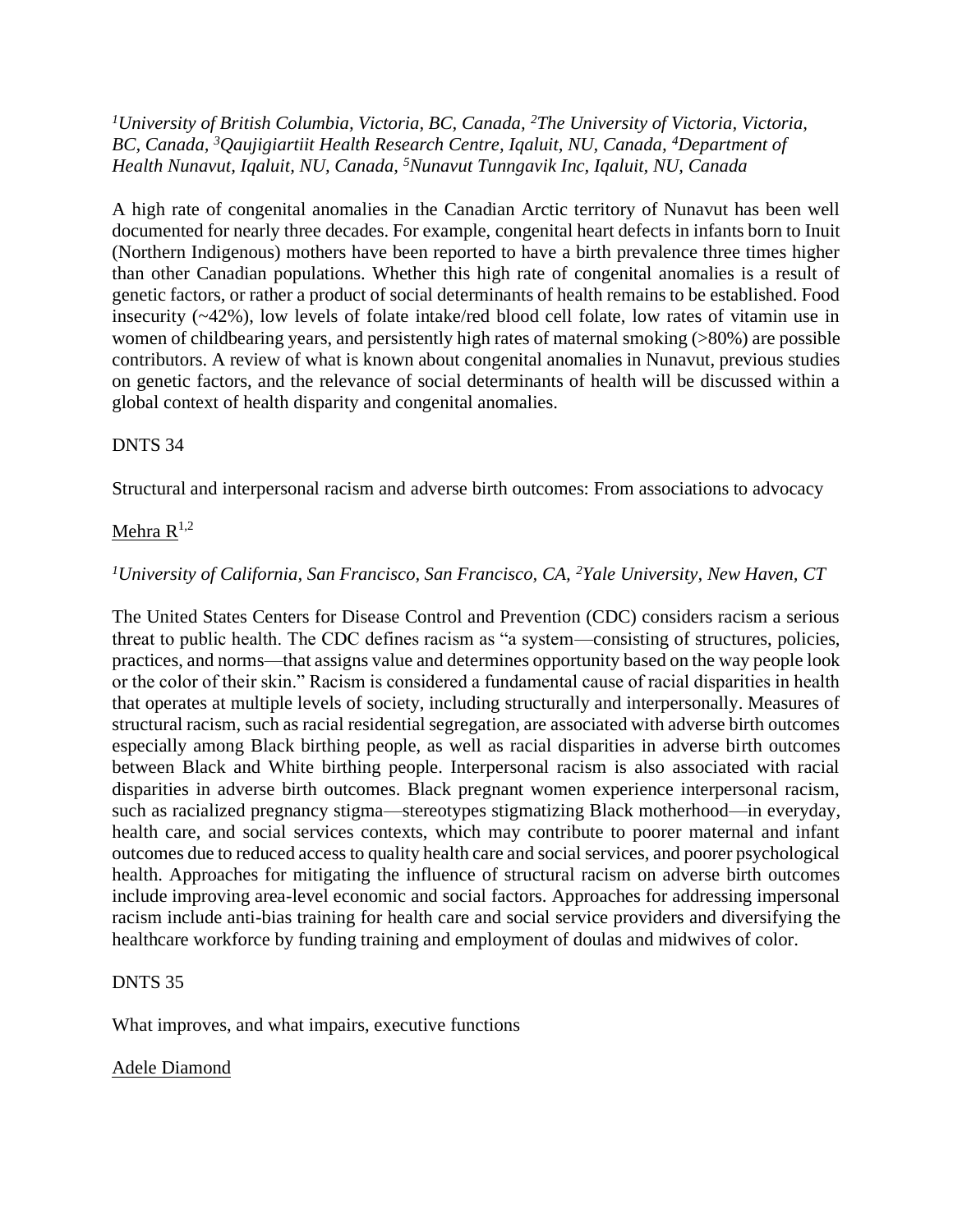*Program in Developmental Cognitive Neuroscience, Department of Psychiatry, University of British Columbia, Vancouver, BC, Canada*

"Executive functions" (EF) make it possible for us to think before we act, resist temptations, creatively problem-solve, and succeed despite obstacles. I'll invite you to question some things you thought you knew about what impairs, and what aids, EFs. I'll invite you to see the whole person (mind and body, intellect and emotions) as fundamentally interrelated. Simple activities for improving EFs that can be done at home will be discussed.

EFs depend on prefrontal cortex (PFC) and interconnected brain regions. PFC is the newest area of the brain during evolution and the brain area that takes longest to mature during development, making PFC particularly fragile. It's affected first and more severely if you're sad, stressed, lonely, or not physical fit than any other brain region, and thus EFs, too, are affected first and more severely than any other mental function by these things.

Even extremely mild stress impairs the EFs of most people. There are good neurobiological reasons for that. For example, even mild stress increases dopamine in PFC and nowhere else in the brain; that can easily push dopamine past the optimal level in PFC. Despite talk of "good" stress, there's no level of stress that is good for most people's EFs. In particular, feeling stressed because you're worried about what others might think of you or might think of your performance (social evaluative stress) is not beneficial for most people's EFs. Joy and the challenge of pushing one's limits are better motivators than fear or anxiety.

Although PFC is especially vulnerable to environmental and genetic variations, PFC can be key in helping one feel less anxious or stressed. Normally, the amygdala sends out alarm signals whenever there's a risk one might be harmed. It is PFC that calms down the amygdala when there is really no cause for alarm.

### DNTS 36

Underlying Conditions and PFAS Exposures: A Risky Mix in Pregnancy

### James-Todd T

### *Department of Environmental Health, Harvard T.H. Chan School of Public Health, Boston, MA*

Per- and polyfluoroalkyl substances (PFAS) are endocrine-disrupting chemicals that have been linked to adverse human health outcomes. The vast majority of the US population are exposed to these chemicals that are persistent; yet certain populations may be particularly sensitive to exposure to PFAS chemicals. For example, epidemiologic and animal studies suggest that pregnancy may be a sensitive window for endocrine-disrupting chemical exposures. Evidence evaluating PFAS has shown associations with a variety of adverse pregnancy outcomes. This talk will: (1) describe a framework for pregnancy as a stress test for environmental chemical exposures and maternal cardiometabolic health across the reproductive life course; (2) present plausible mechanisms by which having higher PFAS chemical concentrations might initiate and sustain a modified cardiometabolic health profile during and following pregnancy; (3) provide examples of epidemiologic studies evaluating associations between PFAS and several adverse cardiometabolic outcomes in the perinatal period, including obesity measures, hypertensive disorders of pregnancy, and gestational diabetes risk; (4) discuss health inequities linked to disparities in PFAS exposure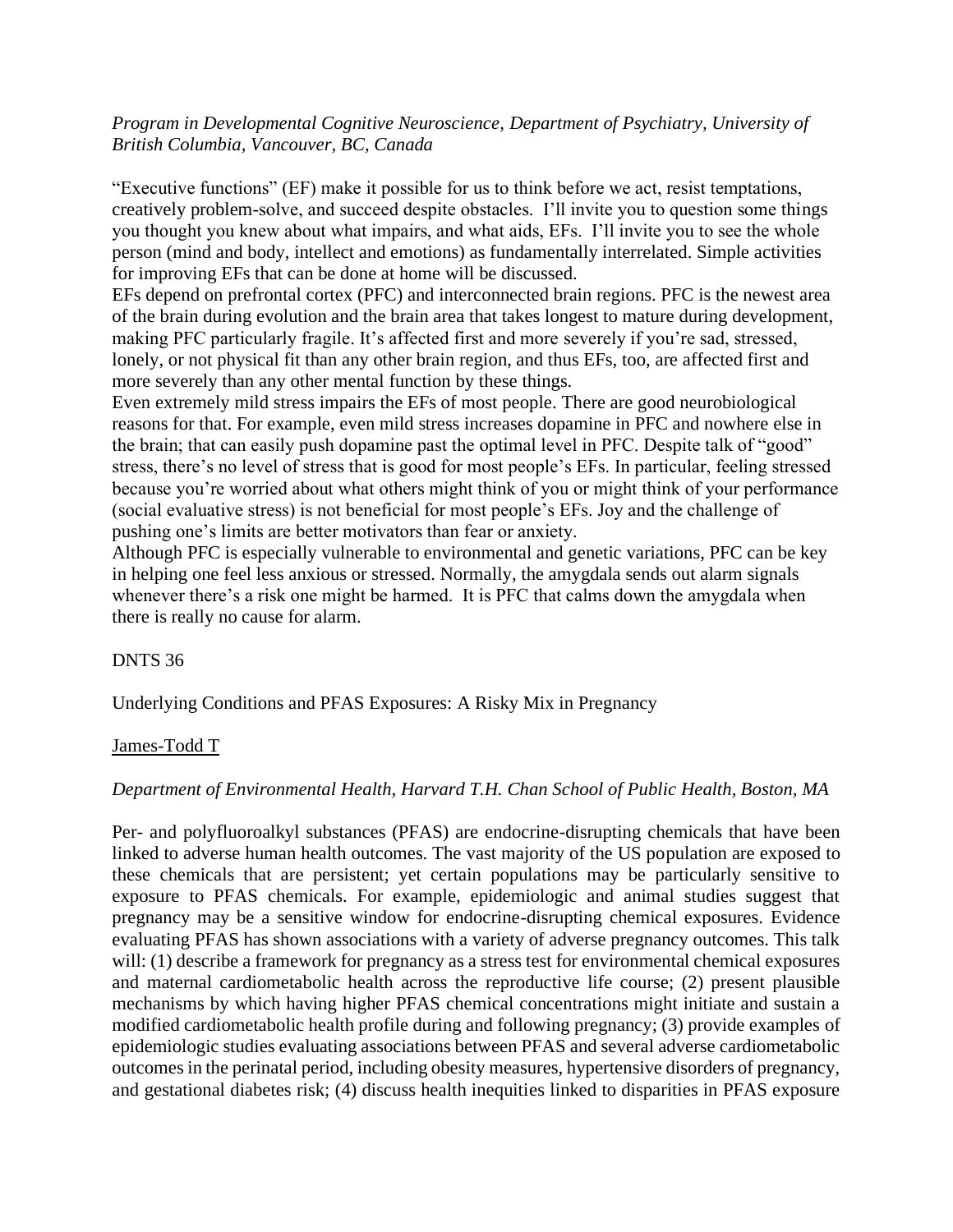and related pregnancy outcomes. This presentation will highlight mixtures analytic techniques utilized in epidemiologic studies. In addition, the presentation will provide an example of research evaluating mixtures methods conducted in animal models that may support epidemiologic studies. To conclude, this presentation will discuss the link between maternal PFAS exposure and adverse child health outcomes associated with these pregnancy conditions.

#### DNTS 37

GenX effects in pregnant mice and persistent effects in their offspring

### Fenton  $S^1$ , Blake B<sup>1</sup>, Cope H<sup>1</sup>, Love C<sup>1</sup>, Chappell V<sup>1</sup>, Phadke D<sup>2</sup>

### <sup>1</sup>*National Institute of Environmental Health Sciences, Research Triangle Park, NC, <sup>2</sup><i>Sciome, LLC, Research Triangle Park, NC*

Hexafluoropropylene oxide-dimer acid (HFPO-DA, commonly called GenX) is a chemical in the family of per- and polyfluoroalkyl substances (PFAS) that is being used to replace perfluorooctanoic acid (PFOA). PFOA is a well-known developmental toxicant and has been associated with fatty liver disease in humans. Through a series of targeted studies in CD-1 mice, we have shown that exposure to 5 mg/kg PFOA or 2 or 10 mg/kg GenX during pregnancy induces significant excess weight gain, increased relative liver size, and increased abnormalities in liver and placental pathology and embryo:placenta weight ratios in exposed dams. We also confirmed dam liver bioaccumulation of PFOA is about 7-fold higher than GenX, even though serum levels were similar. Follow-up studies evaluating effects of  $\langle 2 \rangle$  mg/kg GenX on offspring health discovered decreased pup weights at weaning and a significantly increased rate of weight gain in male offspring fed regular chow. Males also demonstrated altered clinical chemistry, enlarged liver size at weaning and 6 weeks, and increased body fat mass, body weight, and fasting serum insulin levels at 18 weeks, suggesting cardiometabolic disease. Male and female offspring demonstrated significantly increased liver lesions, with the females most affected. With the fat as a definitive target, there were dose-dependent delays in mammary gland development of female offspring, and stunted growth of mammary stalks in male pups. We have recently implemented wholetranscriptome gene expression analysis to investigate the molecular mechanisms of liver, placenta, and mammary gland toxicity after developmental exposure to PFOA and GenX. We have defined a group of 10 differentially regulated genes each with strong negative or positive  $(-0.92 < X^2 > 0.93)$ correlations to relative liver weight and demonstrating dose dependent change for both PFOA and GenX. These findings and others suggest the molecular mechanisms of liver toxicity are nearly identical for PFOA and GenX in both maternal and fetal livers in CD-1 mice and provide critical insight into pathways that may indicate risk for adult fatty liver disease. *The views expressed are those of the authors and do not necessarily represent the views or policies of the US EPA.*

#### DNTS 38

Cardiometabolic and bone health effects of PFAS exposure in adolescents Braun J<sup>1</sup>, Buckley J<sup>2</sup>, Kalkwarf H<sup>3</sup>, Eaton C<sup>1</sup>, Cecil K<sup>3</sup>, Chen A<sup>4</sup>, Kelsey K<sup>1</sup>, Langevin S<sup>5</sup>, Lanphear  $B^6$ , Yolton  $K^3$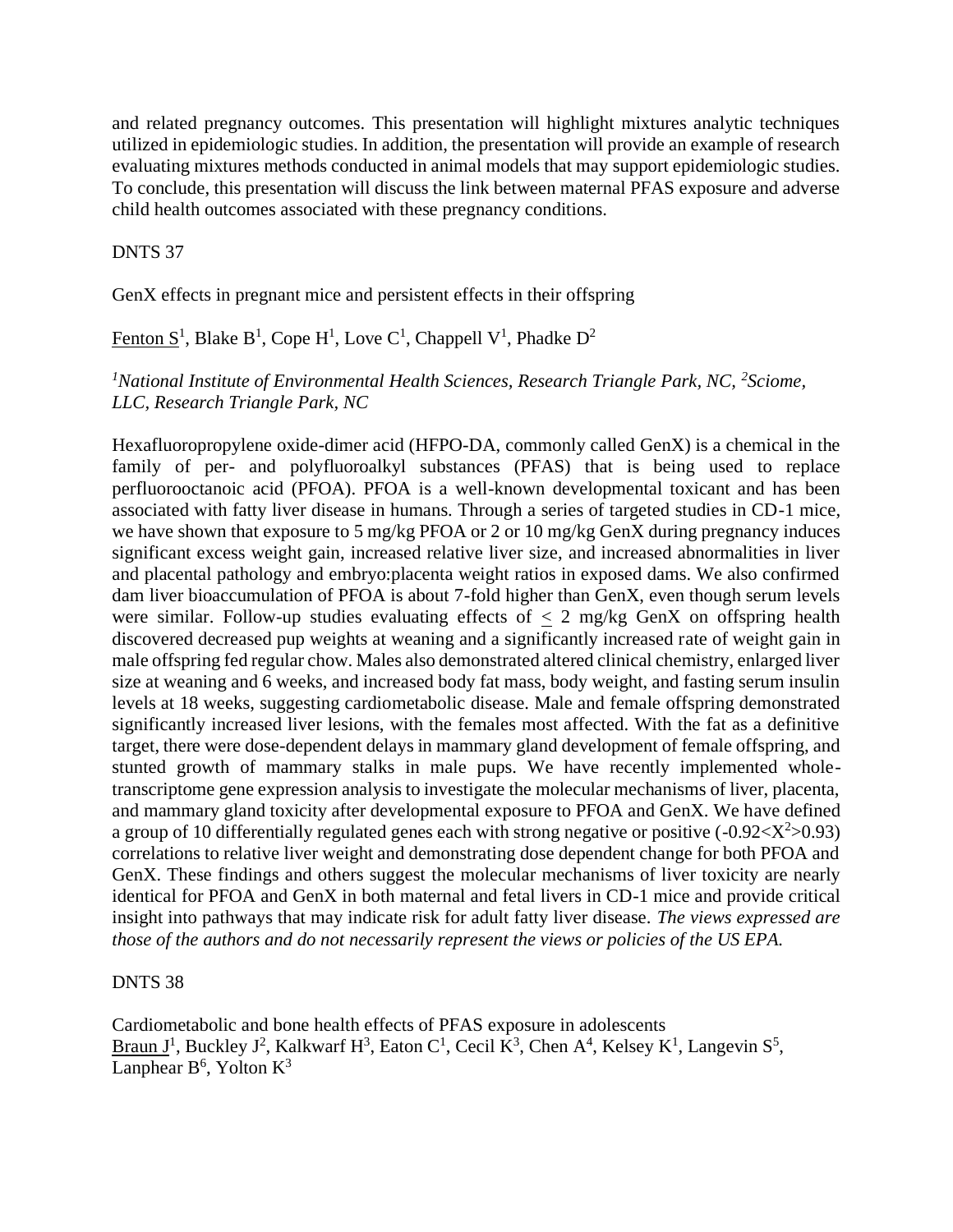<sup>1</sup>Brown University, Providence, RI, <sup>2</sup>Johns Hopkins Hospital, Baltimore, MD, <sup>3</sup>Cincinnati *Children's Hospital Medical Center, Cincinnati, OH, <sup>4</sup>University of Pennsylvania, Philadelphia, PA, <sup>5</sup>University of Cincinnati, Cincinnati, OH, <sup>6</sup>Simon Fraser University, Vancouver, BC, Canada.*

The developing fetus, infant, and child may be especially susceptible to the adverse health effects of exposure to per- and polyfluoroalkyl substances (PFAS), a class of ubiquitous endocrine disruptors with suspected obesogenic and osteotoxic effects. Using data from 200 motheradolescent dyads from the Cincinnati, OH region followed from the second trimester until age 12 years, we assessed exposure to PFAS five times using serum concentrations, measured peripheral leukocyte DNA methylation at delivery and age 12 years, and evaluated cardiometabolic and bone health at age 12 years. We identified patterns and predictors of PFAS concentrations across the first 12 years of life using linear regression methods and estimated associations of individual PFAS and their mixture with these endpoints using epigenome-wide association methods, multiple informants models, and exposure index methods. Four key findings have emerged from our studies. First, longitudinal measures of serum PFAS concentrations increased from delivery to age three years and declined thereafter. Second, children who were breastfed had higher PFAS concentrations than those who were not, particularly at age three years. Third, serum concentrations of PFOA and PFHxS during gestation, but not at other times, were associated with excess adiposity, increased risk of being overweight/obese, and insulin resistance. Individual concentrations of PFAS during gestation and their mixture were associated with decreased hip and forearm bone mineral density at age 12 years. Finally, gestational PFAS was associated with altered DNA methylation at several CpG sites at both delivery and 12 years; several CpGs were replicated in another cohort. These results suggest that gestational exposure to PFAS may have multiple effects on adolescent health outcomes related to later life chronic diseases and these potential impacts may be due to re-programming of the epigenome. Future studies from this study will quantify potential mediation by the epigenome and investigate the impact of PFAS on the metabolome. Ultimately, these results may help identify at-risk populations and inform interventions to ameliorate the potential effects of PFAS in exposed populations.

### DNTS 39

Immunotoxic effects of PFAS in children

Timmermann  $A^1$ , Nielsen F<sup>2</sup>, Grandjean P<sup>2,3</sup>, Nebie E<sup>4</sup>, Sie A<sup>4</sup>, Jarlov Jensen K<sup>5,6</sup>, Benn C<sup>6,7</sup>, Fisker  $A^{6,7,8}$ 

*<sup>1</sup>National Institute of Public Health, University of Southern Denmark, Copenhagen, Denmark, <sup>2</sup>Department of Public Health, University of Southern Denmark, Odense, Denmark, <sup>3</sup>Department of Environmental Health, Harvard T.H. Chan School of Public Health, Boston, MA, <sup>4</sup>Nouna Health Research Center, Indepth Network, Nouna, Burkina Faso, <sup>5</sup>Center for Clinical Research and Prevention, Frederiksberg Hospital, Copenhagen, Denmark, <sup>6</sup>Research Center for Vitamins and Vaccines, Bandim Health Project, University of Southern Denmark, Copenhagen, Denmark, <sup>7</sup>OPEN, University of Southern Denmark/Odense University Hospital, Odense, Denmark, 8Bandim Health Project, Indepth Network, Bissau, Guinea-Bissau*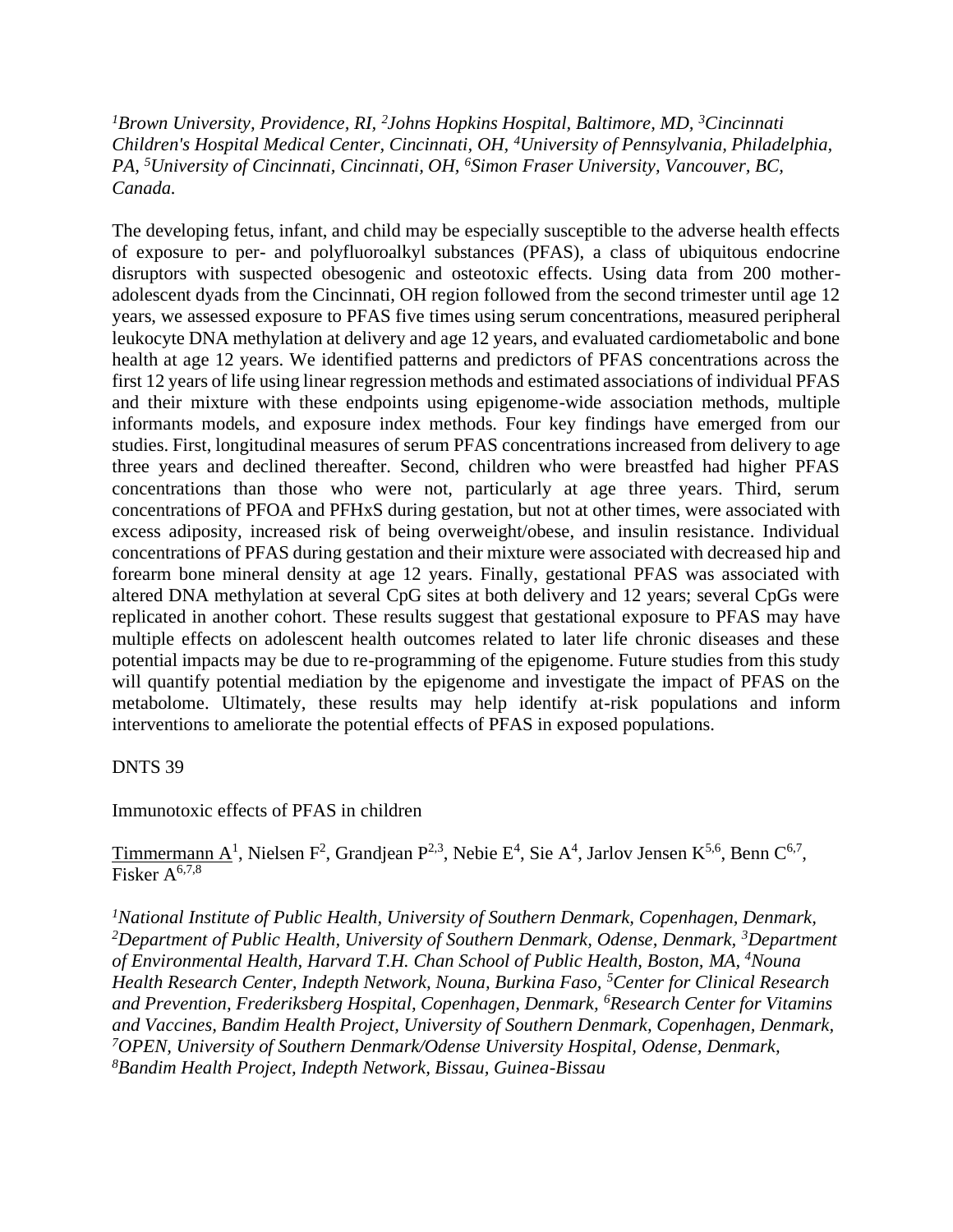Perfluoroalkyl substances (PFAS) are a group of persistent grease and water-repellent chemicals widely used in consumer products such as food packaging, clothing, and furniture. We are all exposed to PFAS through contaminated food and water as well as dust from treated materials. PFAS are transferred across the placenta and into breast milk, thereby causing peak exposures in infancy. Research has shown that PFAS may damage the immune system with early infancy seemingly being the most vulnerable time of exposure. In low-income countries with poor living conditions and inadequate access to clean water, food, and health care, the consequences of reduced immune function may be particularly severe. We have therefore extended our research on PFAS-associated impacts on antibody responses to routine childhood vaccinations that now focuses on the impacts in West Africa. Using data from a randomized vaccination trial, we analyzed PFAS in serum samples collected at age four–seven months and measured measles antibodies before and after measles vaccination. The infants in this study were exposed at much lower concentrations than seen elsewhere, but even at these low concentrations we found PFASassociated increases in morbidity and decreases in measles-specific antibody concentrations before and after vaccination.

#### DNTS 40

Approaches to address concerns about PFAS exposure in susceptible populations

#### Rogers R

## *National Center for Environmental Health, Agency for Toxic Substances and Disease Registry, Atlanta, GA*

Per- and polyfluoroalkyl substances (PFAS), a large class of fully or partially fluorinated chemicals, have been manufactured and used for decades. They are highly persistent in the environment and have been detected in drinking water, food grown or raised near places that make or use PFAS, and in some consumer products. Research in humans suggests that exposure to high levels of certain PFAS may increase the risk of health effects including decreased vaccine response in children, small decreases in infant birth weights, and increased risk of high blood pressure or pre-eclampsia in pregnant women. In the United States, federal, state, and local health organizations are working to protect and promote the health of susceptible populations. In particular, the Agency for Toxic Substances and Disease Registry (ATSDR) and the National Institutes of Environmental Health Sciences have enlisted the National Academies of Sciences, Engineering, and Medicine to conduct an independent review of the current evidence regarding human health effects associated with PFAS exposure to inform clinical care of exposed patients, including women and children. Additionally, ATSDR has developed intermediate oral minimal risk levels (MRLs) for four PFAS to enable the public health community to determine if further evaluation of PFAS exposure is needed. To evaluate exposure to children drinking water containing PFAS, ATSDR has translated these MRLs into media-specific comparison values that are based on the body weight and drinking water intake of an infant. ATSDR is also working to update its Toxicological Profile for PFAS to incorporate the most recent scientific literature. The US Environmental Protection Agency is working to develop National Primary Drinking Water Regulations for perfluorooctanoic acid and perfluorooctane sulfonic acid that are based on pharmacokinetic models that consider gestational and lactational exposure to infants. Together,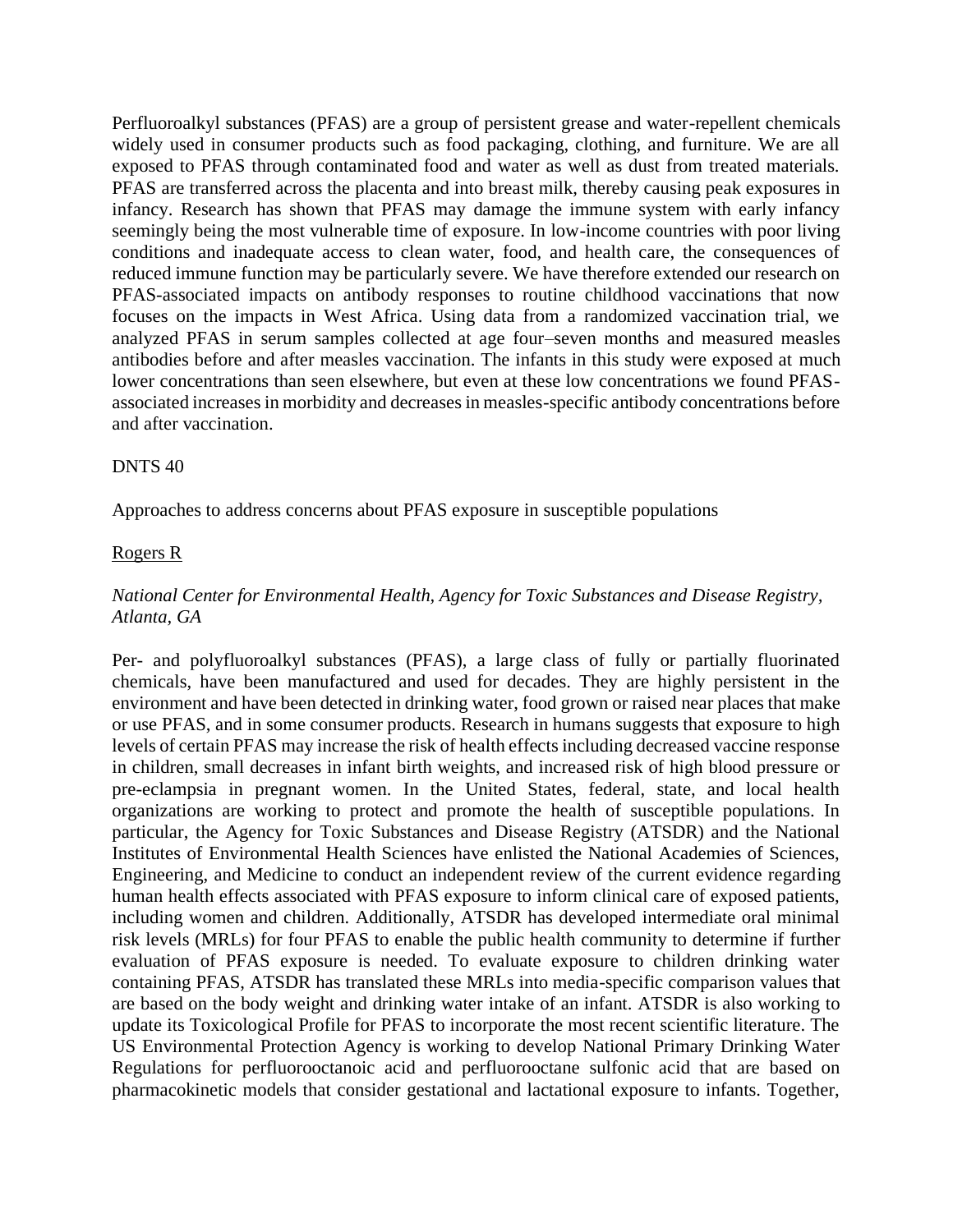these efforts and others aim to answer important questions in pursuit of protecting susceptible populations from the risks associated with PFAS exposure. The findings and conclusions in this presentation have not been formally disseminated by the Centers for Disease Control and Prevention/the Agency for Toxic Substances and Disease Registry and should not be construed to represent any agency determination or policy.

## DNTS 41

Fetal alcohol exposure disrupts angiogenesis- and erythropoiesis-related placental gene network modules

<u>Deyssenroth M<sup>1</sup></u>, Bose P<sup>1</sup>, Hao K<sup>2</sup>, Jacobson S<sup>3,4</sup>, Jacobson J<sup>3,4</sup>, Chen J<sup>2</sup>, Carter RC<sup>5</sup>

*<sup>1</sup>Columbia University, New York, NY, <sup>2</sup> Icahn School of Medicine at Mount Sinai, New York, NY, <sup>3</sup>Wayne State University, Detroit, MI, <sup>4</sup>University of Cape Town, Cape Town, South Africa, <sup>5</sup>Columbia University Irving Medical Center, New York, NY*

Background: Given the 9.8% global prevalence of alcohol use during pregnancy and fetal alcohol spectrum disorder (FASD) prevalence estimates of 2-5% in US school children, the neurotoxic effects of fetal alcohol exposure remain a major public health problem. Placental surveys present an important opportunity to uncover early biomarkers that may identify those at risk for neurodevelopmental outcomes. Here, we report the first transcriptome-wide evaluation to comprehensively characterize human placental pathways disrupted by fetal alcohol exposure. Methods: In a prospective longitudinal birth cohort in Cape Town, South Africa, we performed RNAseq to profile transcriptome-wide gene expression in bulk placenta tissue from 34 women reporting heavy drinking during pregnancy (Mean = 7.3 drinks/occasion on 1.5 days/week) and 34 abstainers/light drinkers. Weighted gene coexpression network analysis (WGCNA) and differential gene expression analysis were performed to assess associations between fetal alcohol exposure and placental gene expression patterns at a network-wide and single gene level, respectively. All analyses were conducted using R version 4.1.1.

Results: We observed significant associations between two modules, enriched for erythropoiesis  $(n=170 \text{ genes})$  and angiogenesis  $(n=660 \text{ genes})$ , and fetal alcohol exposure. Sixty-four genes were differentially expressed in placenta from heavy drinkers vs. abstainers/light drinkers, and these differentially expressed genes were significantly enriched in the erythropoiesis module. Conclusion: Our findings indicate that erythropoiesis- and angiogenesis-related pathways active in the placenta are uniquely susceptible to fetal alcohol exposure. Follow-up studies are warranted to evaluate these placental disruptions in association with FASD-related neurodevelopmental deficits that present later in childhood.

## DNTS 42

Investigating the effects of prenatal alcohol exposure on the human placenta at the cellular level

Williams  $R^1$ , Lesseur C<sup>1</sup>, Jacobson S<sup>2,3</sup>, Jacobson J<sup>2,3</sup>, Hao K<sup>4</sup>, Chen J<sup>1</sup>, Carter RC<sup>5</sup>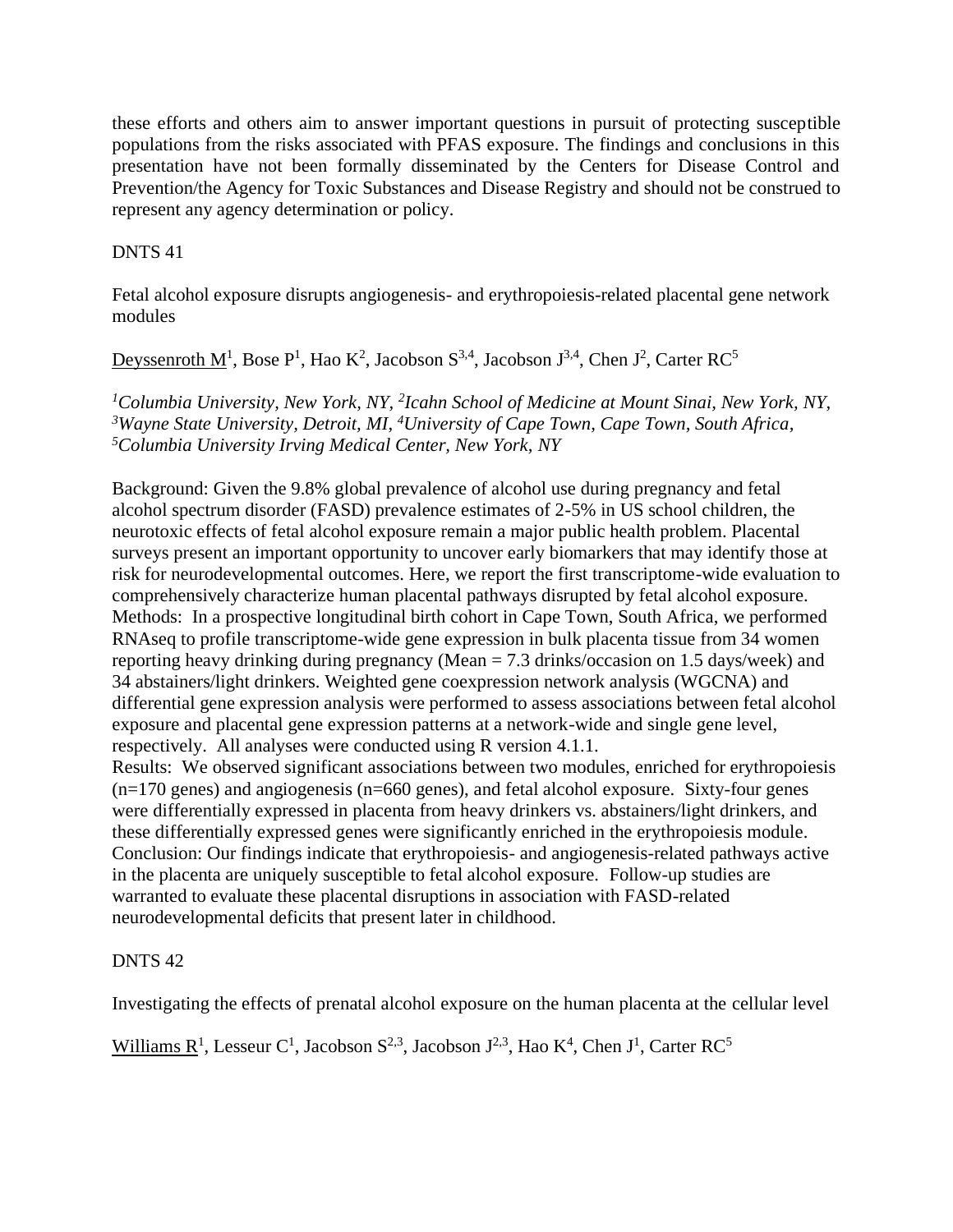*<sup>1</sup>Department of Environmental Medicine and Public Health, Icahn School of Medicine at Mount Sinai, New York, NY, <sup>2</sup>Department of Behavioral Neurosciences, Wayne State University School of Medicine, Detroit, MI, <sup>3</sup>Departments of Human Biology and of Psychiatry and Mental Health, University of Cape Town Faculty of Health Sciences, Cape Town, South Africa, <sup>4</sup>Department of Genetics and Genomic Sciences, Icahn School of Medicine at Mount Sinai, New York, NY, 5 Institute of Human Nutrition and Departments of Emergency Medicine and Pediatrics, Columbia University College of Physicians and Surgeons, New York, NY*

Introduction: Fetal alcohol spectrum disorders (FASD) are the most common preventable cause of birth defects and neurodevelopmental disorders worldwide. The Cape Coloured community in South Africa has one of the highest prevalence of FASD in the world. The placenta is the crucial interphase between mother and fetus involved in fetal growth and development. Prenatal alcohol exposure has been shown to influence bulk tissue placental gene expression, but few studies have examined this relation at the cellular level.

Methods: We leveraged a placenta single-cell RNA-seq dataset to perform cell-type deconvolution of bulk placental tissue RNA-seq data from 35 heavy drinking pregnant women and 34 controls in our prospective birth cohort in Cape Town, South Africa. We used bivariate analyses and adjusted linear regression models to assess the effects of PAE on the RNA-seq inferred placental cell-type proportions. Finally, we performed follow-up analyses to assess differential expression of cell-type specific gene markers.

Results: Deconvolution analyses showed heterogeneous composition; stromal, endothelial and cytotrophoblasts were the predominant cell-types. Average ounces absolute alcohol/day consumed around conception was associated with higher percent of Hofbauer cells ( $\beta$ =  $0.10,p=0.03$ ) in linear models adjusted for maternal age, infant sex, and gestational age. 53 myeloid cell gene markers were differentially expressed in alcohol exposed placentas (FDR  $p < 0.05$ ).

Conclusion: Our findings suggest that heavy alcohol exposure during pregnancy can influence the proportion of fetal placental villi macrophages (Hofbauer cells). Larger studies are needed to further characterize these effects and to assess the potential role of placental inflammation in FASD.

## DNTS 43

A novel prenatal model of fentanyl exposure and its long-term consequences

# Graham D

## *Florida State University College of Medicine, Tallahassee, FL*

Use of illicit fentanyl has skyrocketed in recent years, triggering a surge in overdoses and fatalities. Fentanyl is 50Xs more potent than heroine and triggers receptor modifications and signaling cascades distinct from other opioids. As many people are testing positive for fentanyl at the time of birth, understanding how the drug affects the mother and the offspring is necessary.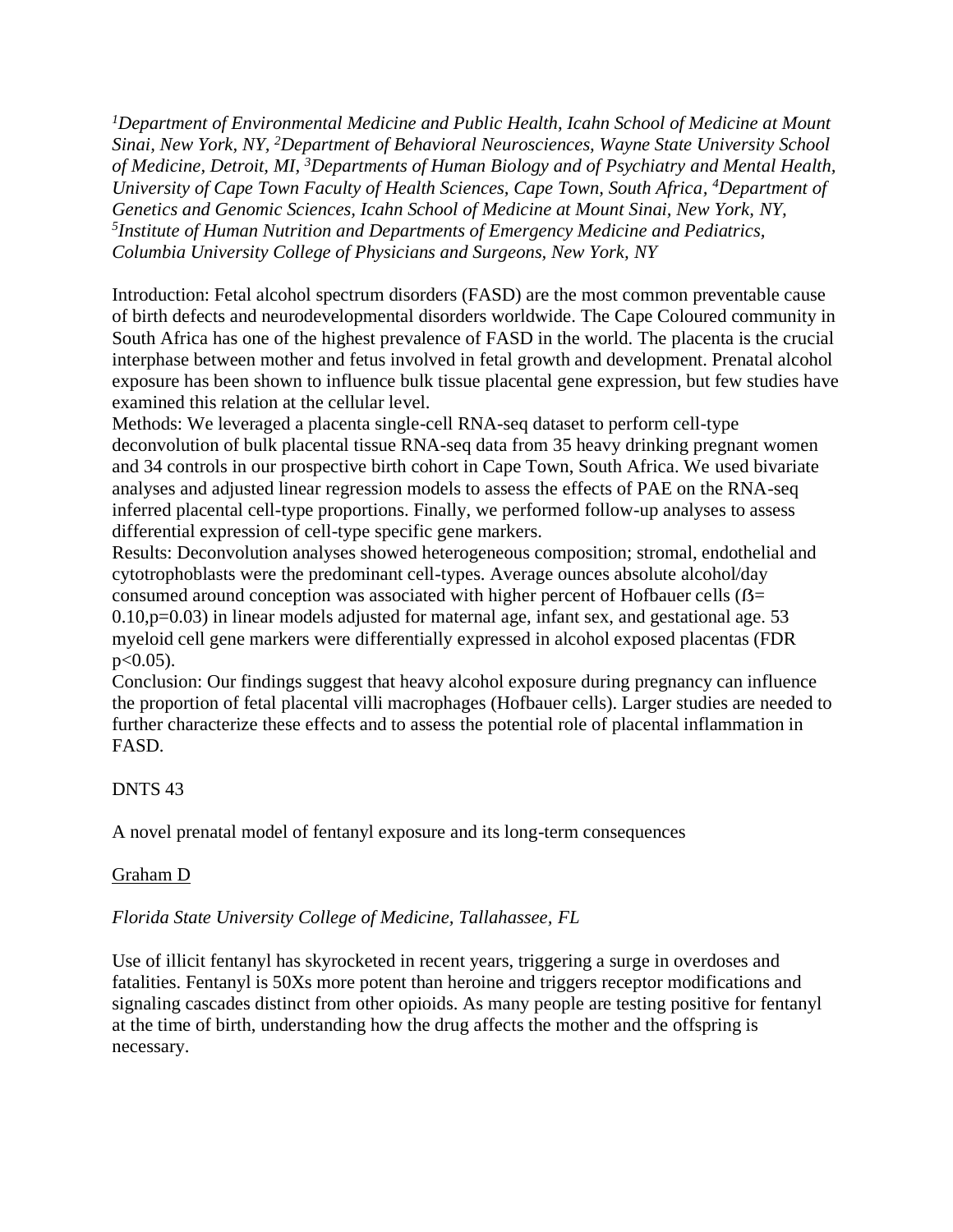We developed a prenatal model of fentanyl exposure using oral gavage throughout gestation. We hypothesized that early exposure to fentanyl will elicit deficits in motor development, affect, cognition, sociability, and addiction-related behaviors in the offspring.

Overall, we have found few significant differences between treatment groups. Dams treated with fentanyl gained significantly less weight, starting around E15, than controls. There were no significant differences in the number of fetuses, resorptions, or size. We also noted no significant differences in blood O2 levels between dams.

Behaviorally, there were few functional changes in the offspring. Fentanyl-treated mice did not behave differently in the elevated zero maze compared to controls, although in the light/dark assay, a trend emerged such that fentanyl-treated mice spent more time in the darkened chamber. Prenatal fentanyl treatment did not differ in locomotor activity (basal or fentanyl-induced), but in terms of motor coordination, mice exposed to fentanyl had a greater latency to fall (i.e., enhanced motor coordination) on days 2 and 3 compared to controls.

Overall, gestational fentanyl exposure resulted in some behavioral modifications, although further research, such as pharmacokinetic analyses and dose-response curves, is necessary to parse these out.

### DNTS 44

The effect of developmental benzo[a]pyrene exposure on brain-derived neurotrophic factor

## Berling K, Clough K, Kyntchev A, Perry C, Shumate T, Curran C

### *Northern Kentucky University, Highland Heights, KY*

Benzo[a]pyrene (BaP) is a polycyclic aromatic hydrocarbon and key component of vehicle exhaust, grilled foods, wildfire and tobacco smoke. BaP is associated with learning and memory deficits in children exposed during pregnancy and early life. Our previous studies found that *Cyp1a2(-/-)* knockout mice were more susceptible to developmental BaP exposure compared with wild type mice. We are now conducting studies on a related line of mice, *Cyp1a1(-/-)* knockouts. All three members of the CYP1 family can metabolize BaP, so we hypothesized that *Cyp1a1(-/-)* mice will also be susceptible since they have reduced capability to clear the pollutant. Pregnant dams are treated with 10/mg/kg BaP in corn oil-soaked cereal from gestational day 10 to weaning at postnatal day 25 (P25). Behavioral testing begins at P60. Following testing, we collected the hippocampi to measure neurotransmitter levels and brainderived neurotrophic factor (BDNF). BDNF supports brain development and learning and memory. We measured BDNF levels using an ELISA kit and normalized to total protein. In our preliminary study, there were no significant gene x treatment interactions when comparing BaP and control treated  $Cyp1a1(+/+)$  wild type and  $Cyp1a1(+/+)$  knockout mice (P > 0.05). However, the trends for BaP-treated mice went in the opposite directions. BDNF levels were lower in wild type mice compared with their controls whereas BDNF levels were higher in knockout mice compared with their controls.

DNTS 45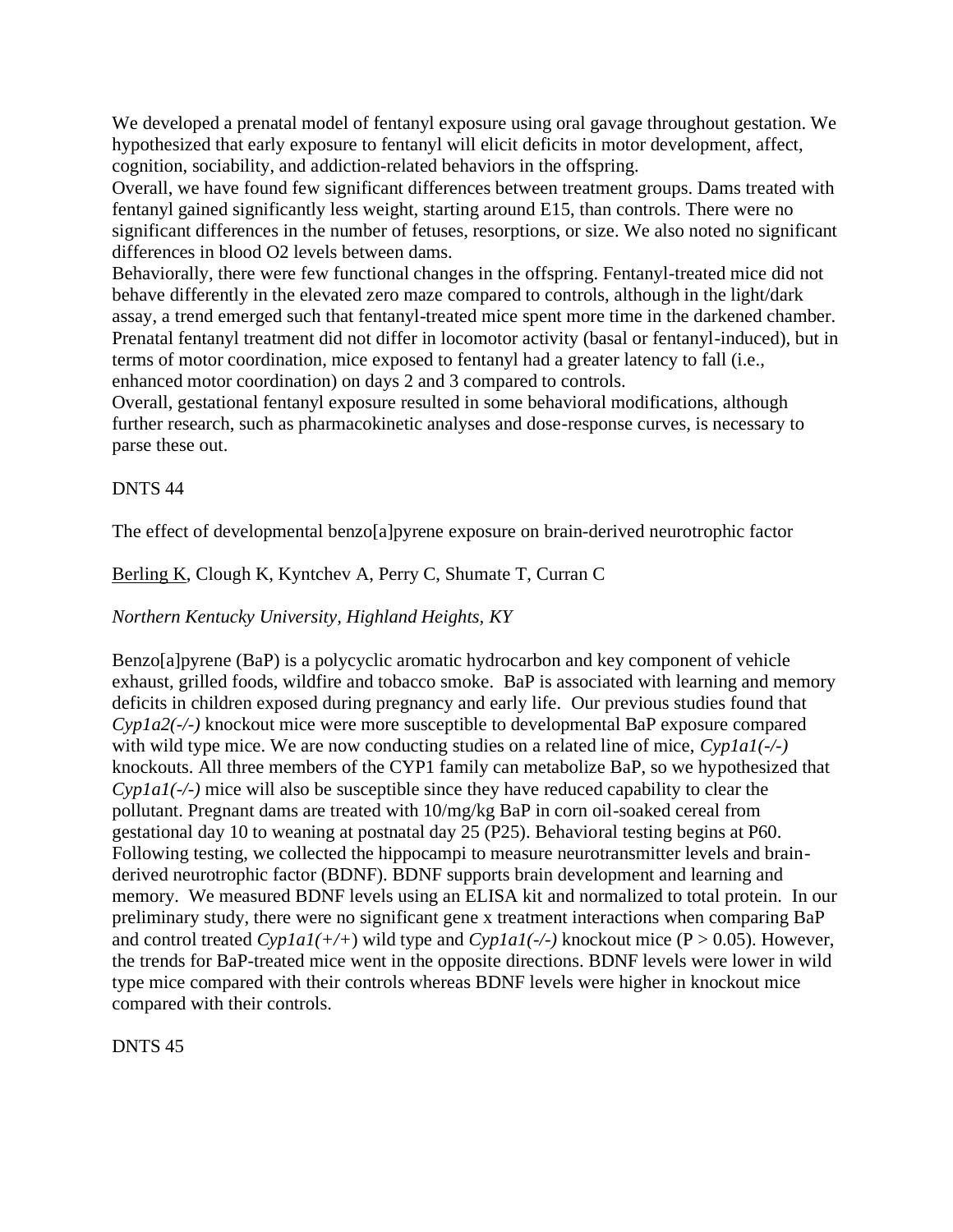The effect of benzo[a]pyrene on learning and memory in *Cyp1a1(-/-)* knockout and wild type mice

Kowalksi M, Truitt M, Niemeier T, Towell A, Perry C, Shumate T, Kyntchev A, Curran C

# *Northern Kentucky University, Highland Heights, KY*

Exposure to traffic-related air pollution (TRAP) during pregnancy and early life has been linked with lower IQ in exposed children. We used a mouse model to determine if genetic differences affect an individual's risk to the widespread air pollutant benzo[a]pyrene. We are focused on the aryl hydrocarbon receptor (AHR) pathway and the metabolic enzyme CYP1A1 which is regulated by the AHR. Pregnant *Cyp1a1(-/-)* knockout and *Cyp1a1(+/+)* wild type mice were treated with 10mg/kg/day benzo[a]pyrene BaP) from gestational day 10 to postnatal day 25. One male and one female from each litter were tested starting at P60 using novel object recognition and Morris water maze to assess non-spatial and spatial learning and memory. In our preliminary analysis, we found no effect of BaP treatment and no gene x treatment interaction in the novel object test. BaP-exposed mice had longer path lengths on all 6 days of testing in the Morris water maze, but the differences were not significant. There was a significant gene x treatment interaction in the Shift-reduced Probe trial with BaP-exposed Cyp1a1(+/+) knockout mice having more zone crossings than all other groups ( $P < 0.01$ ). There were no sex differences.

# DNTS 46

Dopamine and serotonin signaling following developmental benzo[a]pyrene exposure in *Cyp1a1* (-/-) knockout and wild type mice

# Feltner M, Foster E, Clough K, Curran C

Benzo[a]pyrene (BaP) is a widespread pollutant that exerts neurotoxic effects on early brain development. Our recent studies found increased susceptibility to developmental BaP exposure in Cyp1a2(-/-) knockout mice. We are now extending our studies to *Cyp1a1(-/-)* knockouts. For this study, we quantified neurotransmitter levels in adult offspring after behavioral testing. Pregnant dams were treated from gestational day 10 to postnatal day 25 with 10mg/kg/day BaP in corn oil-soaked cereal or the vehicle. On postnatal day 25, one male and one female from each litter were randomly selected for behavioral testing. At postnatal day 120, striatum, hippocampus, prefrontal cortex, and hypothalamus were collected. We used HPLC with electrochemical detection to measure dopamine, serotonin and their metabolites DOPAC and 5HIAA. In the hippocampus, there was a significant main effect of genotype. *Cyp1a1(-/-)* knockout mice had higher DOPAC levels ( $P < 0.001$ ) and dopamine turnover ( $P < 0.05$ ) compared with wild type mice. Knockout mice also had significantly lower 5HIAA levels ( $P <$ 0.001) and a trend for lower serotonin levels ( $P = 0.055$ ). In the hypothalamus, there was a significant main effect of sex. Females had higher levels of all neurotransmitters and metabolites compared with males ( $P < 0.05$ ). There was a significant gene x treatment x sex interaction ( $P <$ 0.05) for DOPAC and a trend for gene x treatment x sex interaction for 5HIAA levels ( $P = 0.07$ ). These results suggest that genotype and sex have greater influence on neurotransmitter levels than developmental BaP exposure.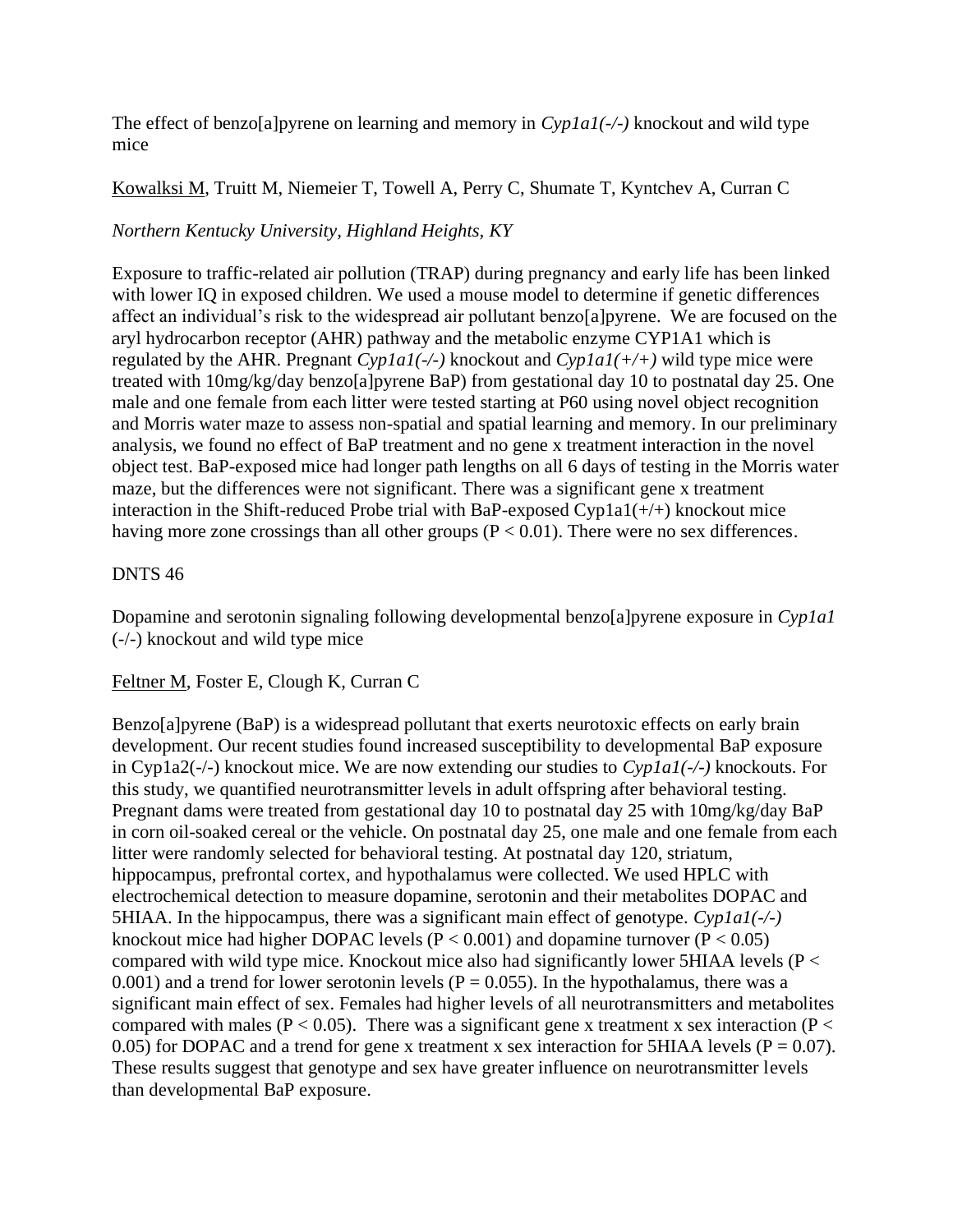## DNTS 47

The aspects of lifestyle that influence ozone induced morbidities: Interactions of non-chemical and chemical stressors on brain

## Valdez  $M^{1,2}$

<sup>1</sup>ORISE, Oak Ridge, TN, <sup>2</sup>US EPA, Research Triangle Park, NC

A critical part of community based human health risk assessment following chemical exposure is identifying sources of susceptibility. Such susceptibilities include lifestyle, life stage, diet, and exercise among many others. The ubiquitous air pollutant, ozone  $(O_3)$  induces dysfunction of the pulmonary, cardiac, and nervous systems; conceivably mediated by activation of central stress centers. Therefore, our research group has assessed neurological changes in response to  $O<sub>3</sub>$ exposure across these susceptibility factors. Our studies show the  $O_3$  exposure induces systemic effects from the sites of first contact (nasopharyngeal and cardiovascular systems) to distant central centers (various brain regions). One focal point of our studies has been on the impact of subchronic  $O_3$  exposure on mitochondrial bioenergetics. We have shown that  $O_3$  disrupts complex enzyme activities in the brain in a region-specific manner in addition to inducing changes in antioxidants, oxidative damage, and related gene expression. Most interesting are the increases in reactive microglial cells post  $O_3$  exposure. In a separate set of experiments, we have shown that this effect on microglia reactivity was diminished with supplementation of specific PUFAs. These results demonstrate that  $O_3$  induces microglia reactivity within stress centers of the brain and that mitochondrial bioenergetics are altered. Some of these effects may be augmented by diet and exercise, suggesting a role for lifestyle in  $O_3$  effects on brain mitochondrial bioenergetics parameters in agreement with our previous reports on other endpoints. (This abstract does not necessarily reflect USEPA policy).

### DNTS 48

Understanding the impact of the environment on maternal health outcomes and disparities: Introduction and future directions

### Beverly B

### *National Institute of Environmental Health Sciences, Research Triangle Park, NC*

The environment contributes to a variety of health outcomes, and pregnant women, children, and other sensitive subpopulations can be particularly vulnerable to adverse effects associated with environmental exposures. As the incidence of adverse maternal outcomes such as hypertensive disorders of pregnancy continues to rise and the incidence among Black and Indigenous women increasing at rates two to four times higher than the overall population, it is critical to consider all factors that contribute to disparities in outcomes across racial and ethnic groups to understand risk. The interplay of chemical and nonchemical stressors represents an important consideration in the context of health outcomes and disparities. The development of approaches that consider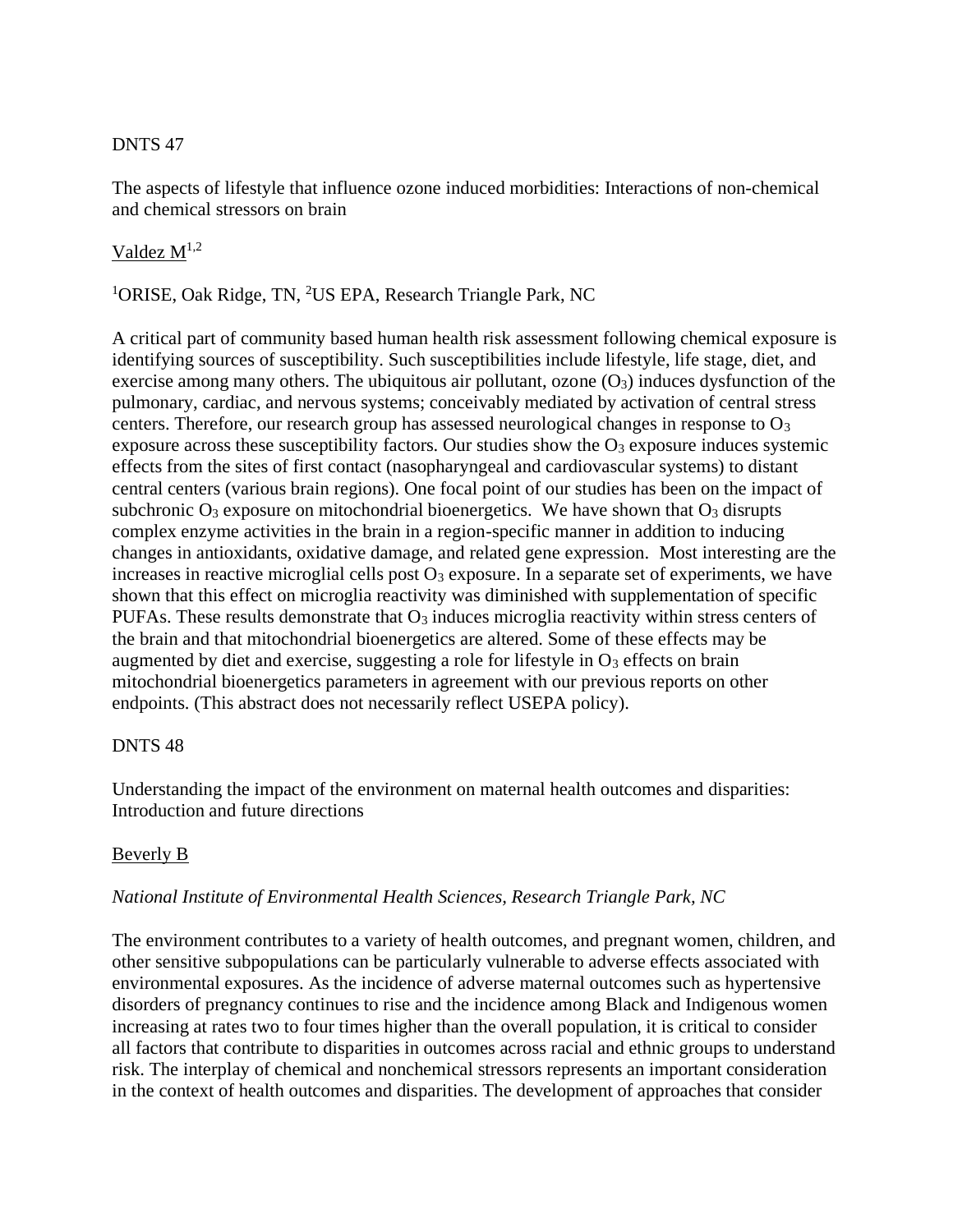and, to the extent possible, model these stressors will allow for a better understanding of the mechanisms that may contribute to health outcome differences across groups.

#### DNTS 49

Health disparities in pregnancy and postpartum care during public health emergencies

#### Rasmussen S

#### *University of Florida College of Medicine, Gainesville, FL*

In recent years, several public health emergencies, including natural disasters and emerging infectious diseases, have threatened the health of pregnant persons and their babies. For example, Hurricane Katrina, a category 5 hurricane that made landfall on the US Gulf Coast in 2005, resulted in significant disruption to health care during pregnancy; an estimated 56,000 pregnancies were directly affected by the hurricane. More recently, during the COVID-19 pandemic, pregnant persons have been shown to be at increased risk for severe disease compared to nonpregnant persons of reproductive age, and SARS-CoV-2 infected pregnancies have been shown to be at increased risk for pregnancy complications such as preterm birth. Even among noninfected persons, the pandemic has disrupted prenatal care and the labor and delivery process. In addition to the effects on pregnant persons, public health emergencies have been shown to exacerbate longstanding health disparities. For example, Hurricane Katrina had varying effects on different communities, with those who were black and poor most severely affected. Likewise, in the COVID-19 pandemic, race-ethnicity and socioeconomic status affected both the prevalence and severity of disease. These issues result in pregnant persons of color facing even greater challenges. During future public health emergencies, early consideration of the effects of pregnancy, raceethnicity, and socioeconomic status, including the potential drivers of socioeconomic disparities (e.g., living conditions, work settings, and health circumstances), is needed so that disparities can be identified in a timely manner and appropriately addressed.

#### DNTS 50

Developmental lead exposure, brain and behavioral outcomes: A forty-year prospective study

### Dietrich KN

### *University of Cincinnati College of Medicine, Cincinnati, OH*

The Cincinnati Lead Study is a prospective longitudinal investigation examining the early and late effects of prenatal and childhood lead exposure on growth and development with a particular emphasis on central nervous system outcomes. Data were collected on exposure (blood and bone lead concentrations), neurobehavior, child health, nutrition, environmental nurture, and sociodemographic variables on a quarterly to yearly basis since its inception. Blood lead concentrations were high by contemporary standards with most members of the cohort exceeding 15 ug/dL whole blood during early childhood. Early results indicated an effect of prenatal and postnatal lead exposure on measures of infant and toddler cognitive and neuromotor development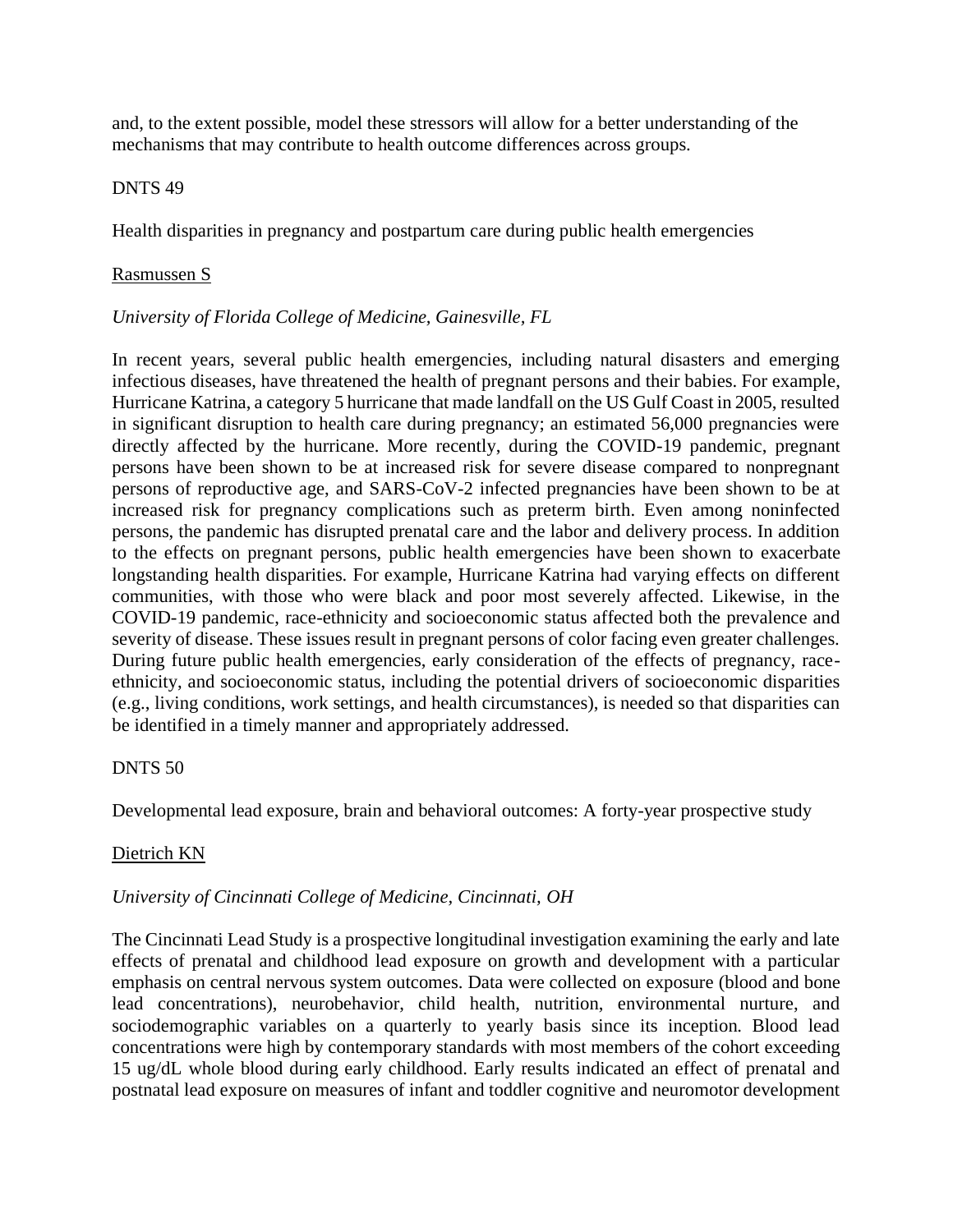followed by lead-related deficits in IQ in school-age children. Moving beyond IQ, we examined the relationship between early exposure to lead and juvenile and adult criminality. We found associations between prenatal and postnatal blood lead concentrations on measures of juvenile delinquency and repeat measures of adult criminality. On this same cohort of adult subjects, we have conducted neuroradiological studies examining the relationship between childhood lead exposure and a number of parameters of brain anatomy, physiology, and function. Using fMRI we found dose-dependent reductions in brain activation, using HR anatomical MRI we found dosedependent reductions in cortical gray matter, using DT MRI we found dose-dependent injury to both myelin and axonal structures, and using proton MRS we found dose-dependent reductions in gray matter NAA along with white matter choline declines. Developmental lead exposure appears to have long-term consequences.

### DNTS 51

Race differences in phthalate exposure and risk of preterm birth: Findings from sixteen US cohorts

Ferguson K<sup>1</sup>, Welch B<sup>1</sup>, Keil A<sup>2</sup>, Buckley J<sup>3</sup>, Engel S<sup>2</sup>, James-Todd T<sup>4</sup>, Zota A<sup>5</sup>, Phthalates and Preterm Birth Pooled Study Team<sup>1</sup>

## *<sup>1</sup>NIEHS, Durham, NC <sup>2</sup>University of North Carolina, Chapel Hill, NC, 3 Johns Hopkins University, Baltimore, MD, <sup>4</sup>Harvard TH Chan School of Public Health, Boston, MA <sup>5</sup>George Washington University, Washington, DC*

Environmental phthalate exposure is ubiquitous in pregnancy, and non-Hispanic Black women experience the highest exposure levels in the US compared to women of other racial and ethnic groups. Concurrently, Black women have the highest rates of preterm birth. Our previous findings from the Phthalates and Preterm Birth Pooled Study Team show that urinary levels of some phthalate exposure biomarkers, such as mono-iso-butyl phthalate (MiBP) are associated with increased odds of preterm birth. Thus, this exposure disparity may be an important contributor to the elevated rates of preterm birth experienced by Black women. In this analysis, we used data on prenatal urinary phthalate metabolites measured in 16 US cohorts (N=6042). We investigated differences in urinary phthalate exposure biomarkers by maternal race and ethnicity and examined how those differences in exposure levels contributed to preterm birth. Self-identified race/ethnicity of participants was categorized as non-Hispanic white (43%), non-Hispanic Black (13%), Hispanic/Latina (38%), or Other groups (5%; based on categories too sparse for individual analyses). Pregnant participants who were non-Hispanic Black, Hispanic/Latina, and Other racial/ethnic groups had the highest urinary phthalate metabolite levels. For example, after adjusting for relevant confounders, MiBP concentrations were 80%, 49%, and 33% higher in non-Hispanic Black, Hispanic/Latina, and Other participants compared to non-Hispanic white participants. Also from adjusted models, the predicted probability of preterm birth was highest among non-Hispanic Black (9.3%) participants compared to non-Hispanic white (7.3%), Hispanic/Latina (7.4%), or Other (6.9%) participants. In adjusted logistic regression models for the overall study population, several phthalate exposure markers were associated with increased odds of preterm birth. For example, an interquartile (IQR) increase in MiBP was associated with 16% higher odds of delivery preterm (odds ratio [OR]=1.16, 95% confidence interval [CI]=1.00, 1.35). Certain associations exhibited differences in models stratified by race. For MiBP, odds ratios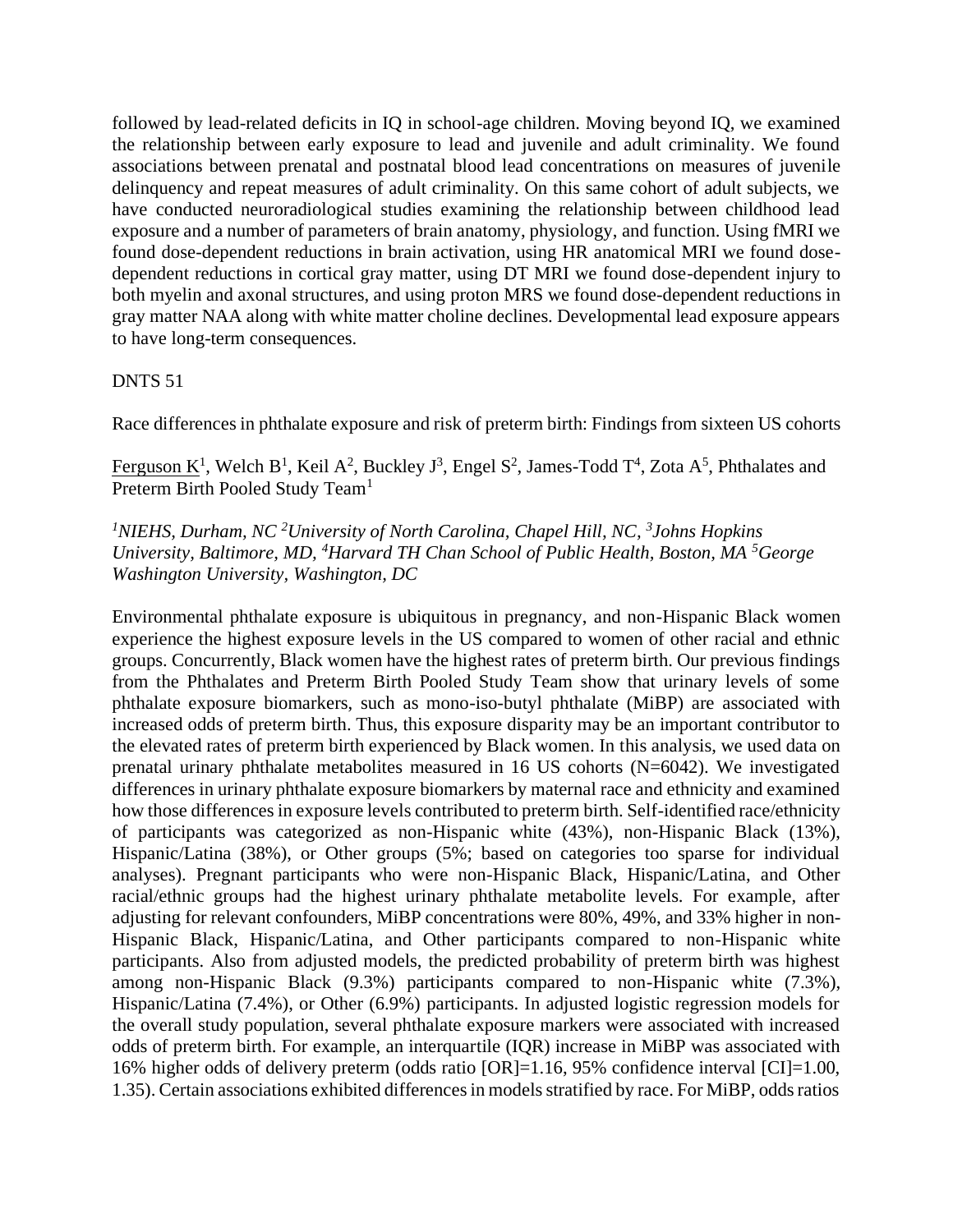were higher among non-Hispanic Black (OR=1.82, 95% CI=1.19, 2.78) and Hispanic/Latina  $(OR=1.29, 95\% \text{ CI}=1.01, 1.63)$  participants compared to non-Hispanic white participants (OR=0.92, 95% CI=0.73, 1.16). Dramatic differences in exposures to environmental chemicals, such as phthalates, could play an important role in racial and ethnic disparities in adverse pregnancy outcomes such as preterm birth.

# DNTS 52

Association of prenatal acetaminophen exposure with attention at 2 and 3 years

# Woodbury  $M^{1,2,3}$ , Geiger  $S^{2,4}$ , Schantz  $S^{2,5}$

<sup>1</sup>*Neuroscience Program, University of Illinois Urbana-Champaign, Urbana, IL, <sup>2</sup><i>Beckman Institute for Advanced Science and Technology, University of Illinois Urbana-Champaign, Urbana, IL, <sup>3</sup>PROTECT Center, College of Engineering, Northeastern University, Boston, MA, <sup>4</sup>Department of Kinesiology and Community Health, University of Illinois Urbana-Champaign, Urbana, IL, <sup>5</sup>Department of Comparative Biosciences, University of Illinois Urbana-Champaign, Urbana, IL*

Background: Acetaminophen is the most common drug ingredient in the U.S., and 50-65% of women take acetaminophen during pregnancy, but little is known about how prenatal exposure may impact neurodevelopment.

Methods: Participants reported their medication use six times during pregnancy, and the number of times acetaminophen was taken by trimester and throughout pregnancy were calculated. Mothers completed the CBCL when their child was 2 and 3 years of age. CBCL data were available for 254 children (119 males,135 females) at 2 and 215 children (101 males,114 females) at 3. Associations of acetaminophen exposure by trimester and throughout pregnancy with externalizing behavior, attention, and ADHD problems scores at each age were assessed using generalized linear models adjusted for acetaminophen formulation, delivery type, number of older siblings, and maternal age, education, and income. Child sex was included as a potential modifier.

Results: Most mothers were non-Hispanic white, college educated, and had an annual household income ≥\$50,000. At 2 and 3 years, higher acetaminophen exposure during the second trimester was associated with more externalizing behavior (β=0.32,95%CI:0.07,0.57;

β=0.44,95%CI:0.13,0.75), attention problems (β=0.07,95%CI:0.02, 0.12;

β=0.09,95%CI:0.04,0.14), and ADHD problems (β=0.09,95%CI:0.02,0.15;

β=0.14,95%CI:0.07,0.22). Higher acetaminophen exposure throughout pregnancy was also associated with more externalizing behavior  $(\beta=0.40, 95\% \text{CI} : 0.05, 0.75;$ 

β=0.50,95%CI:0.09,0.91), attention problems (β=0.09,95%CI:0.02,0.15;

β=0.10,95%CI:0.04,0.17), and ADHD problems (β=0.11,95%CI:0.02,0.20;

 $β=0.16,95\%CI:0.06,0.26)$  at both ages.

Conclusions: Acetaminophen exposure during the second trimester and throughout pregnancy were consistently associated with more externalizing behaviors, attention problems, and ADHD problems at 2 and 3 years, indicating that the safety of acetaminophen use during pregnancy should be reassessed.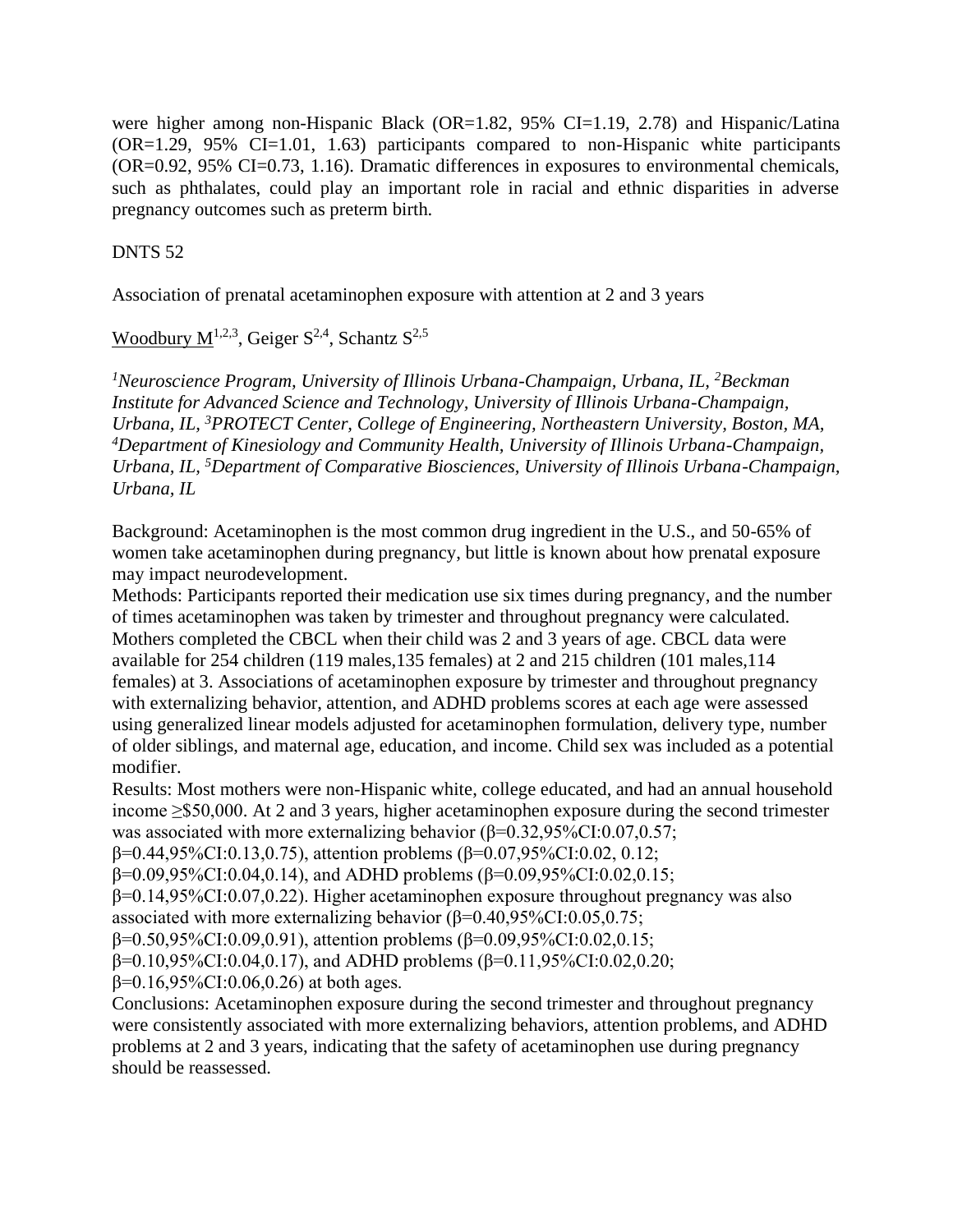## DNTS 53

Transgenerational transmission of aspartame induced anxiety-like behavior and amygdala GABA-A receptor signaling mechanisms

Jones S, McCarthy D, Vied C, Bhide P

### *Florida State University, Tallahassee, FL*

Aspartame is among the most widely-used artificial sweeteners. Aspartame's CNS effects are attributed to changes in monoamine neurotransmission because phenylalanine, precursor of brain monoamines, is a metabolite of aspartame. However, aspartame consumption is not associated consistently with changes in brain monoamine content or monoamine-associated behaviors. In fact, non-monoaminergic mechanisms may contribute to aspartame's CNS effects. For example, aspartame alters the gut microbiome, which in turn affects CNS function. We found that male and female C57BL/6 mice when exposed to 0.015% aspartame in drinking water, a dose equivalent to only 50% of the FDA-recommended maximum daily intake for humans, developed robust anxiety-like behavior. RNA sequencing and RT-PCR showed a significant downregulation in expression of the GABA-A receptor associated protein (GABArap) gene in the amygdala, a key center in brain's anxiety circuitry. A single administration of diazepam, a positive allosteric modulator of the GABA-A receptor reduced aspartame-associated anxiety. When the aspartame-exposed male mice were bred with exposure-naïve females, male and female offspring (F1 generation) showed the anxiety-phenotype, behavioral response to diazepam and downregulation of amygdala GABArap mRNA. When the F1 males were bred with exposure-naïve females, all the phenotypes were found in male and female F2 offspring as well. Thus, aspartame consumption at levels well below those considered "safe" may produce anxiety via downregulation of GABA-A receptor signaling in the amygdala, not only in the aspartame-consuming individuals but also in at least 2 generations of descendants.

### DNTS 54

Polymorphisms in choline metabolism genes predict severity of fetal alcohol-related memory deficits in two South African birth cohorts

Carter RC<sup>1</sup>, Di Narzo A<sup>2</sup>, Zeisel S<sup>3</sup>, Dodge N<sup>4</sup>, Meintjes E<sup>5</sup>, Molteno C<sup>5</sup>, Jacobson J<sup>4,5</sup>, Jacobson S 4,5

*<sup>1</sup>Columbia University College of Physicians and Surgeons, New York, NY, <sup>2</sup>Di Narzo Consulting, Krakow, Poland, <sup>3</sup>University of North Carolina, Kannapolis, NC, <sup>4</sup>Wayne State University School of Medicine, Detroit, MI <sup>5</sup>University of Cape Town Faculty of Health Sciences, Cape Town, South Africa*

Background: Animal and human studies have demonstrated the potential for the nutrient choline to ameliorate teratogenic effects of prenatal alcohol exposure (PAE), including growth and recognition memory deficits. We hypothesized that the presence of maternal SNPs in choline metabolism-related genes may modify fetal vulnerability to PAE.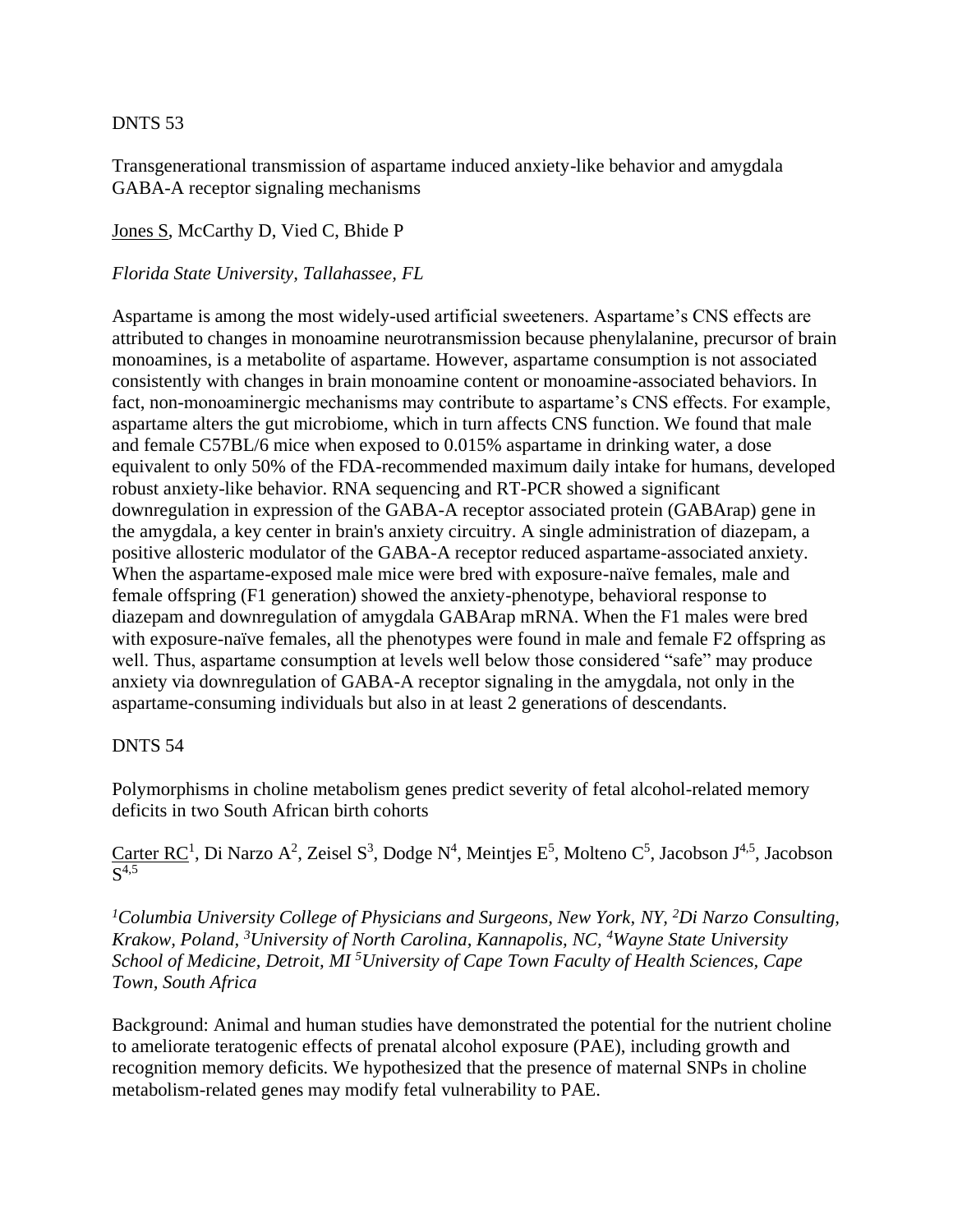Methods: Mothers from two prenatally recruited birth cohorts in Cape Town, South Africa (discovery cohort: *N*=149; validation cohort: *N*=153) were genotyped for 315 choline metabolism gene SNPs. Primary outcomes were: height/length z-scores (disc. age 9 yr; val. 5 yr) and recognition memory (disc.=CVLT-C recognition discrimination score, age 9 yr; val.=Fagan Test of Infant Intelligence novelty preference score, 6.5 and 12 mo). Linear regression models were constructed using OLS: outcome  $\sim$  PAE + gene dose (# effective alleles) + PAE x gene dose; PAE-gene interaction was tested using 2-sided Wald test on the PAE-gene dose interaction term with Benjamini-Hochberg (BH) correction. Results: PAE (drinking days/wk) was related to shorter height and poorer recognition memory in both cohorts. Gene-PAE interaction for recognition memory was seen in both cohorts for rs12262538 (5' flanking region of Stearoyl-CoA Desaturase (SCD) gene; discovery BH-adj. *p* = .0015; validation unadj.  $p = .004$ ); for rs1043261 (3<sup>o</sup> flanking region of choline dehydrogenase (CHDH) gene), discovery BH-adj.  $p = 0.0235$  and validation unadj.  $p = 0.0903$ . Conclusions: We identified two maternal SNPs that appear to confer higher fetal risk for

teratogenic effects of PAE. These findings support the potential protective role of choline in fetal alcohol spectrum disorders prevention.

### DNTS 55

Parental preconception and prenatal chlorpyrifos exposure effects on the offspring's gene expression and epigenetic regulations: An avian model

## Rimawi I<sup>1</sup>, Turgeman G<sup>2</sup>, Avital-Cohen N<sup>3</sup>, Rozenboim I<sup>3</sup>, Yanai J<sup>1</sup>

### *<sup>1</sup>Hebrew University Medical School, Ein Kerem, Israel. <sup>2</sup>Ariel University, Ariel, Israel. <sup>3</sup>Hebrew University of Jerusalem, Rehovot, Israel*

Parental insult exposure was considered until recent years relatively safe if stopped prior to conception. As was shown in our recently published review, maternal and/or paternal preconception insult exposure could affect the offspring leading to numerous neurobehavioral deficits. Our current investigation focuses on the molecular alterations observed in hatching chicks exposed to the neuroteratogen chlorpyrifos (CPF) prenatally and in chicks whose dams or sires were exposed to CPF prior to conception. The investigation includes analysis of several neurogenesis, cholinergic and serotonergic genes expression, in addition to various epigenetic genes. Sex-specific decrease in the expression of the vesicular acetylcholine transporter (SLC18A3) in the three studied models; paternal  $(57.7\%, p<0.05)$ , maternal  $(36\%, p<0.05)$  and prenatal  $(35.6\%, p<0.05)$  models was observed as it was only altered in the female offspring. Paternally exposed female offspring showed significant increase in brain-derived neurotrophic factor (BDNF) gene expression (22.3%, p<0.0005), while its targeting microRNA, miR10a, was similarly decreased in both female  $(50.5\%, p<0.05)$  and male  $(56\%, p<0.05)$  offspring. Doublecortin's (DCX) targeting microRNA, miR-29a, was decreased in the offspring after maternal preconception CPF exposure (39.8%, p<0.05). Finally, prenatal CPF exposure led to a significant increase in protein kinase C beta (PKC $\beta$ ; 44.1%, p<0.05), methyl-CpG-binding domain protein 2 (MBD2; 44%,  $p<0.01$ ) and 3 (MBD3; 33%,  $p<0.05$ ) gene expression. Future directions involve performing next generation sequencing (mRNA seq and miRNA seq) on the